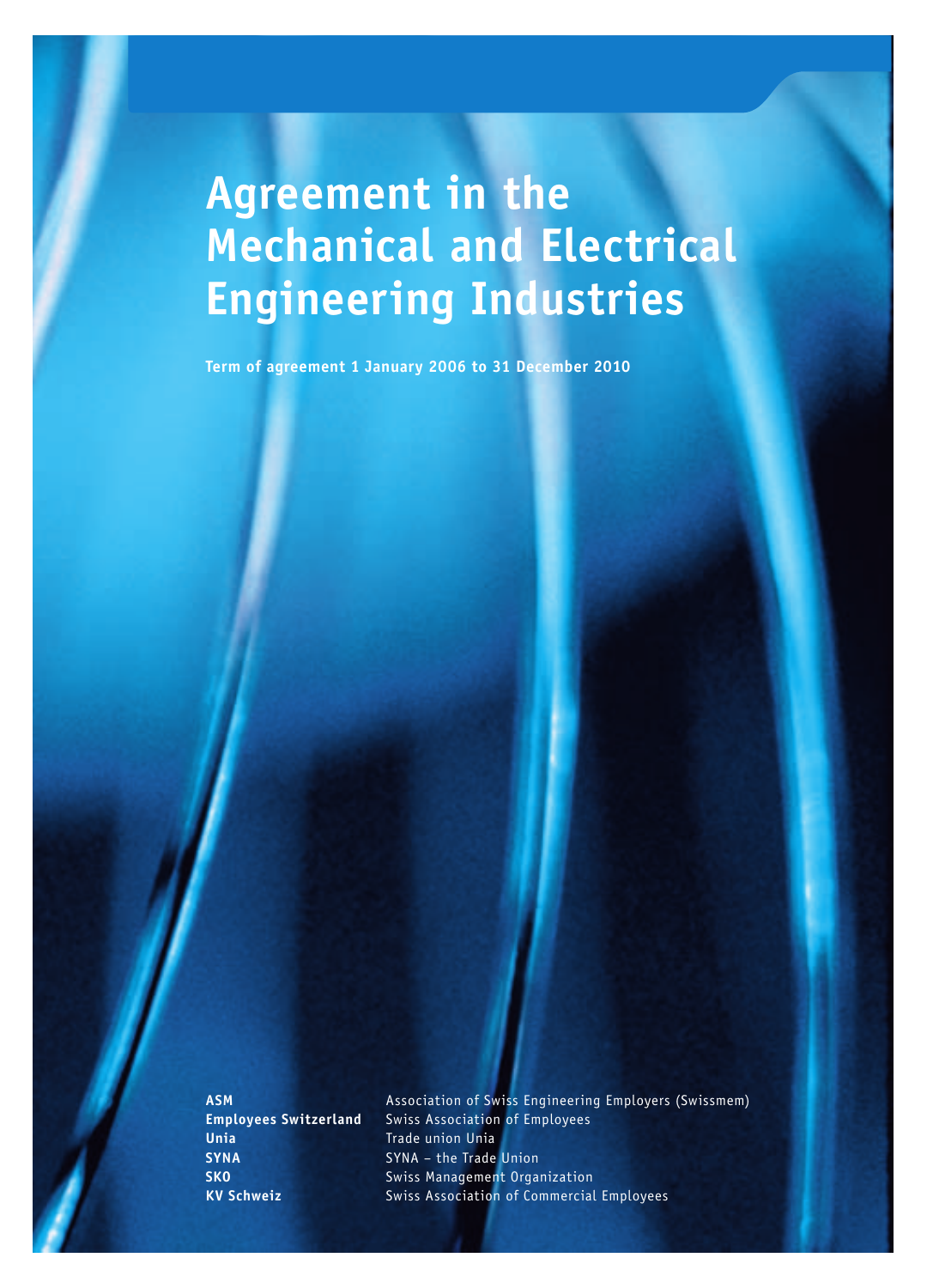

#### **ASM**

**Association of Swiss Engineering Employers (Swissmem)** Kirchenweg 4, P.O. Box, 8032 Zurich Tel. 044 384 42 00, Fax 044 384 42 50 E-Mail: arbeitgeber@swissmem.ch Internet: www.swissmem.ch



**Employees Switzerland (Swiss Association of Employees)** Rigiplatz 1, P.O. Box, 8033 Zurich Tel. 044 360 11 11, Fax 044 360 11 12 E-Mail: info@angestellte.ch Internet: www.angestellte.ch

Tel. 031 350 21 11, Fax 031 350 22 22



Die Gewerkschaft. Le Syndicat. Il Sindacato.





#### **SYNA**

**Unia**

**Trade union Unia**

E-Mail: info@unia.ch Internet: www.unia.ch

**SYNA – the Trade Union** Zentralsekretariat Zürich, Josefstrasse 59, 8031 Zurich Tel. 044 279 71 71, Fax 044 279 71 72 E-Mail: info@syna.ch Internet: www.syna.ch

Weltpoststrasse 20, P.O. Box 272, 3000 Berne 15

## **SKO**

**Swiss Management Organization** P.O. Box 383, 8042 Zurich Tel. 043 300 50 50, Fax 043 300 50 61 E-Mail: info@sko.ch Internet: www.sko.ch



**KV Schweiz Swiss Association of Commercial Employees** P.O. Box 1853, 8027 Zurich Tel. 044 283 45 45, Fax 044 283 45 65 E-Mail: info@kvschweiz.ch Internet: www.kvschweiz.ch



DIE SOZIALPARTNER DER<br>MASCHINENINDUSTRIE

**www.sozialpartner.ch**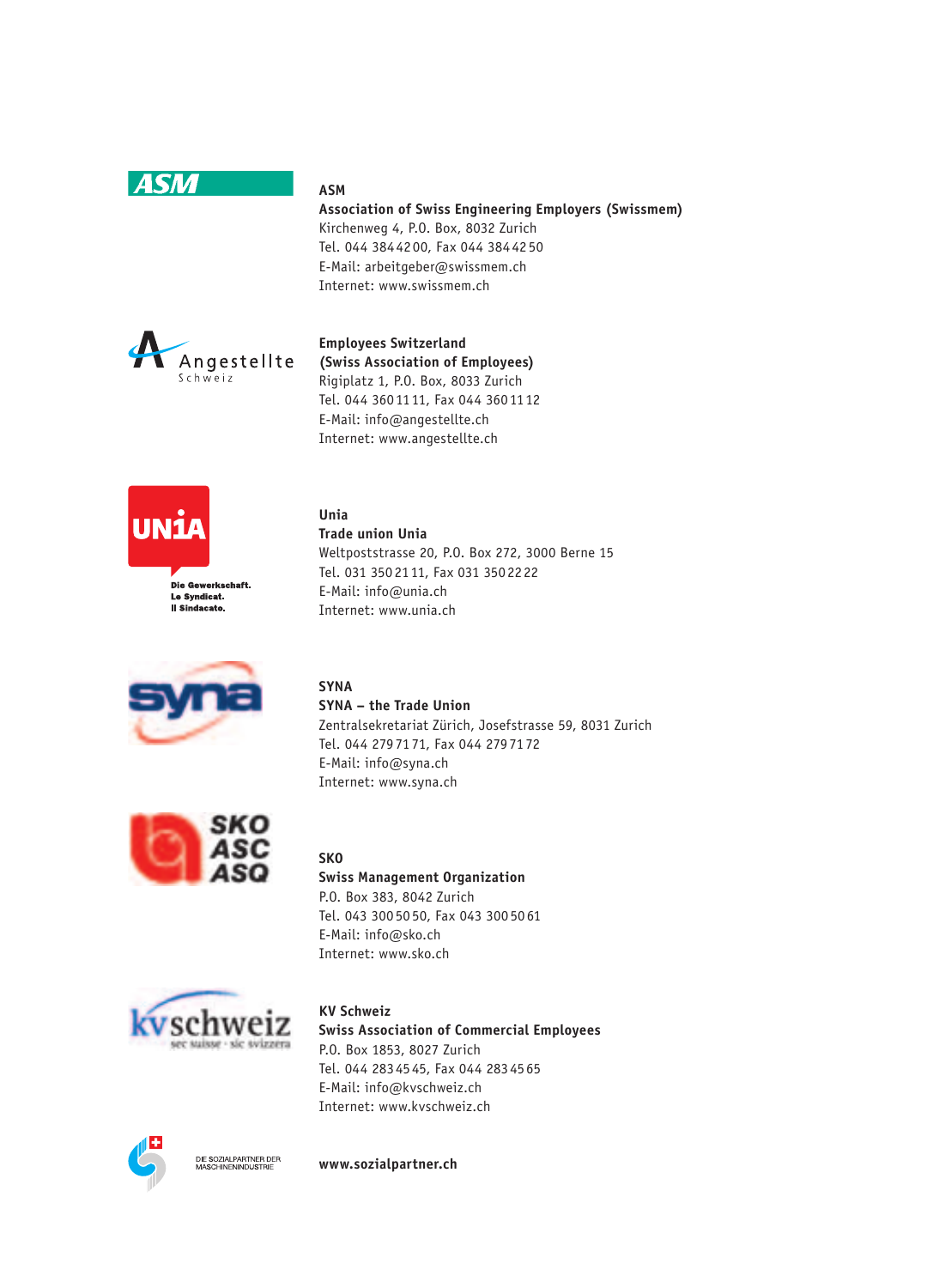# **Agreement in the Mechanical and Electrical Engineering Industries**

**Term of agreement 1 January 2006 to 31 December 2010**

Translation. In the event of a dispute, the German version is binding.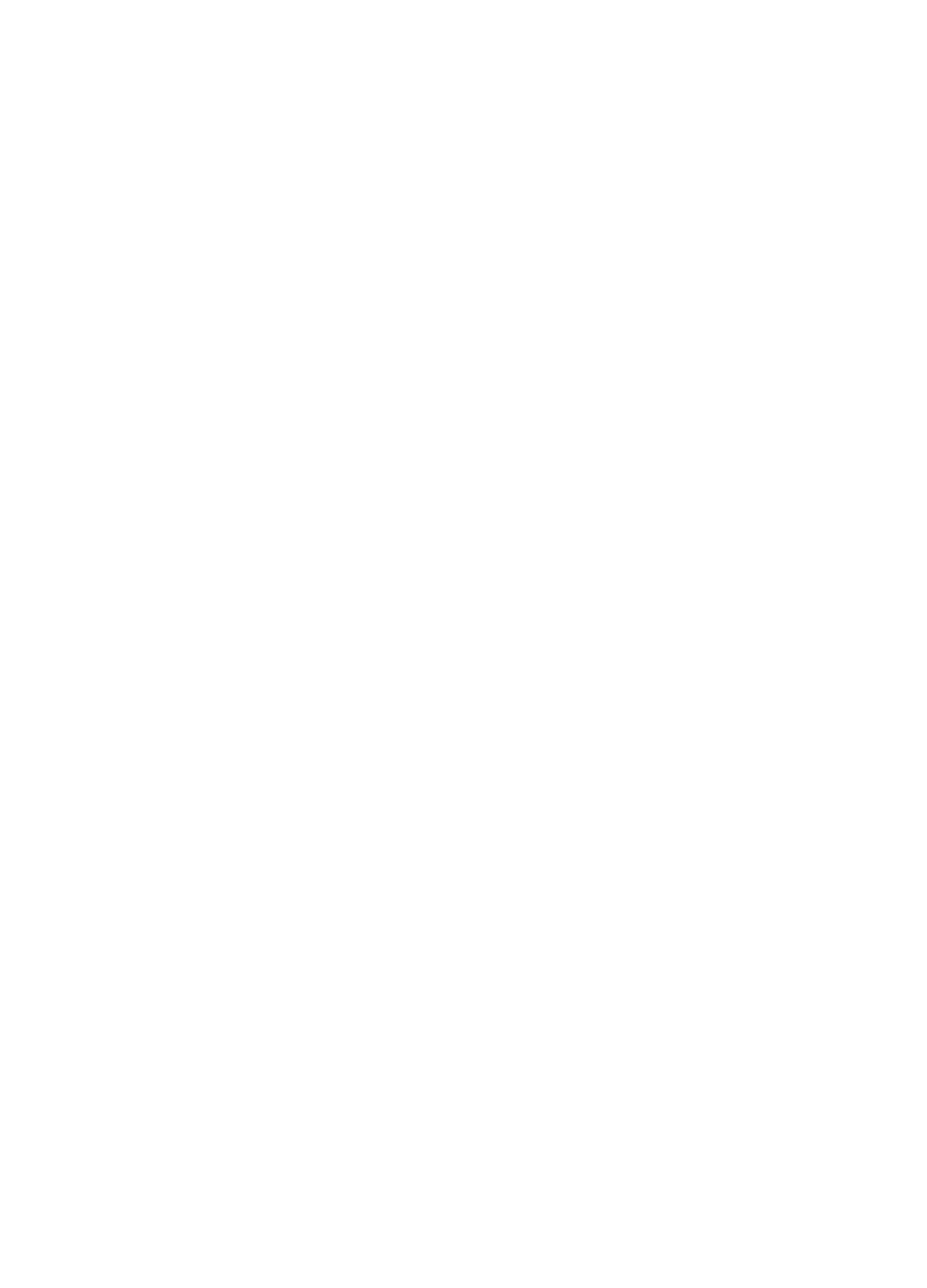| Table of contents with an article overview                            | 4  |  |
|-----------------------------------------------------------------------|----|--|
|                                                                       |    |  |
| Agreement in the Mechanical and Electrical Engineering Industries     | 6  |  |
|                                                                       |    |  |
| Preamble                                                              | 7  |  |
|                                                                       |    |  |
| Principles                                                            | 8  |  |
|                                                                       |    |  |
| Provisions relating to terms of employment                            | 18 |  |
|                                                                       |    |  |
| Holiday pay and compensation for absence during short-time working    | 36 |  |
|                                                                       |    |  |
| Employee participation at plant level                                 | 38 |  |
|                                                                       |    |  |
| Measures to safeguard jobs and in the event of redundancies occurring |    |  |
| as a result of economic and structural problems                       | 48 |  |
|                                                                       |    |  |
| <b>Basic and further training</b>                                     | 52 |  |
|                                                                       |    |  |
| Transitional provisions and entry into force                          | 55 |  |
|                                                                       |    |  |
| <b>Classified catalogue</b>                                           | 60 |  |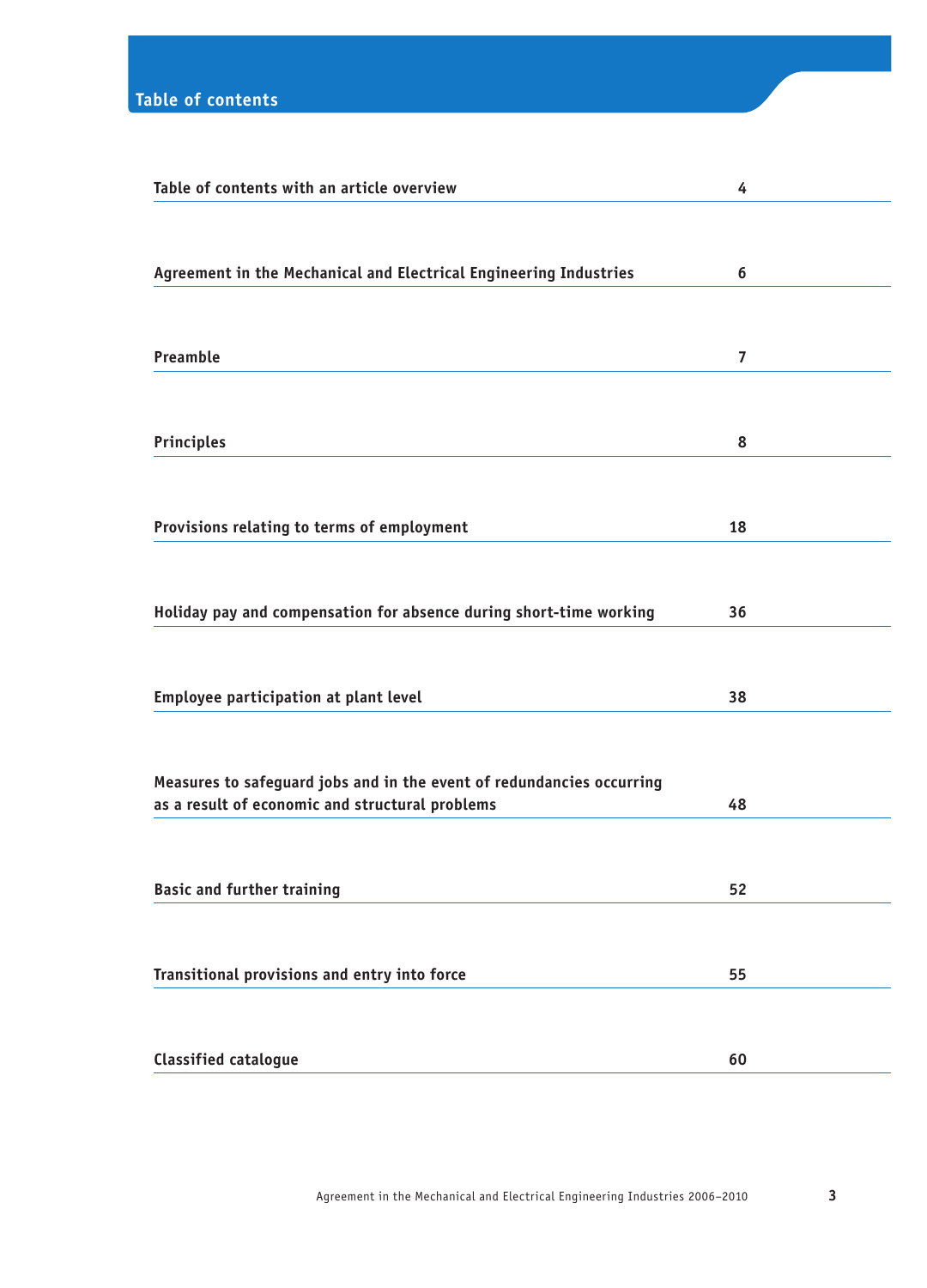| Principles |         |                                                       | 8  |
|------------|---------|-------------------------------------------------------|----|
|            |         | <b>Art.</b> 1 Area of application                     | 8  |
|            |         | Art. 2 Industrial peace and settlement of conflicts   | 8  |
|            |         | Art. 3 Freedom of association                         | 8  |
|            |         | Art. 4 Solidarity contributions                       | 9  |
|            |         | Art. 5 Contributions to further training              | 9  |
|            |         | Art. 6 Employee representative bodies                 | 10 |
|            |         | <b>Art. 7</b> Cooperation at plant level              | 11 |
|            |         | Art. 8 Cooperation between the contracting parties    | 11 |
|            | Art. 9  | Cooperation between companies and contracting parties | 14 |
|            | Art. 10 | Dealing with differences of opinion                   | 15 |
|            |         | Art. 11 Relationship to other agreements              | 17 |
|            |         |                                                       |    |

## Provisions relating to terms of employment **18**

| Art. 12 | Working hours                                              | 18 |
|---------|------------------------------------------------------------|----|
| Art. 13 | Holidays                                                   | 22 |
| Art. 14 | Public holidays                                            | 23 |
| Art. 15 | Wages                                                      | 23 |
| Art. 16 | End-of-year bonus $(13th$ monthly wage)                    | 26 |
| Art. 17 | Child allowances                                           | 27 |
| Art. 18 | Sickness, accident and maternity                           | 27 |
| Art. 19 | Compensation during military service                       | 30 |
| Art. 20 | Payments for other absences                                | 31 |
| Art. 21 | Public office and consultation as specialists              | 31 |
| Art. 22 | Further training                                           | 32 |
| Art. 23 | Leave for further vocational training and payment of costs | 32 |
| Art. 24 | Leave for association activities                           | 33 |
| Art. 25 | Equal opportunities                                        | 34 |
| Art. 26 | Taking account of family obligations                       | 34 |
| Art. 27 | Health protection and safety at work                       | 34 |
| Art. 28 | Safeguarding personal integrity                            | 34 |
| Art. 29 | Personnel information and monitoring systems               | 35 |
| Art. 30 | The role of companies in state and society                 | 35 |
| Art. 31 | Staff pension provision                                    | 35 |
|         |                                                            |    |

| Holiday pay and compensation for absence during short-time working |                                                   |    |
|--------------------------------------------------------------------|---------------------------------------------------|----|
|                                                                    | <b>Art. 32</b> Holiday pay                        | 36 |
|                                                                    | Art. 33 Company contribution during paid absences | 36 |
|                                                                    | Art. 34 Exclusion of company contribution         | 37 |

**Art. 35** Calculation of end-of-year bonus during short-time working 37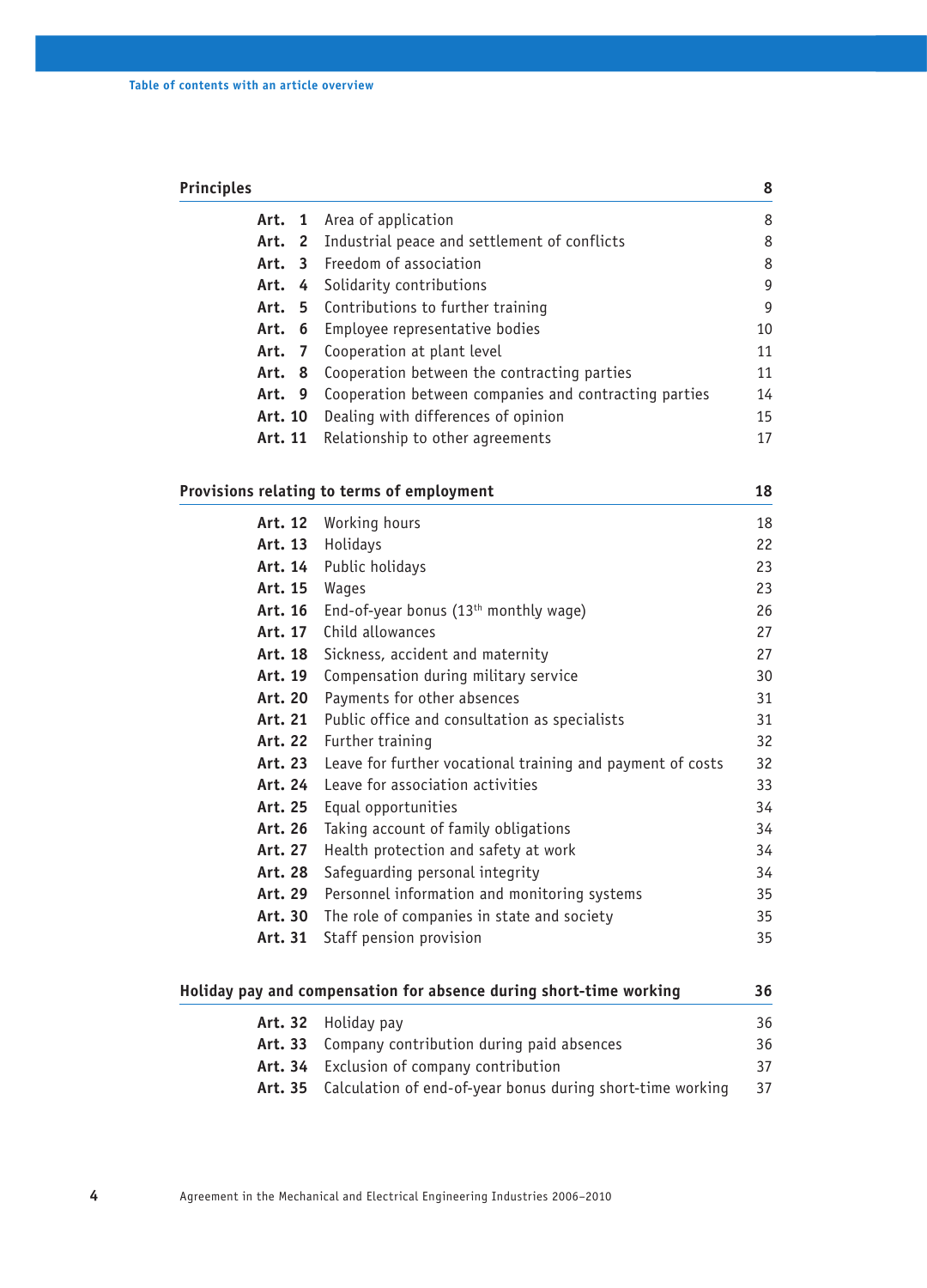## **Employee participation at plant level 38**

| Art. 36 Objectives of participation                       | 38 |
|-----------------------------------------------------------|----|
| Art. 37 Employee participation at the personal work level | 38 |
| Art. 38 Employee representative bodies                    | 38 |
| Art. 39 Ad hoc committees                                 | 47 |
|                                                           |    |

## **Measures to safeguard jobs and in the event of redundancies occurring as a result of economic and structural problems 48**

| Art. 40 | Principles                                                 | 48 |
|---------|------------------------------------------------------------|----|
|         | Art. 41 Cooperation with the employee representative       |    |
|         | body when jobs are at risk                                 | 48 |
|         | Art. 42 Information and consultation in the event of a     |    |
|         | transfer of ownership of a company                         | 48 |
|         | Art. 43 Consultation with the employee representative body |    |
|         | in the event of large-scale redundancies                   | 49 |
|         | Art. 44 Information on redundancies                        | 50 |
|         | Art. 45 Measures to prevent or alleviate hardship in       |    |
|         | the event of redundancies                                  | 50 |
| Art. 46 | Negotiations relating to the consequences of redundancies  | 51 |

## **Basic and further training 52**

| Art. 47 Principles                                                 | 52 |
|--------------------------------------------------------------------|----|
| <b>Art. 48</b> Basic vocational training (apprenticeship training) | 52 |
| Art. 49 Further training                                           | 52 |
| Art. 50 Joint committee on basic and further training              | 53 |
| <b>Art. 51</b> The «sfb Training Centre» foundation                | 53 |
| Art. 52 Joint training of employee representatives                 | 53 |
| Art. 53 Joint examining bodies                                     | 54 |
|                                                                    |    |

## **Transitional provisions and entry into force 55**

| Art. 54 Principles of the present Agreement               | 55  |
|-----------------------------------------------------------|-----|
| Art. 55 Regulations governing working hours               | 55. |
| Art. 56 Adjustment of working hours                       | 55  |
| Art. 57 Divergences from the provisions relating to terms |     |
| of employment                                             | 55  |
| Art. 58 Entry into force                                  | 58  |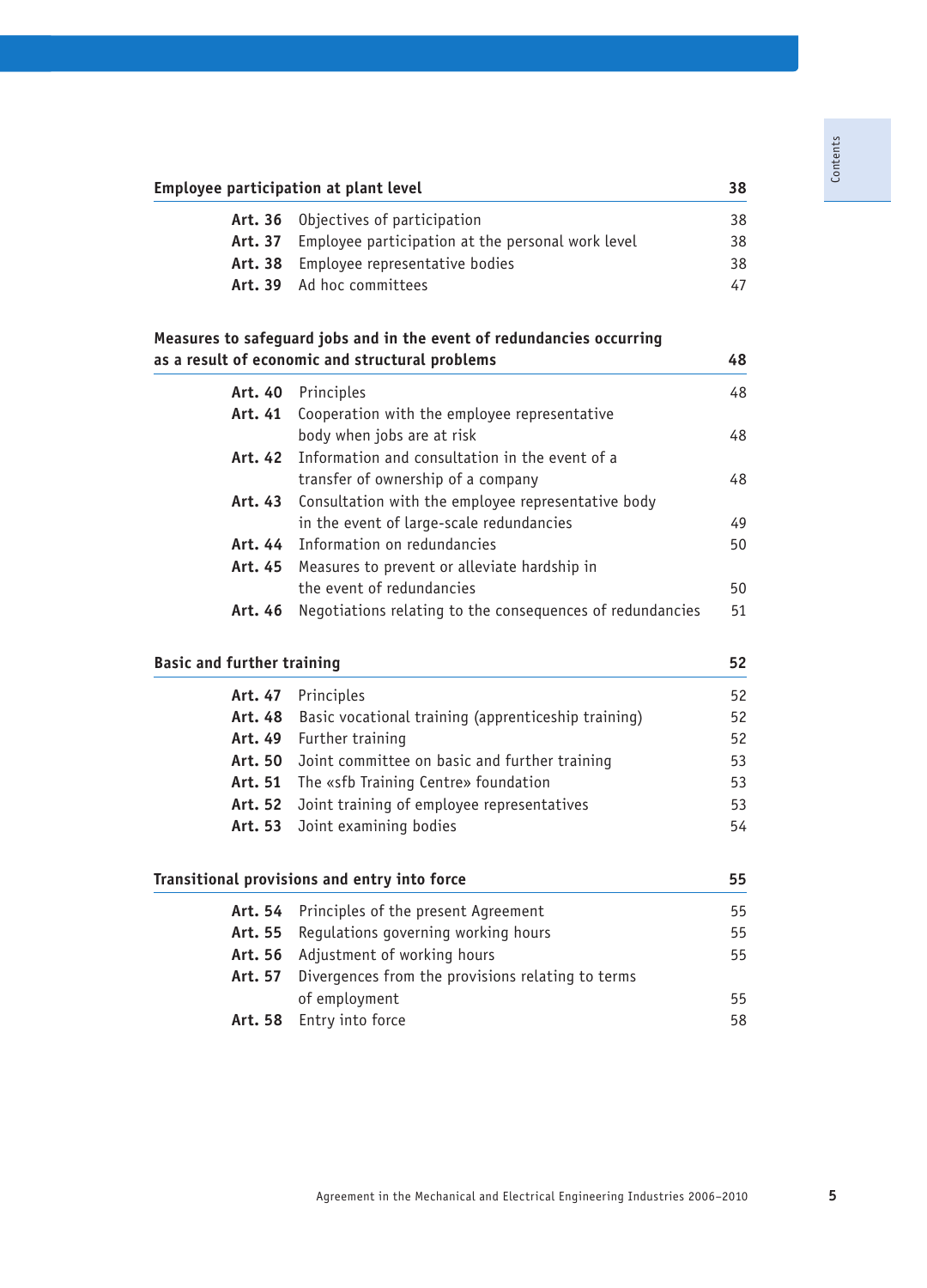**Term of agreement 1 January 2006 to 31 December 2010**

between

## **ASM Association of Swiss Engineering Employers (Swissmem)**

and the following employee associations:

**Employees Switzerland (Swiss Association of Employees)**

**Unia Trade union Unia**

**SYNA SYNA – the Trade Union**

**SKO Swiss Management Organization**

**KV Schweiz Swiss Association of Commercial Employees**

hereinafter referred to as «contracting parties»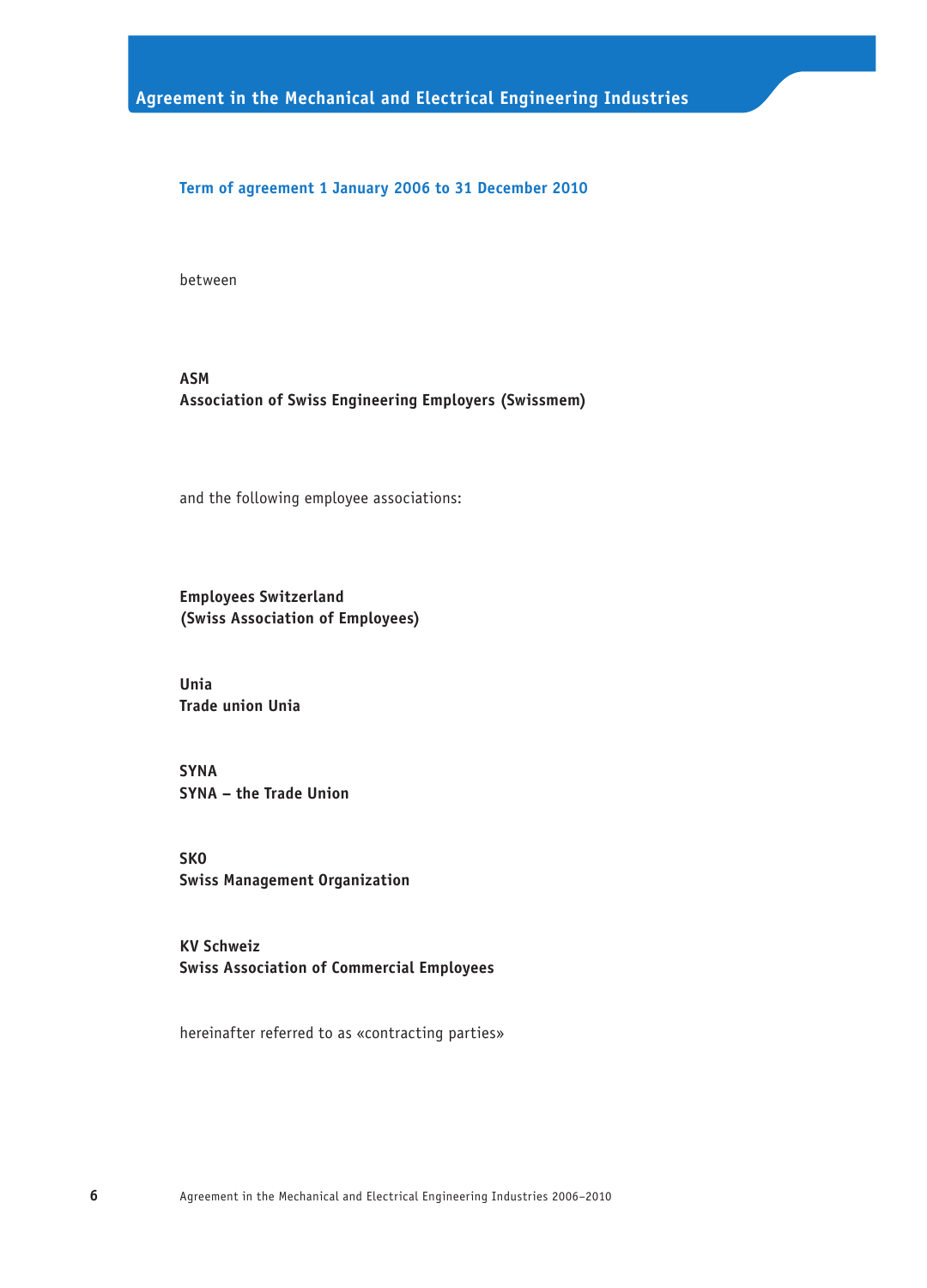The object of the Agreement is to make a contribution towards the positive development of the mechanical and electrical engineering industries for the benefit of employers and employees alike.

It is based on the principle of good faith, which obliges each of the contracting parties to give due consideration to the interests of the other party.

With the present Agreement the parties wish

- to intensify cooperation between employers and employees and their organizations, specifically by strengthening employee participation at plant level and by regulating the parties' rights of consultation, co-determination and negotiation
- to agree an up-to-date framework of contractual rights and obligations
- to promote the social, economic and ecological development of the mechanical and electrical engineering industries
- to keep Switzerland competitive as an industrial location in a social market economy by promoting innovations and modern forms of work organization
- to establish a standard procedure for settling differences of opinion
- to maintain industrial peace.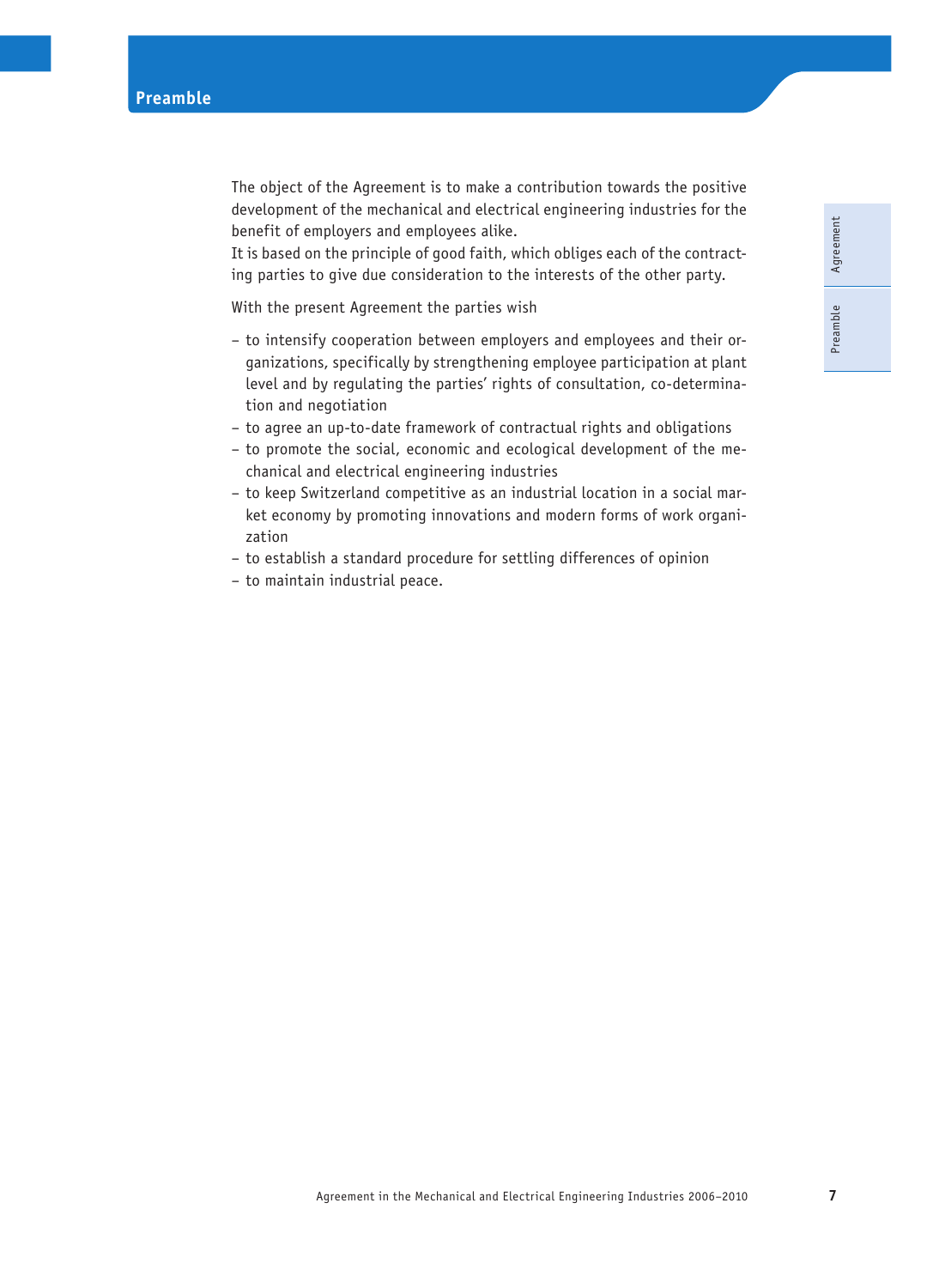## **Art. 1 Area of application**

- **<sup>1</sup>** The Agreement applies to all personnel employed on the basis of a limited or unlimited time arrangement by member companies of the ASM in Switzerland, regardless of the number of hours worked.
- **<sup>2</sup>** In principle the Agreement covers all employees within the meaning of the Swiss Federal Labour Law (Arbeitsgesetz), regardless of their position and type of work. The company shall determine to what extent the Agreement shall apply to executive personnel, except in relation to the provisions governing employee participation.
- **<sup>3</sup>** The provisions of the Agreement shall apply analogously to home workers, temporary staff employed for periods of up to three months, trainees and short-term workers. These persons are not, however, subject to the Agreement.
- **<sup>4</sup>** Article 13.1 par. 2 and 3, Articles 36 39 and Article 48 apply to trainees. The other provisions apply analogously. However, trainees are not subject to the Agreement.
- **5** Withdrawals from the ASM shall be communicated to the contracting parties.

## **Art. 2 Industrial peace and settlement of conflicts**

- **<sup>1</sup>** The contracting parties acknowledge the importance of industrial peace and undertake to maintain it unreservedly and to bring influence to bear on their members to do likewise. Consequently, any kind of industrial action is ruled out, even where matters not covered by the Agreement are concerned.
- **2** This absolute industrial peace shall also be binding on the individual employer and employee.
- **<sup>3</sup>** Differences of opinion and conflicts shall be resolved in accordance with the provisions of the present Agreement (Article 10.2 Differences of opinion at plant level, Article 10.3. Differences of opinion between contracting parties).

## **Art. 3 Freedom of association**

Freedom of association is guaranteed to both sides.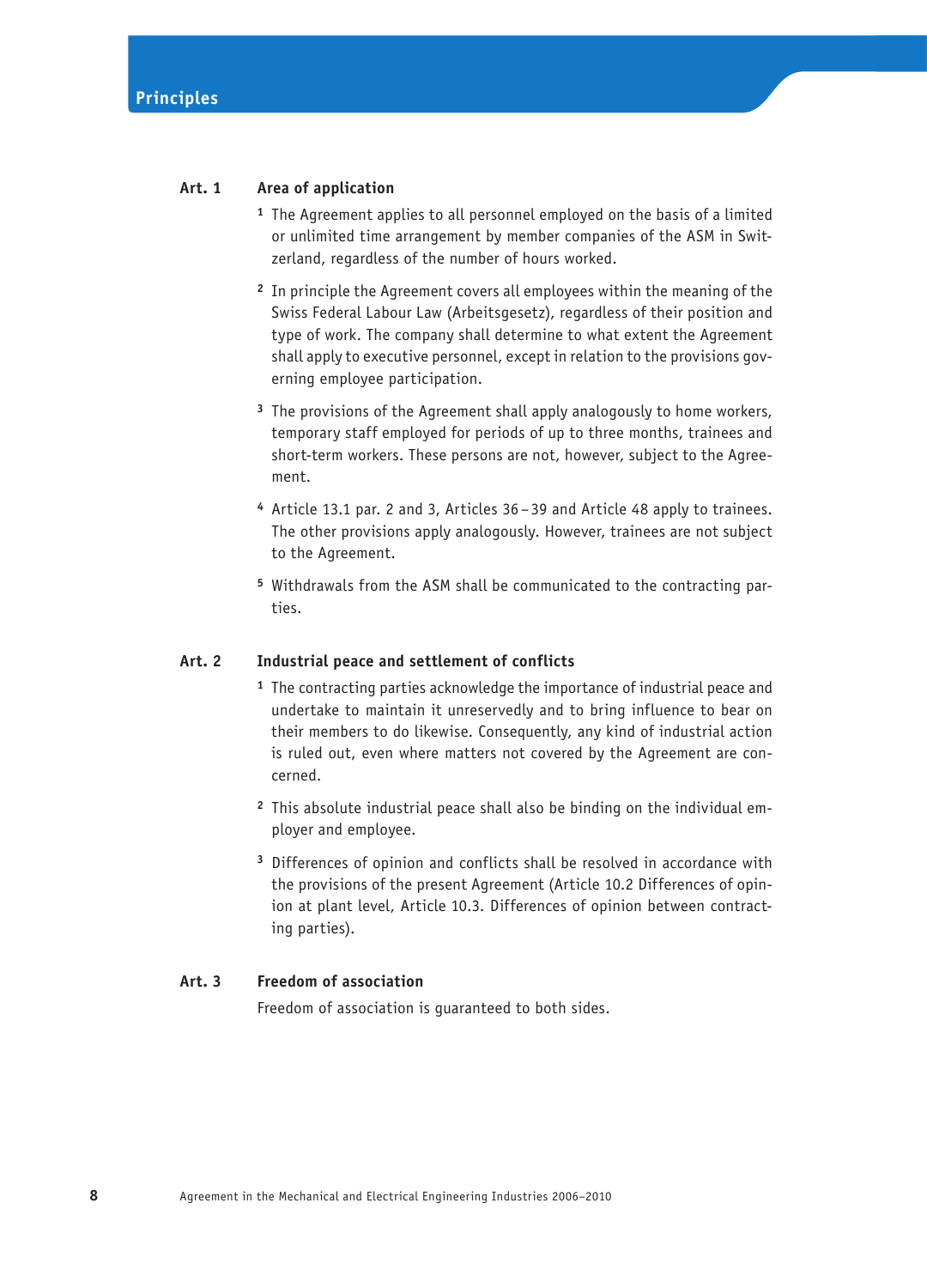## **Art. 4 Solidarity contributions**

- **<sup>1</sup>** The employees subject to the Agreement who work less than 12 hours a week and do not belong to any employee association pay a solidarity contribution.
- **<sup>2</sup>** For administrative reasons, members of the employee contracting parties will have an amount deducted from wages equivalent to the solidarity contribution.
- **<sup>3</sup>** The solidarity contribution is a standard amount of CHF 5.– a month or CHF 60.– a year and is deducted from the employee's wages every month. If the financial development of the solidarity contribution fund so requires, the solidarity contribution can be raised to a maximum of CHF 7.– a month through an agreement between the contracting parties.
- **4** The contracting parties will maintain a fund to manage the solidarity contributions. The fund will finance, in particular:
	- reimbursements to the members of the employee contracting parties
	- payments to members of the employee contracting parties for partial relief of membership contributions
	- contributions to the employee contracting parties to cover their costs for implementing out the Agreement
	- contributions to the training of employee representatives
	- publication of the Agreement
	- documents for informing trainees about the Agreement
- **<sup>5</sup>** The administrative details are governed by a separate agreement between the contracting parties.

## **Art. 5 Contributions to further training**

- **<sup>1</sup>** The employees subject to the Agreement who work less than 12 hours a week and the employers pay a contribution to further training.
- **<sup>2</sup>** The contribution to further training is CHF 2.– a month or CHF 24.– a year. Employers and employees each pay half of the contribution. The employee contribution is deducted from the individual employee's wages.
- **<sup>3</sup>** The contracting parties will maintain a fund to manage the contributions to further training. Contributions of the contracting parties and other revenues can be paid into the fund.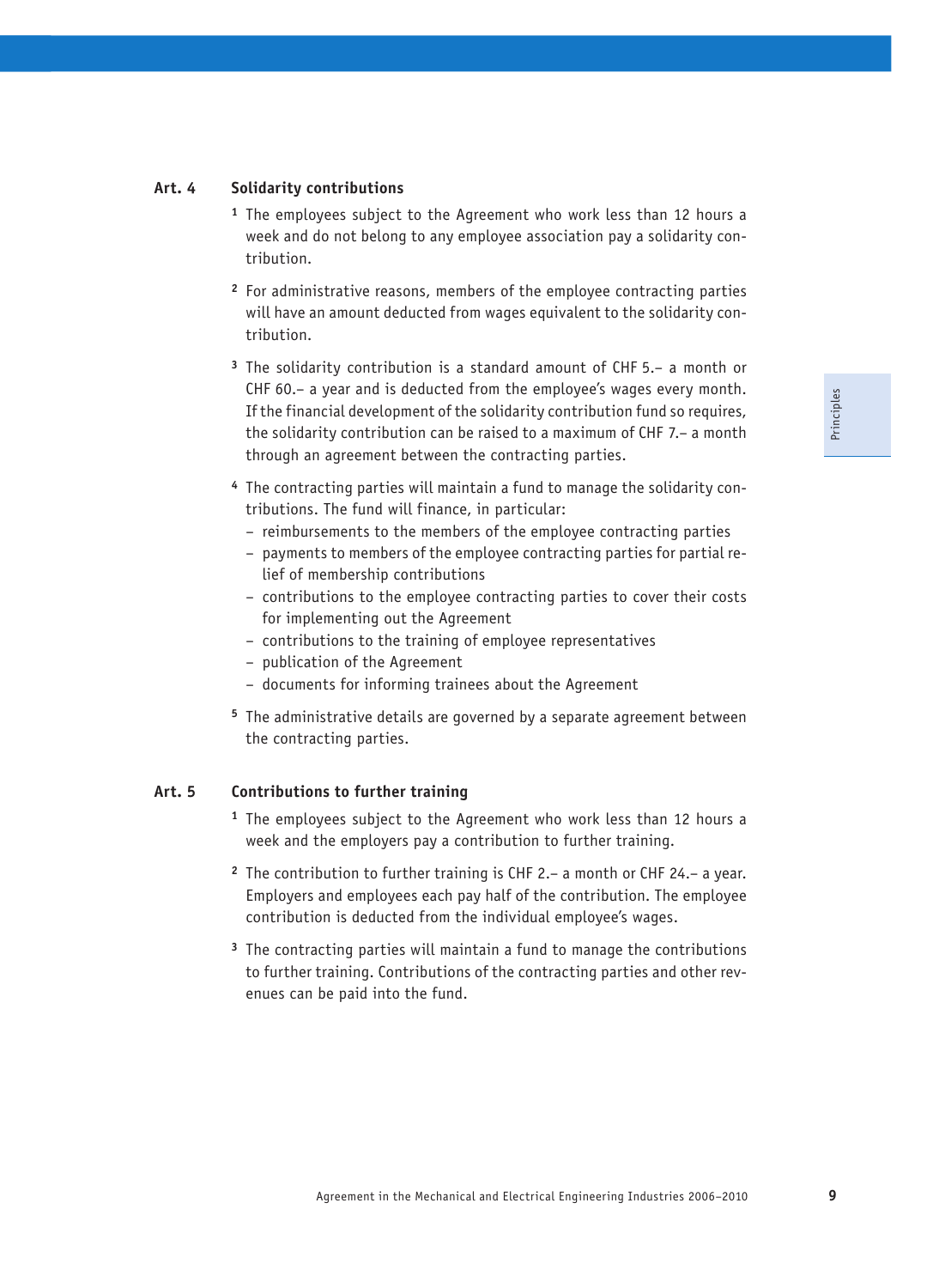- **<sup>4</sup>** The fund will finance, in particular:
	- joint training institutions and events of the contracting parties
	- the examining bodies of the contracting parties
	- joint further training campaigns of the contracting parties
	- joint information and further training brochures,
	- and will disburse funds to the contracting parties.
- **<sup>5</sup>** The administrative details are governed by a separate agreement between the contracting parties.

## **Art. 6 Employee representative bodies**

- **<sup>1</sup>** In order to promote good relations and mutual trust, and to strengthen and enforce the Agreement, bodies shall be elected to represent employees in the companies.
- **<sup>2</sup>** The members of the employee representative bodies shall enjoy a special position of trust and they must not, either during or after their term of office, be discriminated against as a result of the proper conduct of their activities. This also applies to all personnel who stand for election to an employee representative body. Management and employee representative bodies shall cooperate on the basis of the principle of good faith.
- **3** These employee representative bodies (works councils, salaried staff representatives, middle management representatives, employees' spokespersons, etc.) shall be authorized to safeguard the interests of the employees within their area of representation in dealings with the company, giving due consideration to the concerns of the trainees.
- **<sup>4</sup>** Each representative body may initiate and implement the procedure for dealing with differences of opinion as set forth in Article 10.
- **<sup>5</sup>** Employees and employers at each company shall agree on the type and area of representation and the number of sectors to be represented.
- **<sup>6</sup>** If more than one employee representative body exists in a company, they must be granted equal treatment in the performance of their duties.
- **<sup>7</sup>** Appointment, powers and activities of employee representative bodies are governed by the provisions covering participation of employees at plant level.
- **<sup>8</sup>** If there is no employee representative body, the special negotiating rights and collective consultation rights accorded to employee representative bodies under the Agreement may be exercised by a majority of the employees concerned.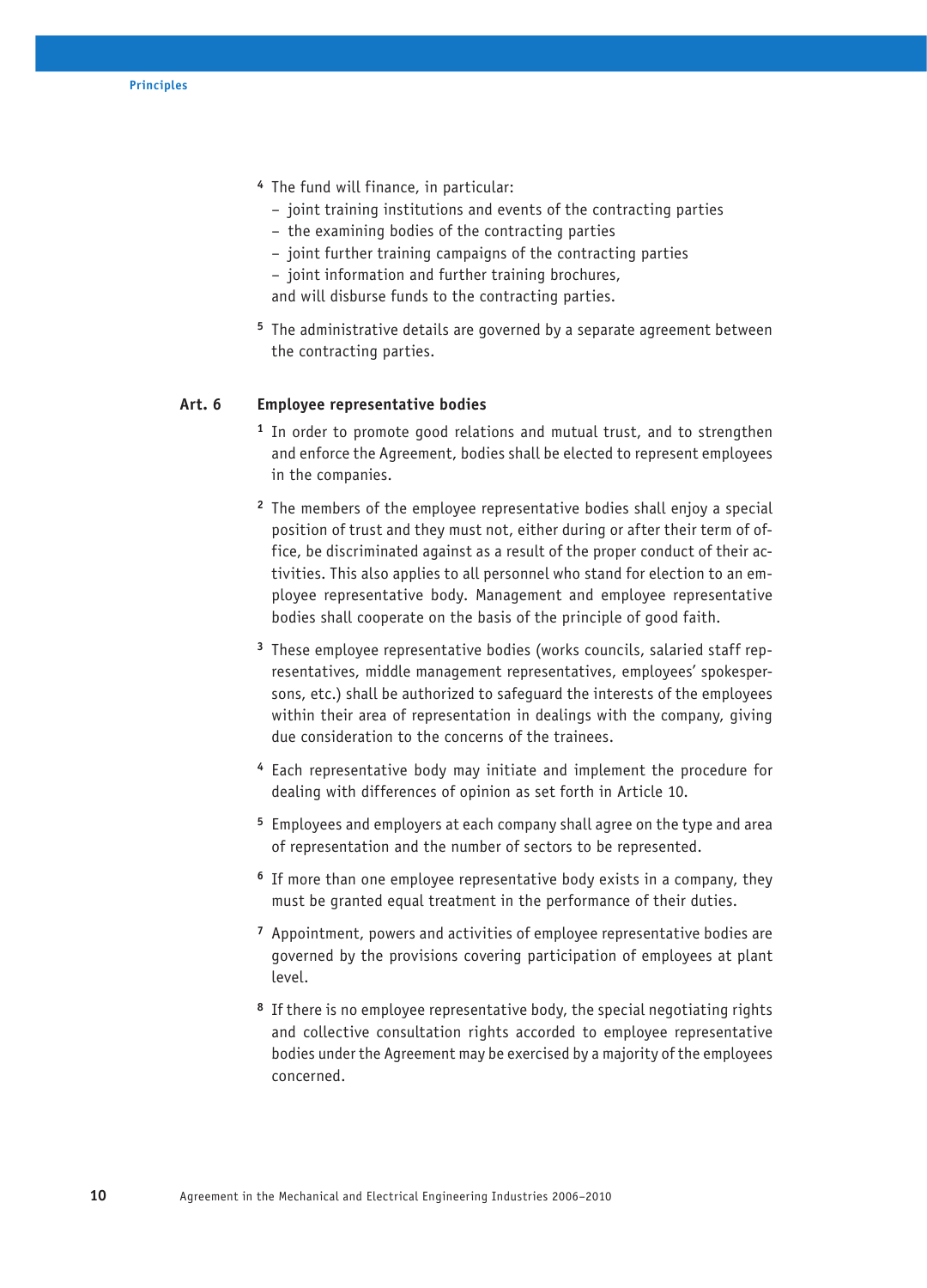## **Art. 7 Cooperation at plant level**

**<sup>1</sup>** Cooperation at plant level can only take place if management, superiors and employees are kept informed openly, comprehensively and in good time. Management and employees will keep each other mutually informed on all important matters relating to work, the workplace, the working organization and working relations.

 To enable plants to be run as efficiently as possible, management shall ensure that members of middle management are provided with comprehensive information in good time and in accordance with their position.

- **2** Matters of general concern which affect all or some of the employees covered by the Agreement and which pertain to the employer/employee relationship shall, in the first instance, be dealt with at plant level by the appropriate employee representative bodies and management.
- **<sup>3</sup>** Personal matters of individual employees shall be dealt with through the official channels. The employee may, however, request the support of his or her representative body. This shall not prejudice the competence of the civil courts in the event of litigation relating to employee claims under the terms of employment.

#### **Art. 8 Cooperation between the contracting parties**

## **Art. 8.1 Principle**

The contracting parties undertake to cooperate on the basis of good faith in accordance with the objectives of the Agreement. They shall discuss matters of common interest, create joint organizations and conduct campaigns. In particular they undertake to bring influence to bear on their members with a view to securing their adherence to the Agreement. If necessary, they shall make use of the statutory and legal means at their disposal.

#### **Art. 8.2 Joint committees**

The contracting parties may establish either ad hoc or permanent committees to deal with matters such as

- training and education
- equal opportunities and equal treatment for women and men, as well as migration
- health promotion and safety at work
- the organization of work and equipment
- environmental issues
- promoting an understanding of social partnership.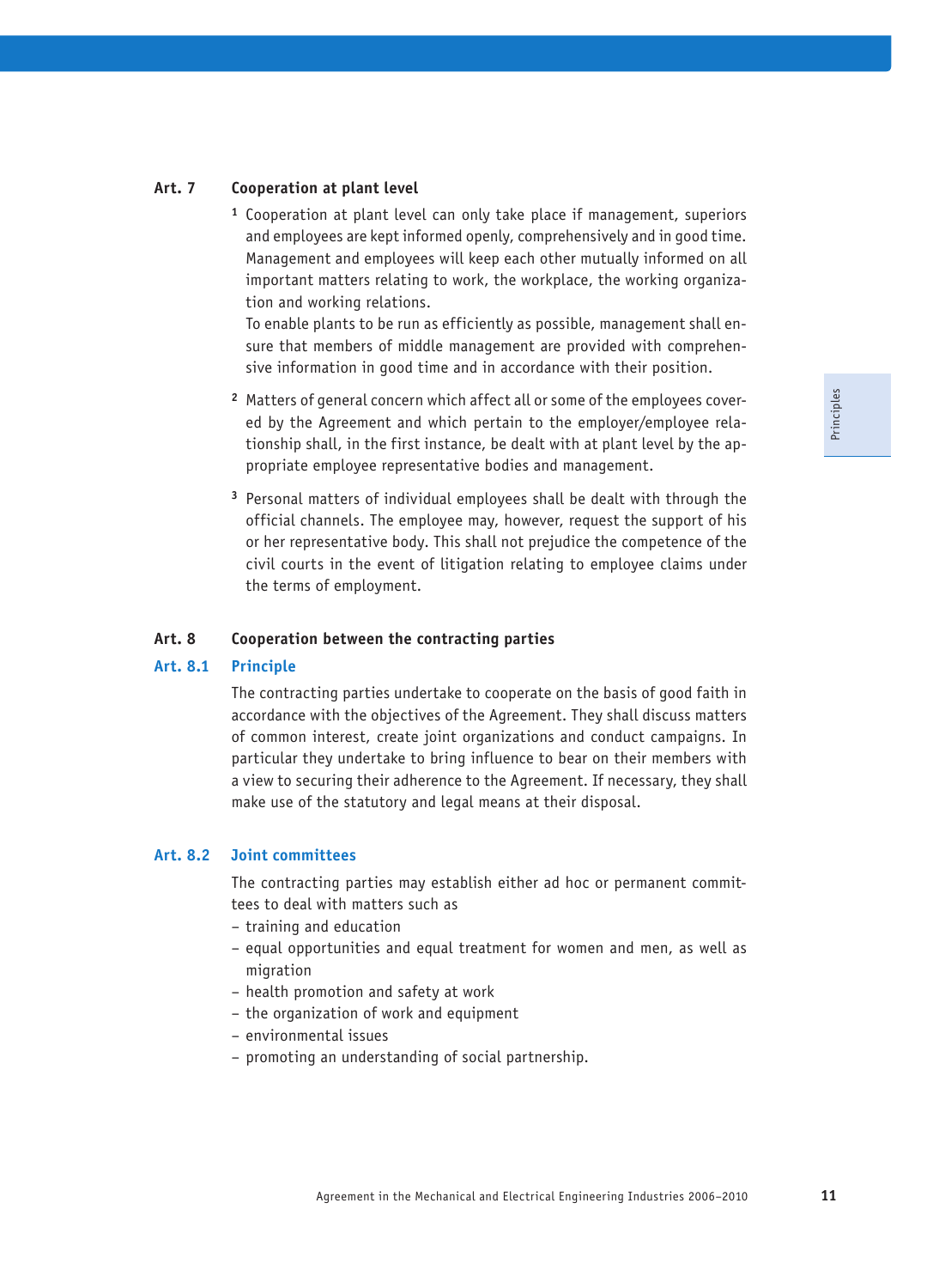## **Art. 8.3 Exchange of views and experience**

As a rule, the contracting parties shall hold annual meetings to exchange views and experience on general economic questions, special sectoral problems and the application of the Agreement in practice.

## **Art. 8.4 Cooperation on social and economic matters**

- **1** At the request of either contracting party, discussions will be held on matters of common interest relating to the social market economy including in particular employment issues and models, preventive measures and issues relating to freedom of movement of persons between Switzerland and the EU, with particular reference to wage dumping.
- **2** The contracting parties may look into possibilities of concerted action visà-vis the authorities or the general public. The contracting parties undertake not to issue their own statements before negotiations have been concluded. Should this be impossible because of lack of time, the contracting party concerned shall inform the other party without delay and give a brief explanation of its position.
- **<sup>3</sup>** If there is no agreement between all contracting parties, the ASM may take joint political action with one or more of the contracting parties.

#### **Art. 8.5 Cooperation on environmental issues**

- **<sup>1</sup>** The contracting parties shall jointly promote an environmental policy in which ecological and economic interests meaningfully complement each other. At the same time, due consideration shall also be given to compatibility with European practice and to the competitive situation.
- **2** Employers and employees alike are to be encouraged to introduce ecological improvements in plant operations with a view to promoting the efficient use of natural resources and reductions in emissions and risks.
- **<sup>3</sup>** Employers and employees shall actively endeavour to ensure that in terms of research, manufacture, distribution, recycling and disposal their products comply with market-economy, social and environmental demands. The employee representative body is to be informed annually of the efforts in this area.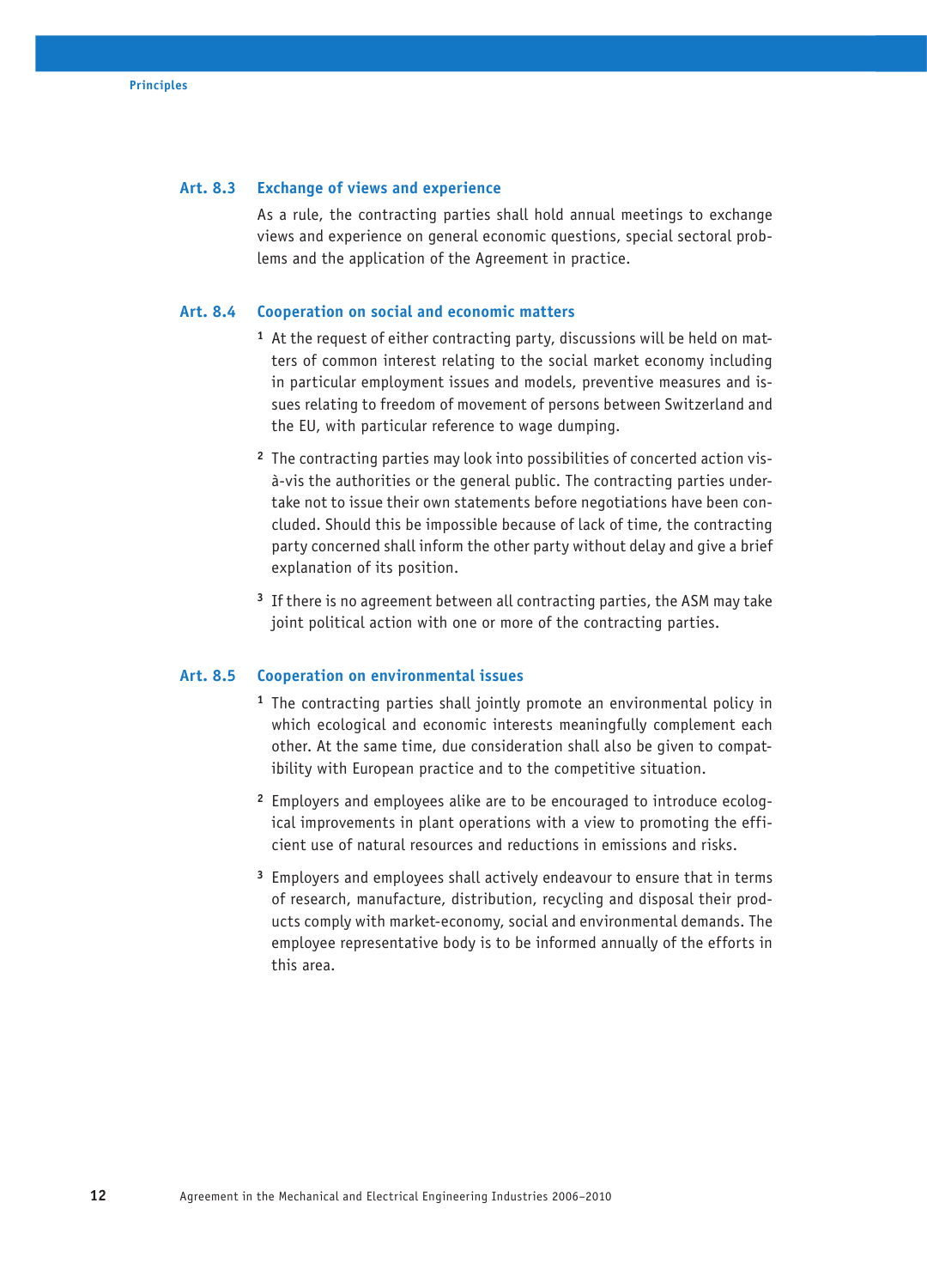## **Art. 8.6 Equality of opportunity and equal pay for women and men**

- **<sup>1</sup>** The contracting parties support equality of opportunity and equal pay for women and men.
- **2** Under the Equality Law (Gleichstellungsgesetz), employees may not be discriminated against either directly or indirectly on the basis of their sex. Should the employee representative body suspect general violations of the prohibition of discriminatory practices, it can require the management to review the situation and discuss any corrective measures which may be needed. If an employee feels discriminated against individually, she or he can call on the employee representative body for clarification. Any litigation is to be settled in the civil courts.
- **3** The contracting parties shall jointly draw up instructions and recommendations for companies on how women in particular can be assisted in their personal development. To this end, they shall form a joint committee pursuant to Article 8.2.

#### **Art. 8.7 Equal treatment and integration of foreign employees**

The contracting parties support the equal treatment and integration of foreign employees at plant level. To this end they shall work together to draw up instructions and recommendations for companies.

#### **Art. 8.8 Changes during the term of the Agreement**

- **<sup>1</sup>** If, during the term of the Agreement, one of the contracting parties believes that an important aspect of the contractual relationship needs clarification, amendment or supplementation, the contracting parties undertake to discuss such questions and seek a solution in good faith.
- **2** Until an agreement is reached or a new solution found, the existing provisions shall remain in force.

#### **Art. 8.9 Relationship between the ASM and employee associations**

- **<sup>1</sup>** Employee associations shall act independently in exercising their rights and fulfilling their obligations vis-à-vis the ASM. They may discuss specific concerns and wishes with the ASM. They may also reach separate agreements, which arise as a consequence of provisions of the present Agreement.
- **<sup>2</sup>** The ASM may conclude separate agreements with one or more parties to the agreement on joint partnership operations and may manage special funds for this purpose.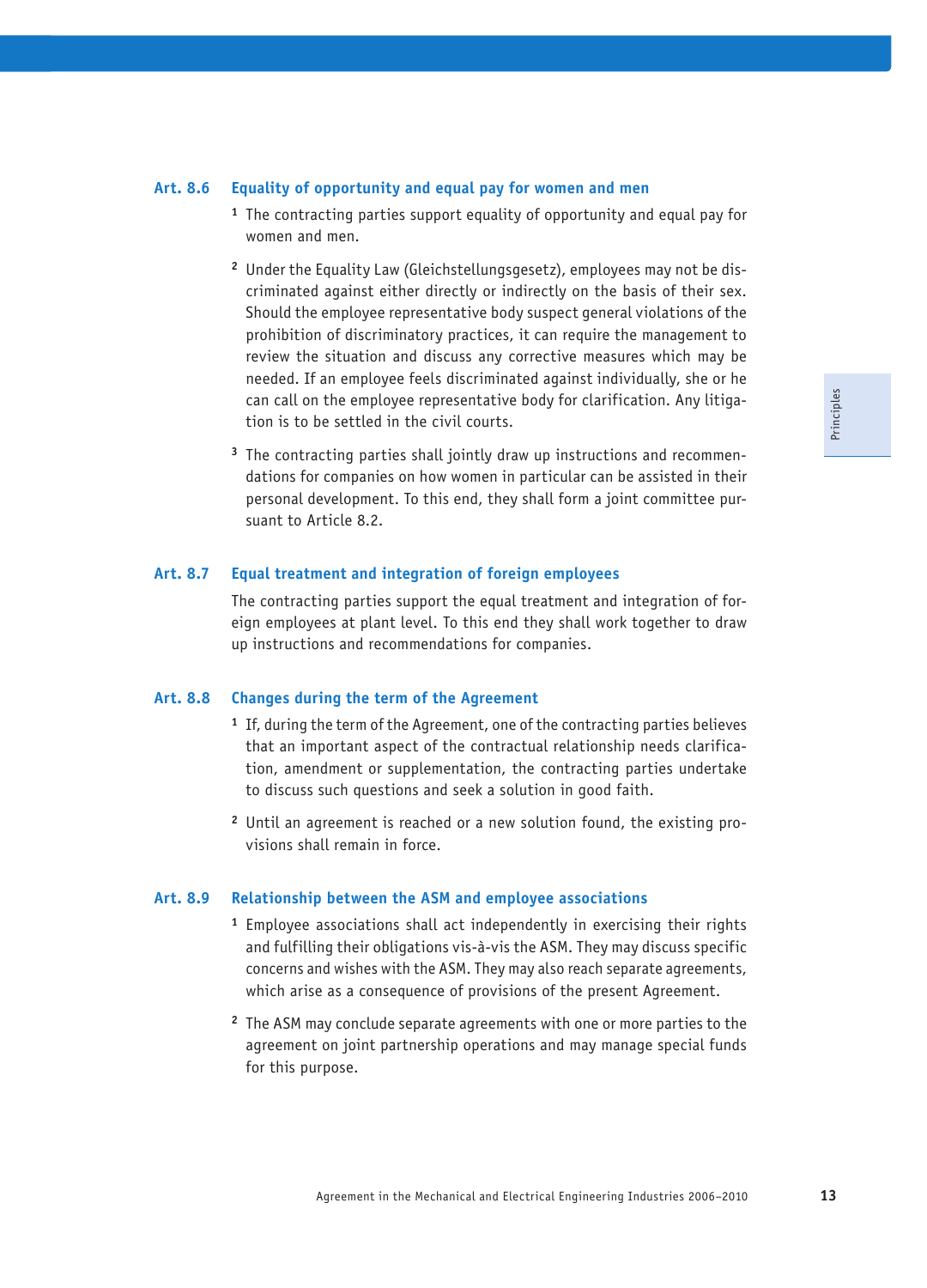## **Art. 8.10 Innovative processes**

- **<sup>1</sup>** The contracting parties agree that the development and introduction of innovative processes and the organization of work in companies must be an important topic of open-minded cooperation.
- **2** Interaction between the organization, technology and personnel is a dynamic process which is to be organized with optimum participation of all concerned.
- **<sup>3</sup>** Management shall inform employees or their representatives in good time of major developments affecting them in the context of technical and organizational structural change and give them the opportunity to express their point of view.
- **<sup>4</sup>** As far as possible, employees and their representatives shall be asked to participate in shaping and investigating innovative processes and to integrate employee concerns into any considerations regarding such processes. To this end, special committees pursuant to Article 39 may also be formed from members of the employee representative bodies and particularly qualified employees. Alternatively, suitable employees may be admitted to corresponding project organizations.

## **Art. 9 Cooperation between companies and contracting parties**

- **<sup>1</sup>** The contracting parties welcome an exchange of information and contacts between companies and local representatives of the employee associations.
- **<sup>2</sup>** The employee representatives may consult representatives of the employee associations or other persons in whom they have confidence and have them participate in their meetings.
- **3** If external experts participate on behalf of management in an internal company working group concerned with issues relating to systems of wages and working hours, the employee representatives may also call on a representative from an employee association to participate in an advisory capacity. The associations invited shall be at liberty to choose whether or not to attend.
- **<sup>4</sup>** In matters of importance, employee representatives and management may agree to request the participation of particular association representatives at joint meetings. The associations invited shall be at liberty to choose whether or not to attend.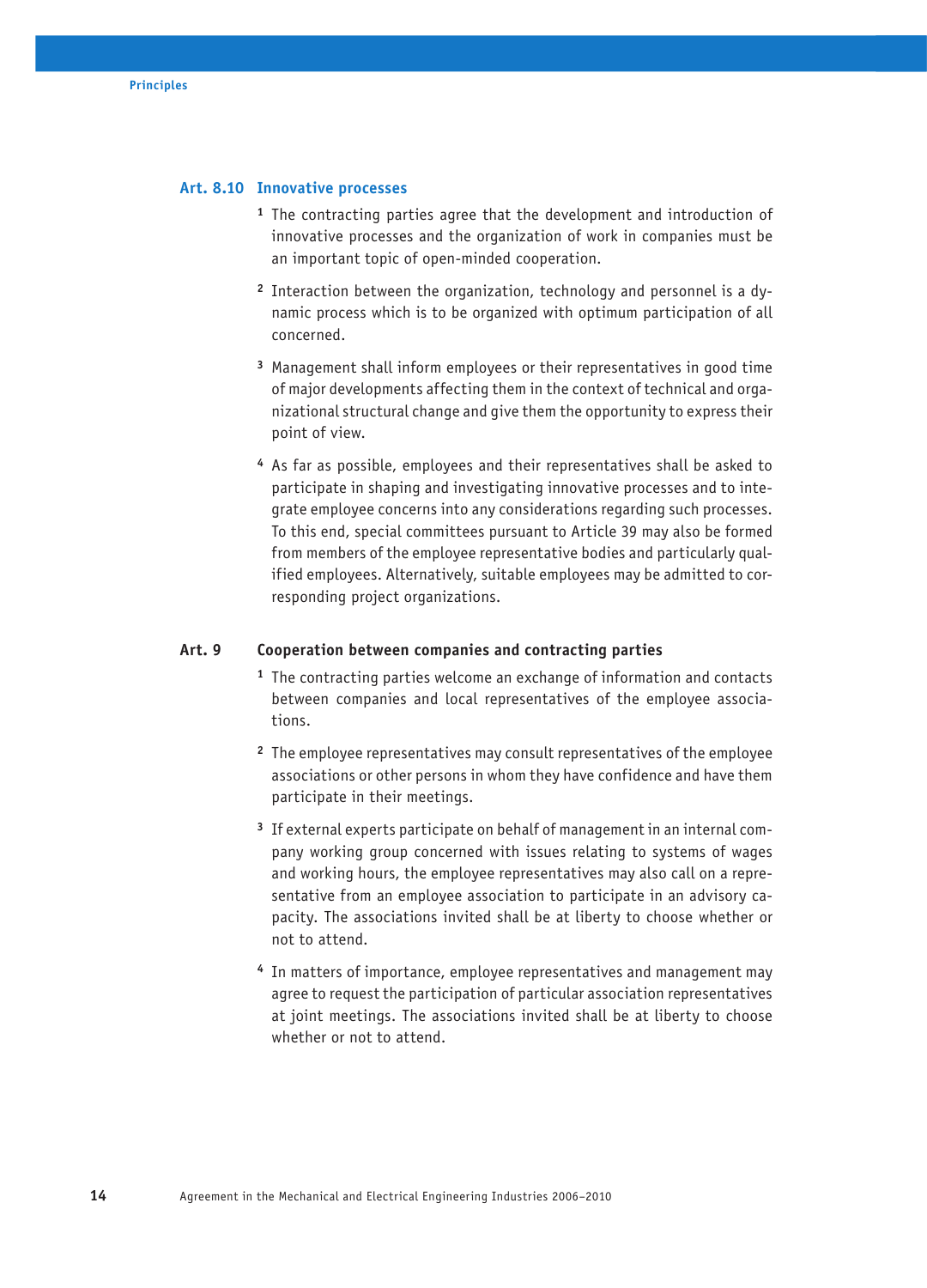**<sup>5</sup>** Unless management and employee representatives have agreed otherwise, contacts and consultations pursuant to par. 1, 3 and 4 are not intended for negotiating purposes, and will not affect the procedure for dealing with company issues.

#### **Art. 10 Dealing with differences of opinion**

#### **Art. 10.1 Principle**

The application of the procedures for dealing with differences of opinion is a legitimate right.

## **Art. 10.2 At plant level**

- **<sup>1</sup>** If employee representatives and management are unable to agree in their negotiations, they may each call on the contracting parties on both sides for clarification and mediation (association negotiations) in the following cases:
	- general wage changes
	- divergence from normal working hours subject to Article 12.4 par. 4
	- introduction and implementation of wage assessment and performancerelated pay schemes
	- the interpretation and application of the present Agreement, provided there are no provisions to the contrary.
- **<sup>2</sup>** In the event of plant closures or large-scale redundancies, the employee representative body has the right to call upon the contracting parties to negotiate on the impact of such measures on employees, immediately and without internal negotiations.

## **Art. 10.3 Between contracting parties**

- **<sup>1</sup>** If one of the contracting parties alleges
	- differences of opinion with another contracting party relating to the interpretation of the Agreement, involving more than one company, or
	- a breach of the Agreement by another contracting party,
	- the parties immediately involved shall endeavour to reach an agreement.
- **2** The contracting parties not directly involved in the matter shall be informed and can participate in the proceedings if they can demonstrate a vital interest in the matter.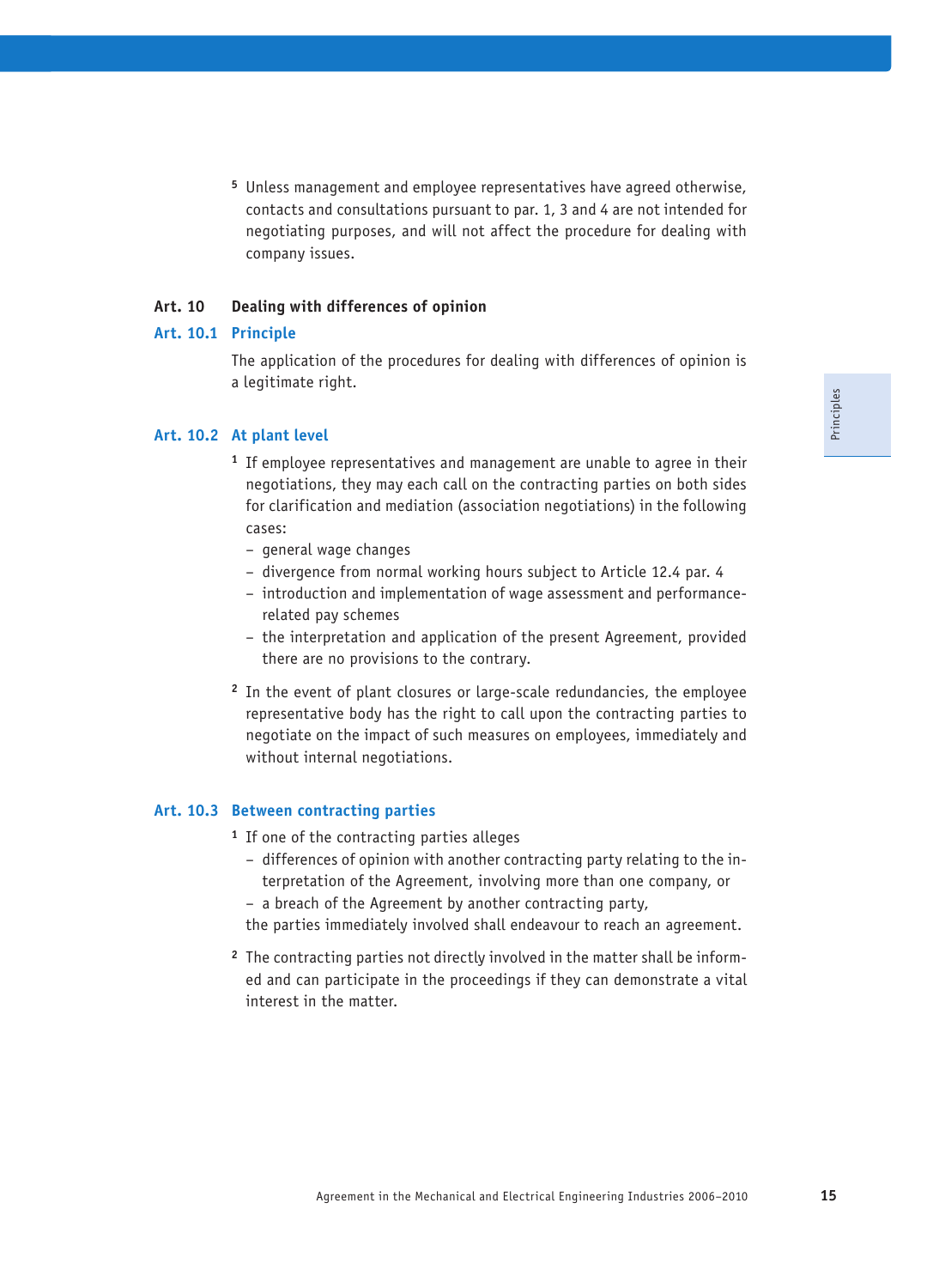## **Art. 10.4 Arbitration procedure**

- **<sup>1</sup>** If the contracting parties fail to reach a consensus pursuant to Articles 10.2 and 10.3, either contracting party may submit the case to a court of arbitration. The court may make a conciliation proposal before reaching a decision. The decision of the court of arbitration shall be final.
- **<sup>2</sup>** The court of arbitration shall consist of a president and two members. The president shall be appointed jointly by the parties. Each side shall then appoint one further member. If this is not done within 10 days, the president shall make the appointment.
- **<sup>3</sup>** The domicile of the court of arbitration shall be determined by the parties to the proceedings. Unless agreed otherwise by the parties in a specific case, the proceedings shall be governed by the intercantonal agreement on arbitration. Proceedings shall be executed as quickly as possible.
- **4** The costs of the proceedings shall be shared equally by the parties irrespective of the result.
- **<sup>5</sup>** Public confrontation shall be avoided before the arbitration decision has been handed down.

#### **Art. 10.5 Special cases**

In special cases not covered by Articles 10.2 and 10.3, the contracting parties may be consulted for clarification and mediation with the consent of both employee representatives and management. If no agreement is reached, they may submit the case to a court of arbitration by mutual agreement.

#### **Art. 10.6 Contracting parties concerned**

- **<sup>1</sup>** In the procedure for settling disputes, the contracting parties chosen by the employee representatives shall represent the employees.
- **<sup>2</sup>** Where there are several areas of representation, a further contracting party may take part in the proceedings at the request of a minority of the employee representatives.
- **<sup>3</sup>** Where only one area of representation is involved, the employees may be represented at the proceedings by those contracting parties which have a vital interest in the matter and sufficient representation.
- **4** Contracting parties not involved in the proceedings shall be entitled to information on the matter if they so request.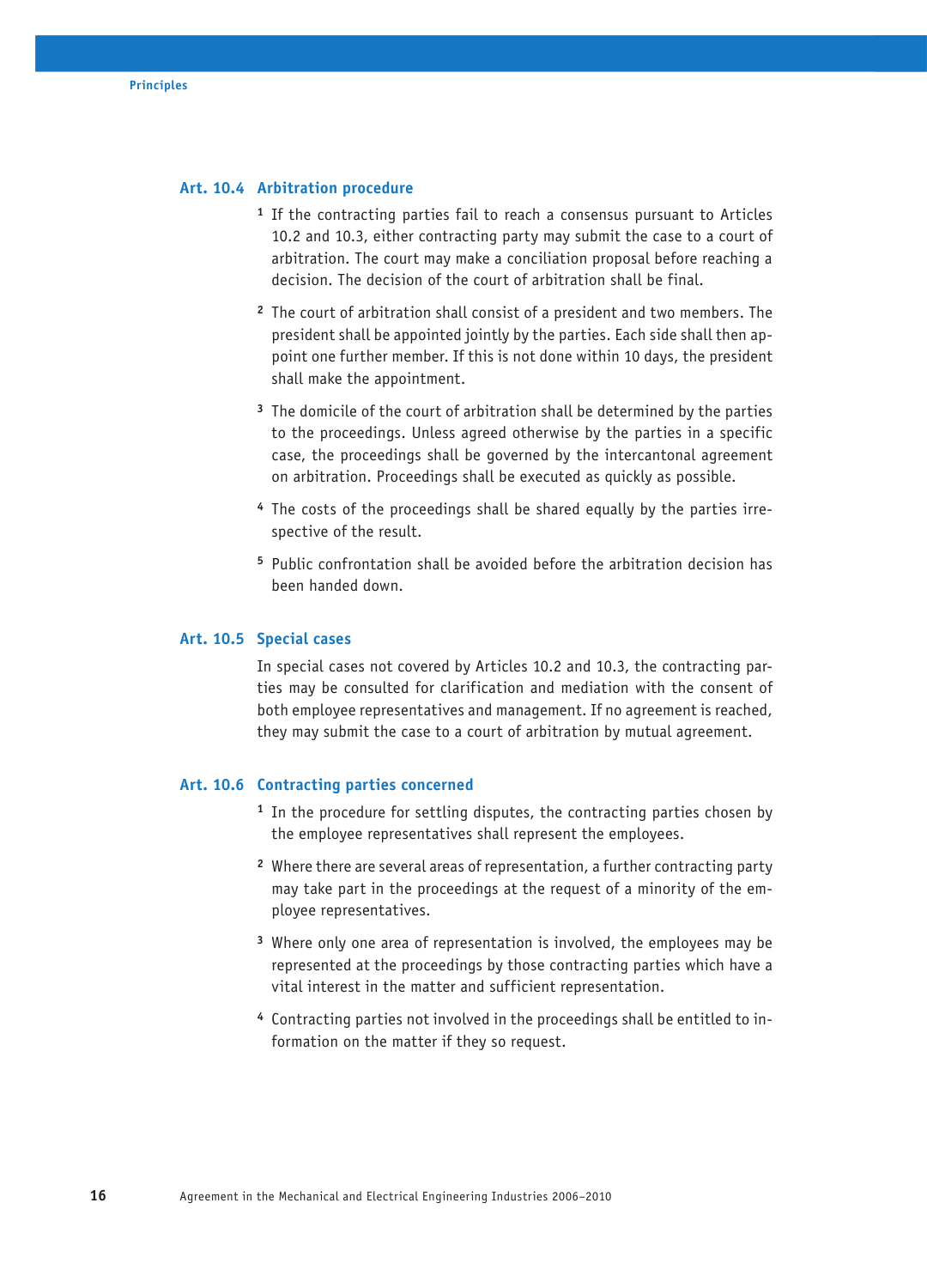- **5** Other participants in the procedure for settling disputes may be determined by the contracting parties by special agreement on a permanent or ad hoc basis.
- **6** In all other respects, the contracting parties shall be subject to independent rights and obligations.

## **Art. 11 Relationship to other agreements**

The present Agreement takes precedence over local, regional or other collective employment agreements of the contracting parties or their subsidiary organizations.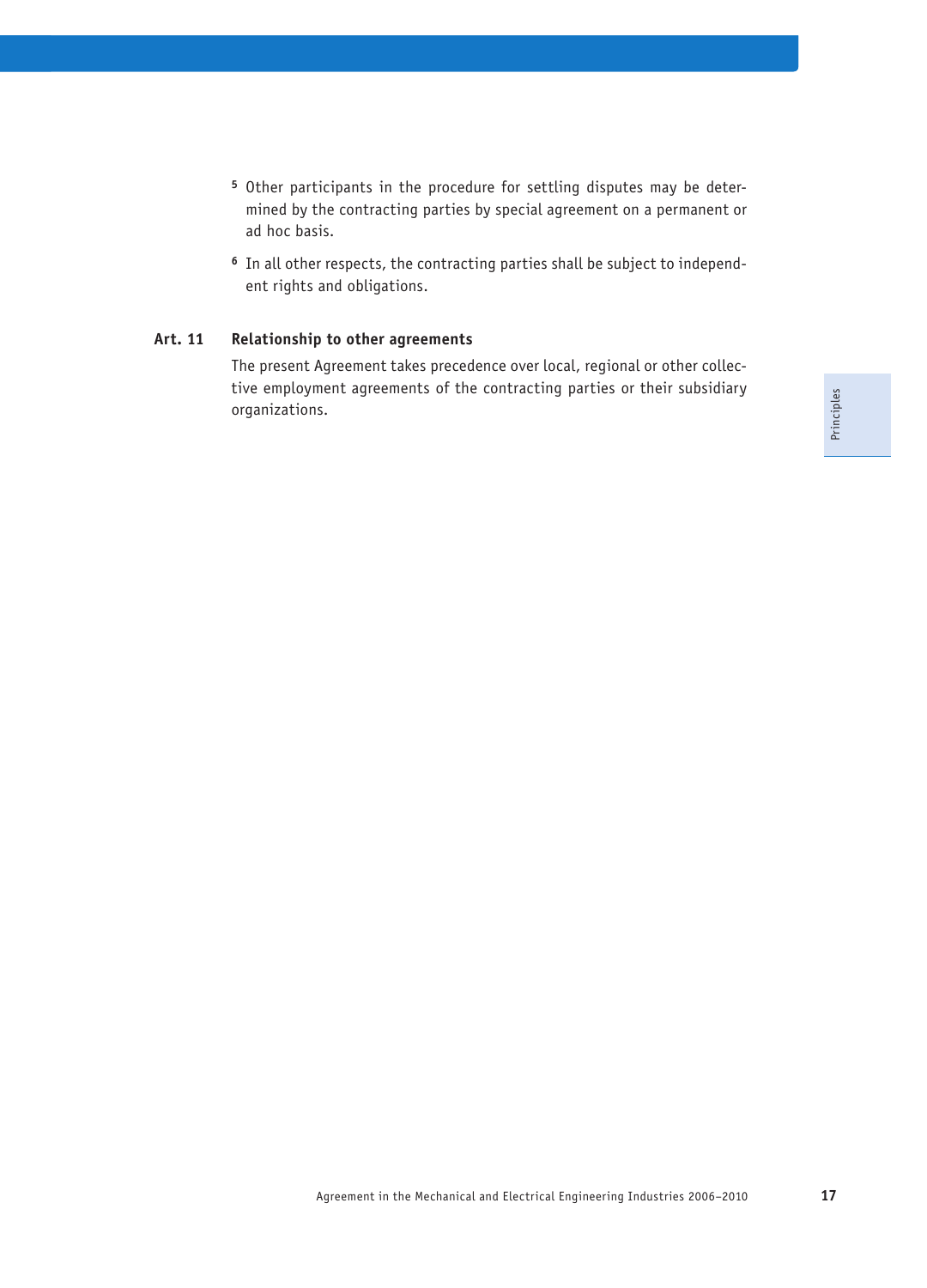## **Art. 12 Working hours**

#### **Art. 12.1 Standard annual working hours**

- **<sup>1</sup>** Full-time employees normally work a maximum of 2,080 hours per annum (52 x 40 hours), not including breaks. The 12-month period used to calculate the annual number of working hours may differ from the calendar year.
- **<sup>2</sup>** In the case of holidays, public holidays that fall on a working day and paid absences, eight hours will be counted per working day.
- **<sup>3</sup>** Annual working hours are intended to reduce the need for employees to work overtime.
- **4** The arrangement of working hours should be regulated in a manner comprehensible to employees and take into account their planning needs within the framework of operating capabilities. Companies are recommended to arrange working hours in such a way as to allow public transport or car pooling arrangements to be used and the personal circumstances of the employees to be taken into account.

#### **Art. 12.2 Implementation at company level**

The implementation of standard annual working hours at company level shall be subject to the following maximum conditions:

- a) The weekly maximum working time under the Swiss Federal Labour Law (Arbeitsgesetz) is 45 hours. Excess hours worked are counted as overtime; under the Labour Law, a maximum of 170 such hours may be worked per year. These hours must be specifically reported and can be offset by the employees at their request.
- b) Full-time employees must be considered as working at least 5 hours per working day.
- c) Wages shall be paid at a uniform rate, regardless of fluctuations in working hours.
- d) After one year, a maximum excess of 100 hours may be carried over to the following year. Additional excess hours shall be regarded as overtime.

 These and other excess hours may be transferred to an individual longterm account, provided that such an account has been set up pursuant to Article 12.7 par. 7 and that the employee so wishes. Transfers to a long-term account during ongoing application of Article 57.2 with increased hours transfer are excluded.

e) A maximum shortfall of 100 hours may be carried over to the following year. Additional shortfalls shall be at the employer's expense.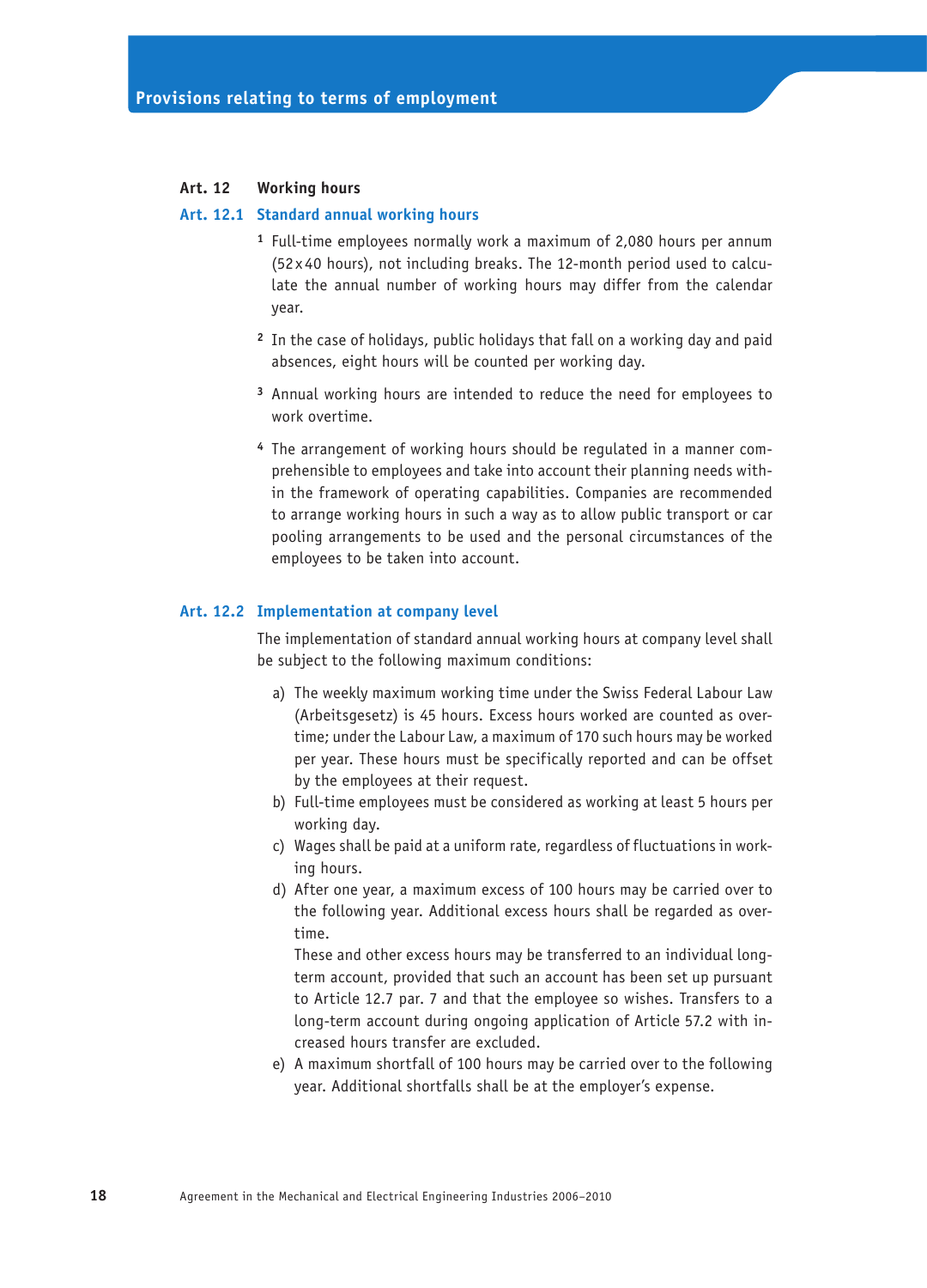#### **Art. 12.3 Procedures**

- **<sup>1</sup>** Arrangements for the implementation of standard annual working hours at company level will be prepared by management and employee representatives and agreed in writing. On implementation, the first plant agreement shall be concluded for a maximum period of 24 months, with the option for an interim discussion.
- **<sup>2</sup>** Before concluding such a plant agreement, the employee representatives may seek advice from the employee contracting parties.
- **3** Should management and employee representatives fail to reach an agreement, the contracting parties of both sides may be brought in to mediate. If no agreement is reached, the 40-hour week shall apply, subject to conventional flexitime systems.
- **<sup>4</sup>** Flexitime systems shall be developed in consultation with the employee representatives.
- **<sup>5</sup>** In specific instances, standard annual working hours may be stipulated in individual contracts of employment. The employee representatives must be informed of the fact.
- **<sup>6</sup>** Working hours shall be recorded in an appropriate form. The companies must ensure that the employees are kept informed of their individual accounts.

#### **Art. 12.4 Shift work**

- **<sup>1</sup>** The contracting parties agree that in order to remain competitive, some plants may need to introduce or extend shift work. It should therefore be made as easy as possible for such plants to introduce and organize shift work.
- **<sup>2</sup>** At company level, arrangements for shift work shall be laid down in a set of rules which should cover, in particular, shift plans, shift patterns, allowances, entitlements to time off, opportunities for further training, health protection, assignments outside shift work and calculations of holidays and absences.
- **<sup>3</sup>** Rules relating to shift work must be laid down right at the outset with the participation of the employee representatives who are entitled to be consulted on the issue. If the employee representatives do not include workers doing shift work, the latter are to be consulted beforehand.
- **4** Management and employee representatives may agree to less than 40 working hours per week or 2,080 hours per year. Shorter working hours may also take the form of granting a shift vacation.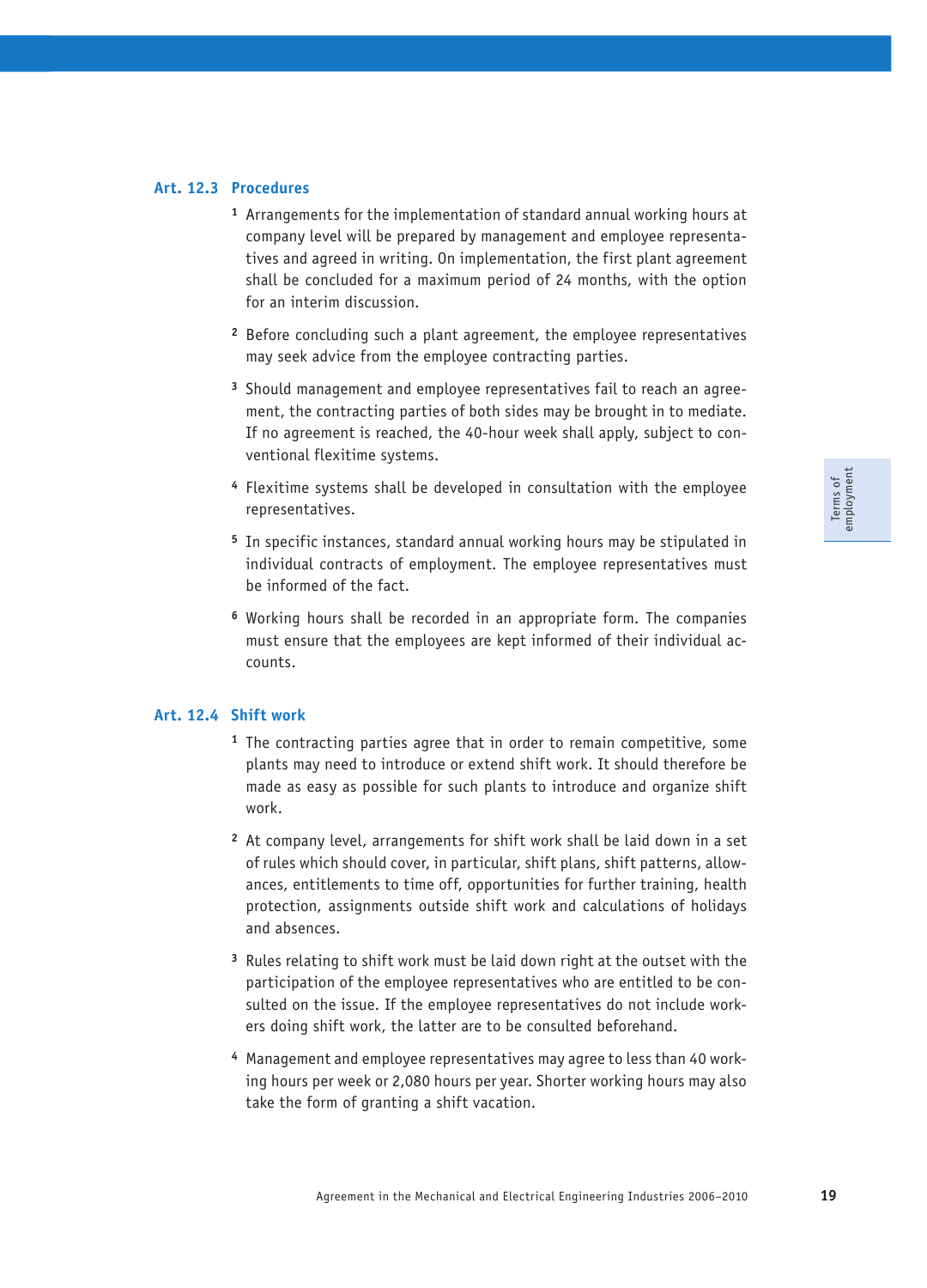**<sup>5</sup>** If older employees doing shiftwork so wish, the companies shall offer them, wherever possible, equivalent jobs with normal working hours.

## **Art. 12.5 Overtime**

- **<sup>1</sup>** Individual employees are obliged to work as much overtime as they are able to and as much as they can reasonably be expected to in good faith. As far as possible, companies are recommended to avoid long-term extensive overtime work by recruiting additional employees and periodically discussing the relevant trend with the employee representatives.
- **<sup>2</sup>** When overtime is required, it shall from the outset be paid at the regular wage rate (excluding end-of-year bonus pursuant to Article 16), plus a supplement of 25%. By mutual agreement between employer and employee, overtime may be compensated by granting equivalent time off work.
- **3** Employees are entitled to claim compensation for overtime pursuant to Article 12.2 a).
- **<sup>4</sup>** If part-time employees work longer than their contracted working hours, these hours are counted as overtime. Up to the limit of standard company working hours, by mutual written agreement a different solution for the payment in lieu of such overtime hours may be arrived at than that described in par. 2.
- **<sup>5</sup>** In the case of management employees and other employees performing a job requiring equivalent qualifications, or where justified in the light of employees' special functions, other benefits to be paid by the employer in lieu of the overtime and the supplement may be agreed in writing in order to permit this to be subject to the Agreement.
- **6** Normally, depending on the structure of the organization, the company informs the employee representatives of the number of overtime hours, hours worked in excess of the legal maximum and unused holiday twice yearly.

## **Art. 12.6 Brief absences**

- **<sup>1</sup>** Brief absences to perform urgent personal business must be made up for beforehand or afterwards, unless the employer grants them during working hours.
- **<sup>2</sup>** Where the system of annual working hours is used, such arrangements shall remain subject to company regulations, although these must be generally equivalent in nature in their entirety.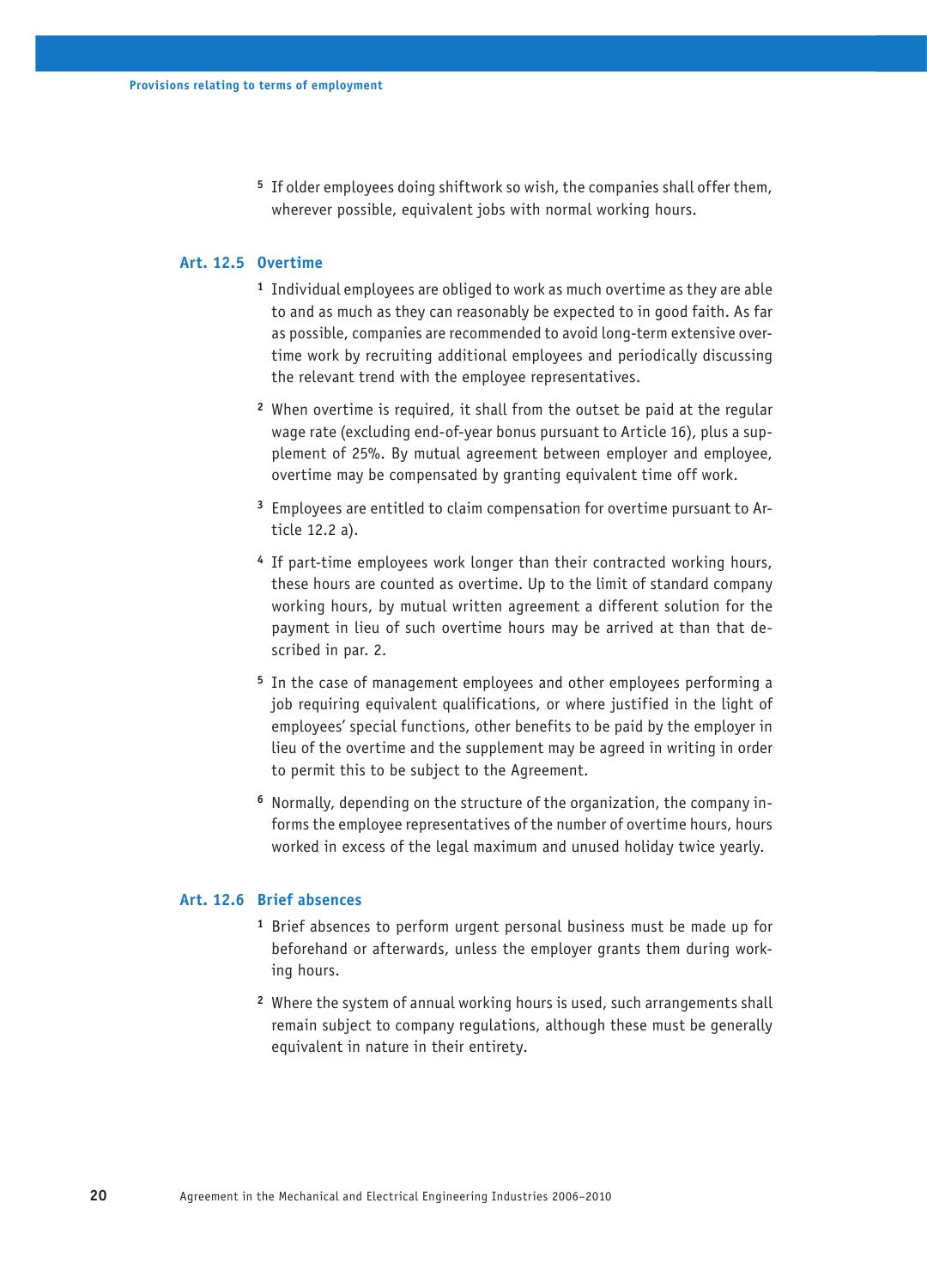## **Art. 12.7 Long-term account**

- **<sup>1</sup>** On the basis of a set of rules agreed between management and the employee representatives, companies may introduce the option of an individual longterm account for employees. The long-term account is intended to enable individual employees to accumulate balances of entitlement to time off work over long periods of time. Such balances can subsequently be used in particular to take leave for professional or personal education or training, for extended vacations, time off work to look after dependants, temporary reductions in the individual's workload, flexible retirement and similar purposes.
- **<sup>2</sup>** A long-term account can be credited in respect of the following:
	- excess hours pursuant to Article 12.2 d); in this context, the annual carryover and the balance deposited into the long-term account may not exceed an annual maximum of 200 hours
	- a maximum of 5 days holiday per year pursuant to Article 13.5
	- overtime.
- **<sup>3</sup>** The time credited to employees in the long-term account shall be entirely at the disposal of the individuals concerned, although they must take account of the needs of the company when taking time off.
- **<sup>4</sup>** The rules agreed between management and the employee representatives shall determine in particular the scope of the arrangements, the maximum number of hours that can be credited annually, the maximum term of validity, the maximum and minimum number of hours that can be taken off and the provisions for converting and securing the balance of free hours outstanding if and when the individual leaves the company, ownership of the company is transferred or the company becomes insolvent.
- **<sup>5</sup>** Companies are recommended to financially hedge the long-term balance externally.
- **<sup>6</sup>** If employment is terminated by a company, the latter is recommended to capitalize accumulated credit hours and to credit vested pension benefits at the employee's request.
- **7** Within the framework of the rules, individual agreements shall be concluded with specific employees relating both to the establishment of a longterm account as such, and to the number and nature of the accumulated excess hours and/or holiday entitlement, the term of validity and the mode of access to balances. The individual employees shall be notified of the balance of their long-term accounts on an annual basis.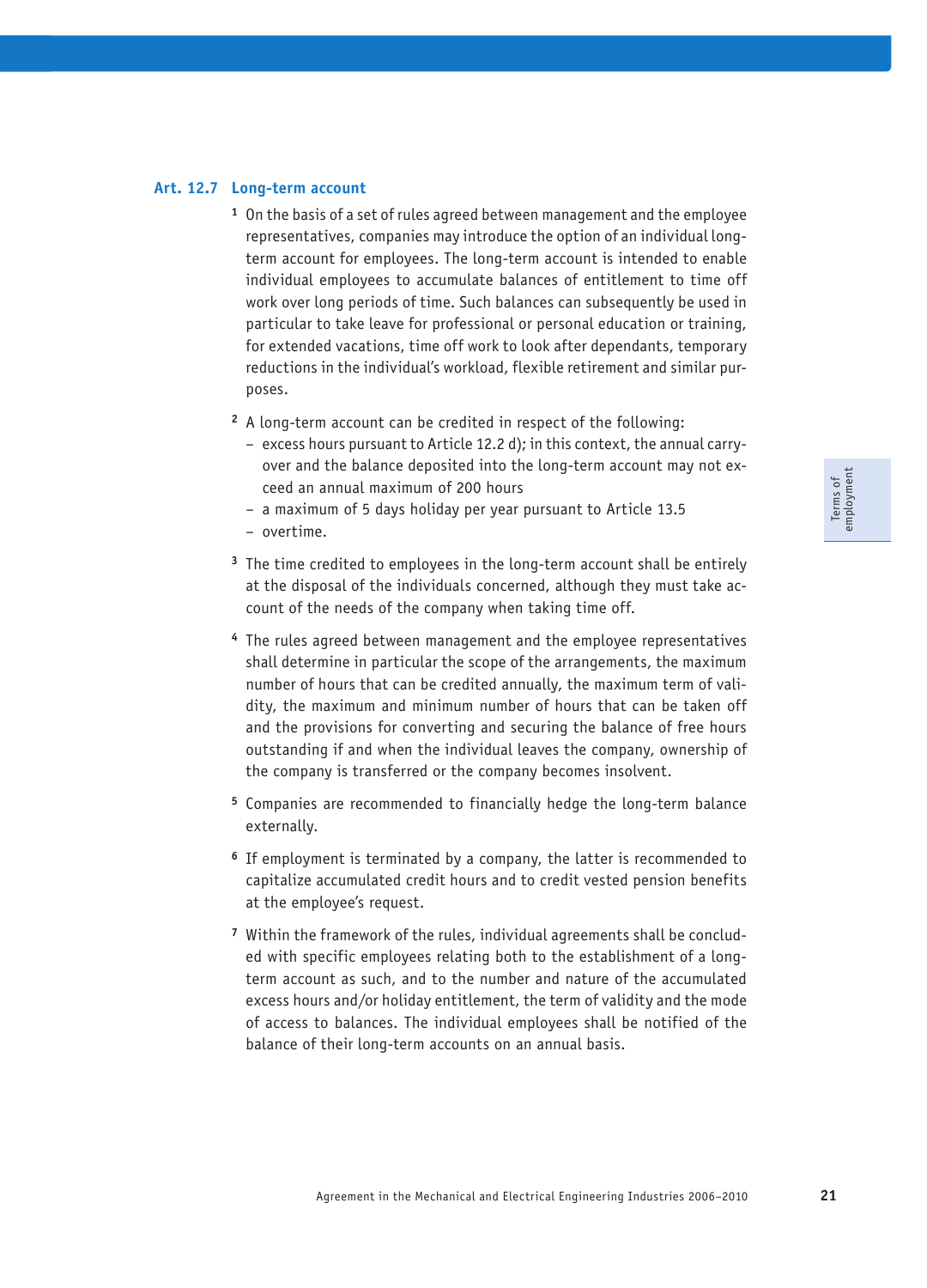## **Art. 13 Holidays**

## **Art. 13.1 Duration**

**<sup>1</sup>** Annual holiday entitlement per calendar year

|             | Working days |
|-------------|--------------|
| From age 20 | 25           |
| From age 40 | 27           |
| From age 50 | 30           |

**<sup>2</sup>** Duration of holidays for trainees and under-twenties

| <b>Trainees</b>                      | Under-twenties                                                                            | Weeks |
|--------------------------------------|-------------------------------------------------------------------------------------------|-------|
| $1st$ year                           | Up to age 17                                                                              |       |
| $2nd$ year                           | From age 17                                                                               | b     |
| $3^{\text{rd}} + 4^{\text{th}}$ year | From age 18 up to and including<br>the calendar year in which twentieth<br>birthday falls | 5     |

**<sup>3</sup>** Companies may count events similar to holidays, such as trainee camps, youth leave, etc. as part of the  $6<sup>th</sup>$  and  $7<sup>th</sup>$  holiday weeks for trainees and under-twenties.

#### **Art. 13.2 Calculation of holiday entitlement**

- **1** The basis for calculating the length of holiday is the age which the individual employee reached on 1 January of the calendar year for which the holiday is to be taken.
- **<sup>2</sup>** Public holidays which fall during an employee's holiday, and which are paid in accordance with Article 14, are not deducted from his or her holiday entitlement.
- **<sup>3</sup>** Employees who take up or cease employment during the calendar year shall be entitled to holidays in proportion to the time worked during the calendar year.
- **4** If an employee gives notice after taking holidays, the employer may demand repayment of wages corresponding to the amount of leave taken over and above the proper entitlement.

## **Art. 13.3 Reduction in holiday entitlement**

**<sup>1</sup>** For absences totalling more than three months during a calendar year owing to military service, accident, sickness or maternity leave, the annual holiday entitlement shall be reduced by one twelfth for each additional complete month of absence.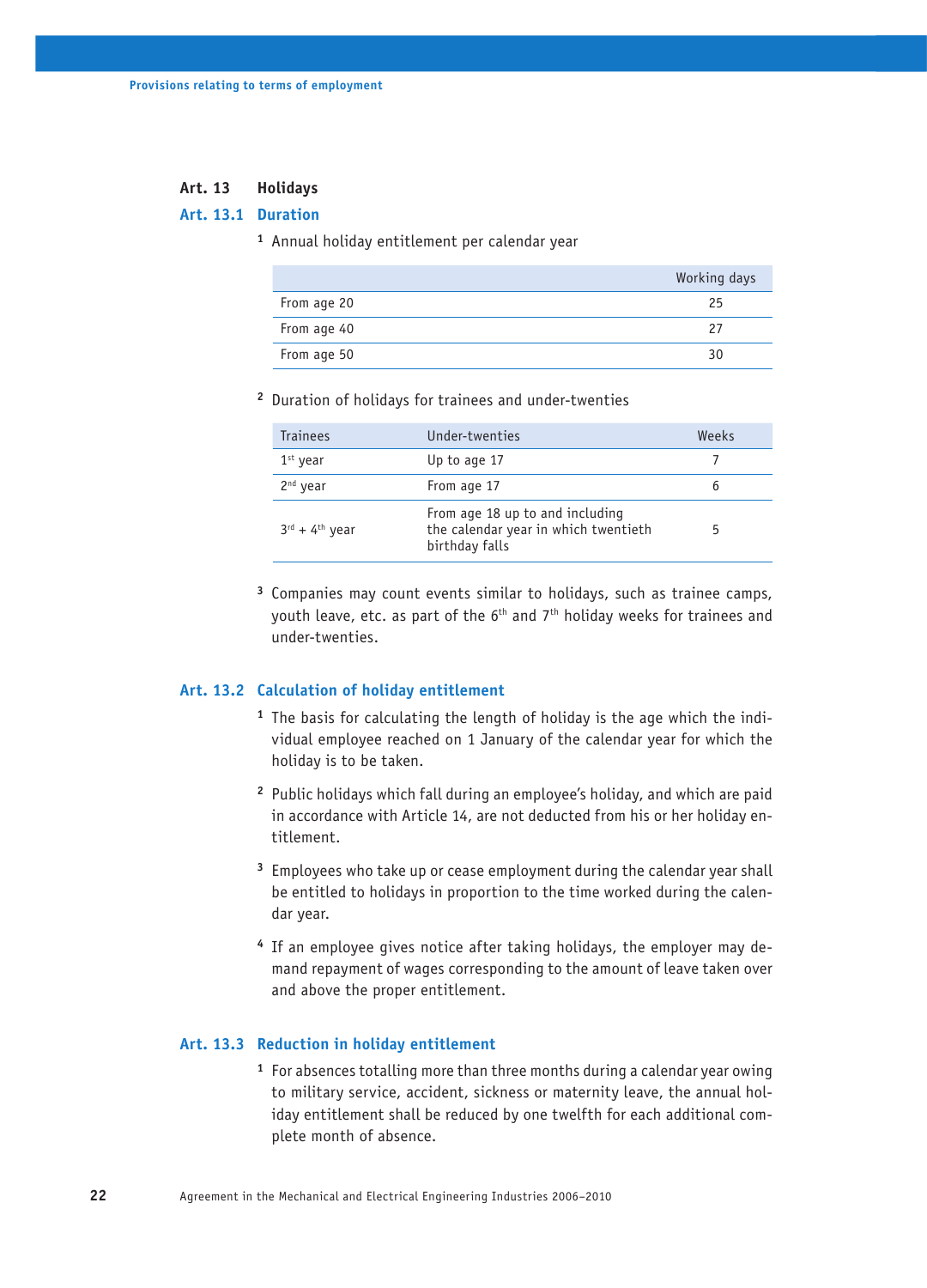- **<sup>2</sup>** Maternity leave does not lead to any reduction in holiday entitlement.
- **<sup>3</sup>** It shall be left to the discretion of the employer to offset other absences against holidays. Leave for the care of sick members of the family shall not be deducted from the holiday entitlement.

## **Art. 13.4 Taking holidays**

- **1** The employer will determine the timing of holidays, taking particular account of the interests of employees with family obligations to the extent that operational constraints permit.
- **<sup>2</sup>** Holidays should generally be granted during the course of the working year; at least two consecutive weeks must be taken. As far as possible, residual holiday entitlement should be taken during the period of notice.

#### **Art. 13.5 Amalgamation and conversion of holidays**

- **<sup>1</sup>** Employers and employees may agree in writing to amalgamate up to five days of annual holiday entitlement over and above the statutory minimum as long-term holidays.
- **<sup>2</sup>** By voluntary agreement with the employer, employees may convert up to five days of annual holiday entitlement over and above the statutory minimum into a proportionate reduction in working hours. The agreement must be made in writing and must be for a limited period.

## **Art. 14 Public holidays**

- **<sup>1</sup>** After consultation with employee representatives, companies shall set aside at least 9 days (including 1 August) as public holidays, as a permanent rule. Should these fall on a working day, no deduction shall be made from the wages of salaried employees.
- **<sup>2</sup>** Employees on hourly rates shall be paid for the hours lost during public holidays, provided these do not fall on a work-free Saturday or Sunday.
- **<sup>3</sup>** Public holidays which fall on a work-free Saturday or Sunday may not be compensated by taking other free days.

## **Art. 15 Wages**

#### **Art. 15.1 Principle**

Employees are entitled to equal pay for equivalent work, irrespective of sex and nationality. Design and implementation of wage systems must not lead to discrimination.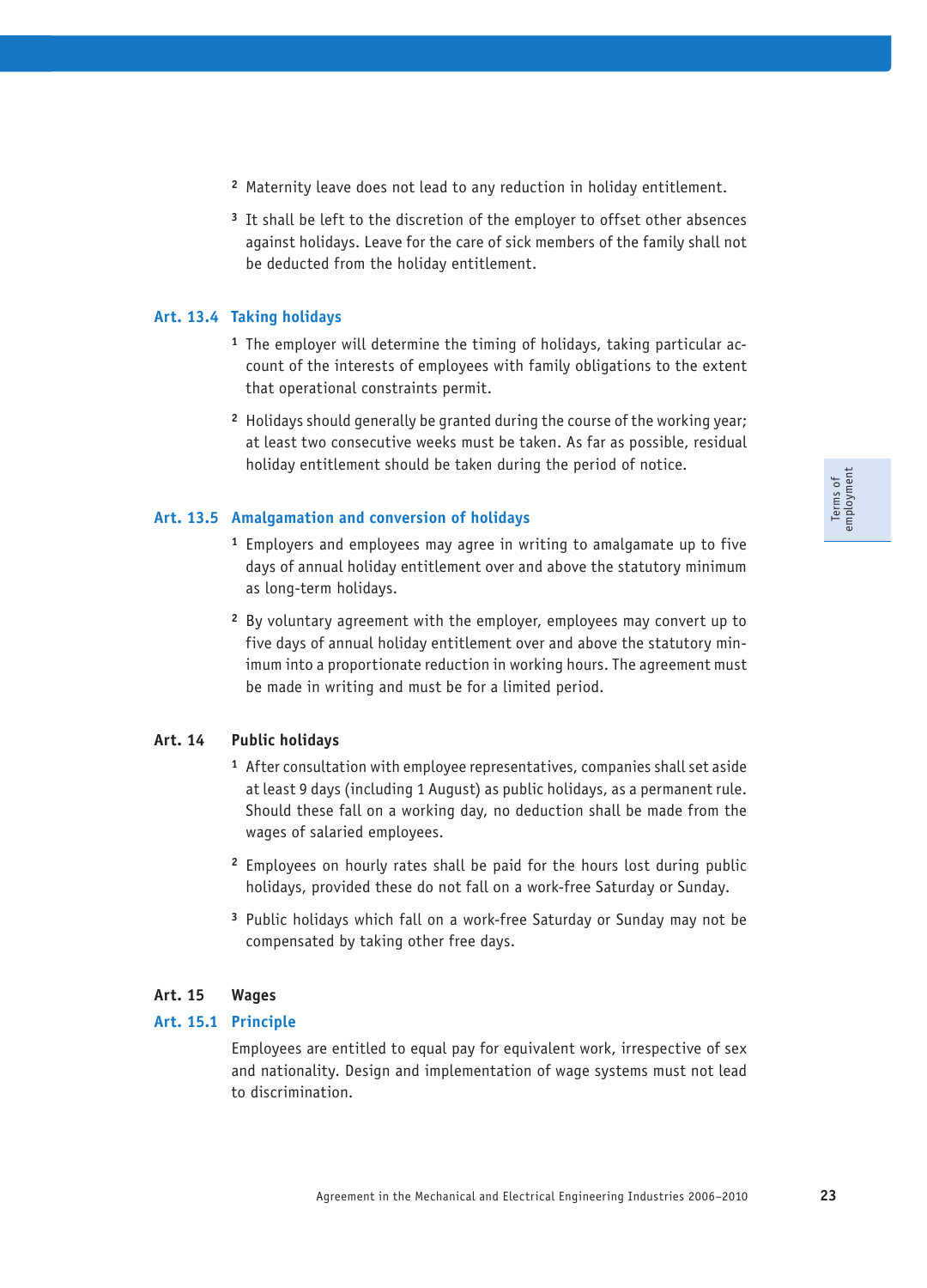## **Art. 15.2 Wage setting**

- **<sup>1</sup>** Wages are agreed individually between employer and employee and set on a monthly (salaried) or hourly basis. The essential criteria applied when setting individual wages are the type of work, performance and degree of responsibility involved.
- **2** The determining elements used in setting wages should be comprehensible to all employees.

#### **Art. 15.3 Wage adjustments**

- **<sup>1</sup>** Negotiations are held between the appropriate employee representatives and the management of the company concerning general changes in wages, without being bound by the plant's minimum or average wages or agreed wage scales. The factors to be taken into account will include the company's competitiveness, the general economic situation, the situation on the labour market and the cost of living for employees.
- **2** The management provides the employee representatives with the information on the trend of business and the wage situation (payroll sums, wage systems, benefits, etc.) required for the negotiations.
- **<sup>3</sup>** If external wage surveys and expertise are used in wage negotiations, they must be presented and explained to the employee representatives.
- **<sup>4</sup>** If employee representatives and management are unable to agree in their negotiations, the procedure for dealing with differences of opinion provided for in Article 10.2 may be implemented.
- **5** In accordance with Article 6 par. 8, in companies with no employee representative body wage negotiations may be conducted by a majority of the employees concerned, who may appoint a delegation for this purpose.

#### **Art. 15.4 Wages paid if employees are prevented from working**

- **1** Where employees are prevented from working, their wages shall be calculated as follows:
	- for salaried employees and employees paid by the hour, the wages they would have drawn if they had worked.
	- for employees subject to performance-related wage systems, the average wages earned over an appropriate period before the employee was prevented from working.
- **<sup>2</sup>** Wages include supplements for shift work in the case of employees who work shifts on a permanent basis, but do not include allowances for hazardous or unpleasant work, e.g. for exposure to heat, noise, etc.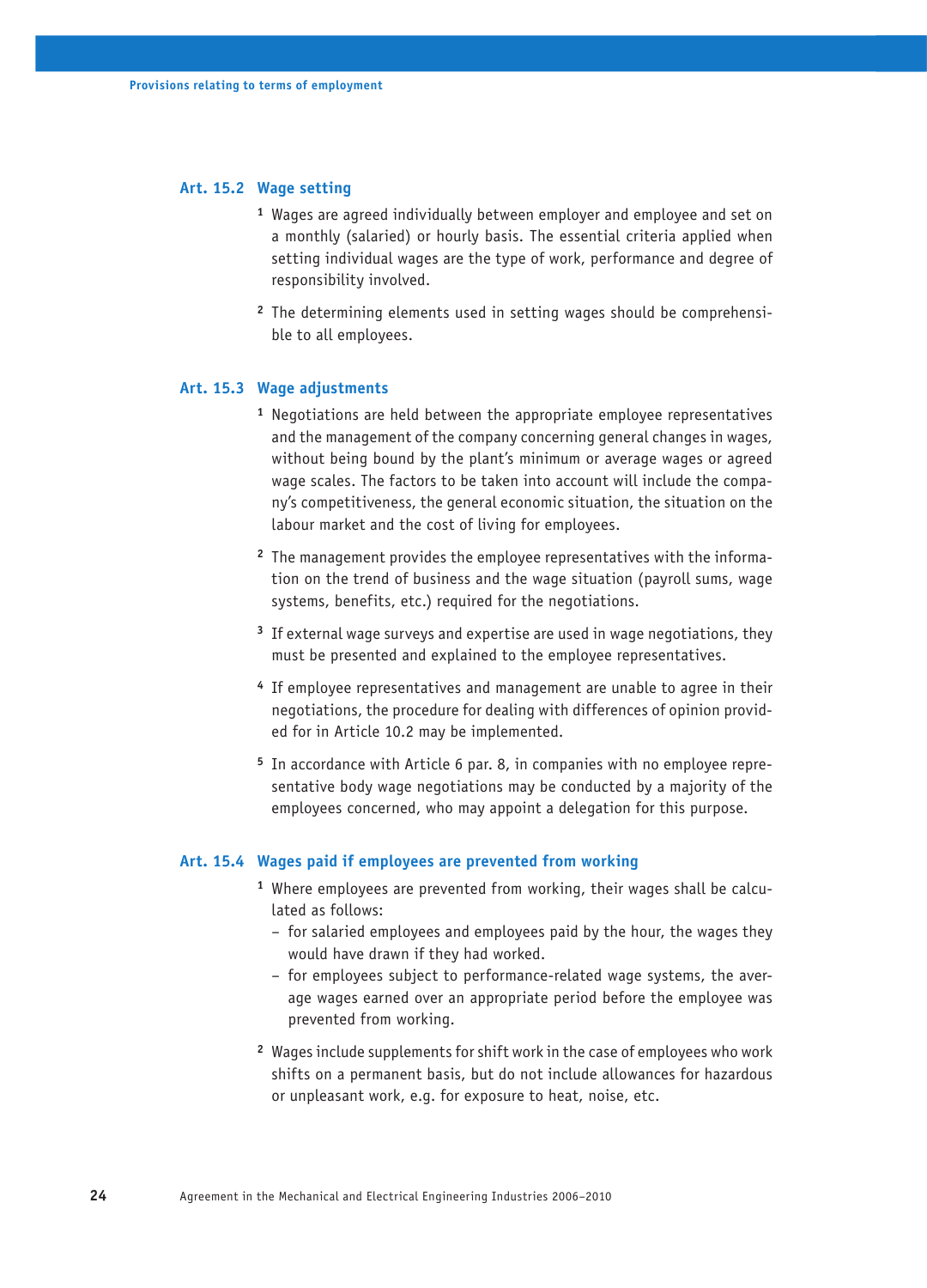Terms of<br>employment employmentTerms of

**<sup>3</sup>** Employees receiving payments in lieu of wages must not take home more pay while prevented from working than while working. In this context, differences between deductions made when employees are working and when they are prevented from working must be taken into account, particularly with regard to social security contributions, which are not payable while employees are prevented from working.

## **Art. 15.5 Procedures in the event of wage dumping**

- **<sup>1</sup>** The contracting parties agree that the abusive and repeated undercutting by ASM member companies of the customary company and industry wage levels to facilitate the employment of EU labour must be avoided.
- **<sup>2</sup>** Abuses might include the following examples:
	- An employer systematically replaces his workforce by recruiting cheaper labour from the EU, or systematically gives notices of dismissal with the option of remaining at a lower wage, where such action is not justified by objective reasons, such as financial difficulties.
	- An employer pays newly recruited labour from the EU wages that are inappropriately lower than those of persons employed in comparable posts in the past, and thereby triggers or supports a chain reaction within the company or the industry.
- **<sup>3</sup>** Together, the parties will form a Joint Commission composed of an equal number of representatives from each. They agree the following procedures for eliminating and correcting abuses:
	- a) Should one of the contracting parties suspect abuses within a company, or if a suspicion of abuse is brought to it or if it is approached by a tripartite commission in connection with abuses, it will inform the employee representatives at the company in question, as well as the Joint Commission.

 Should the employee representatives make such an observation, they must inform the Joint Commission.

 The Joint Commission will immediately inform the contracting parties. The next steps are determined by provisions b) and c).

b) The employee representatives will investigate the facts of the case with the management of the company, drawing on the available documentation, information and statistics on wages. The employee representatives may consult the contracting parties for advice.

 Where there is no direct employee representation, the management or the employees may contact the Joint Commission directly.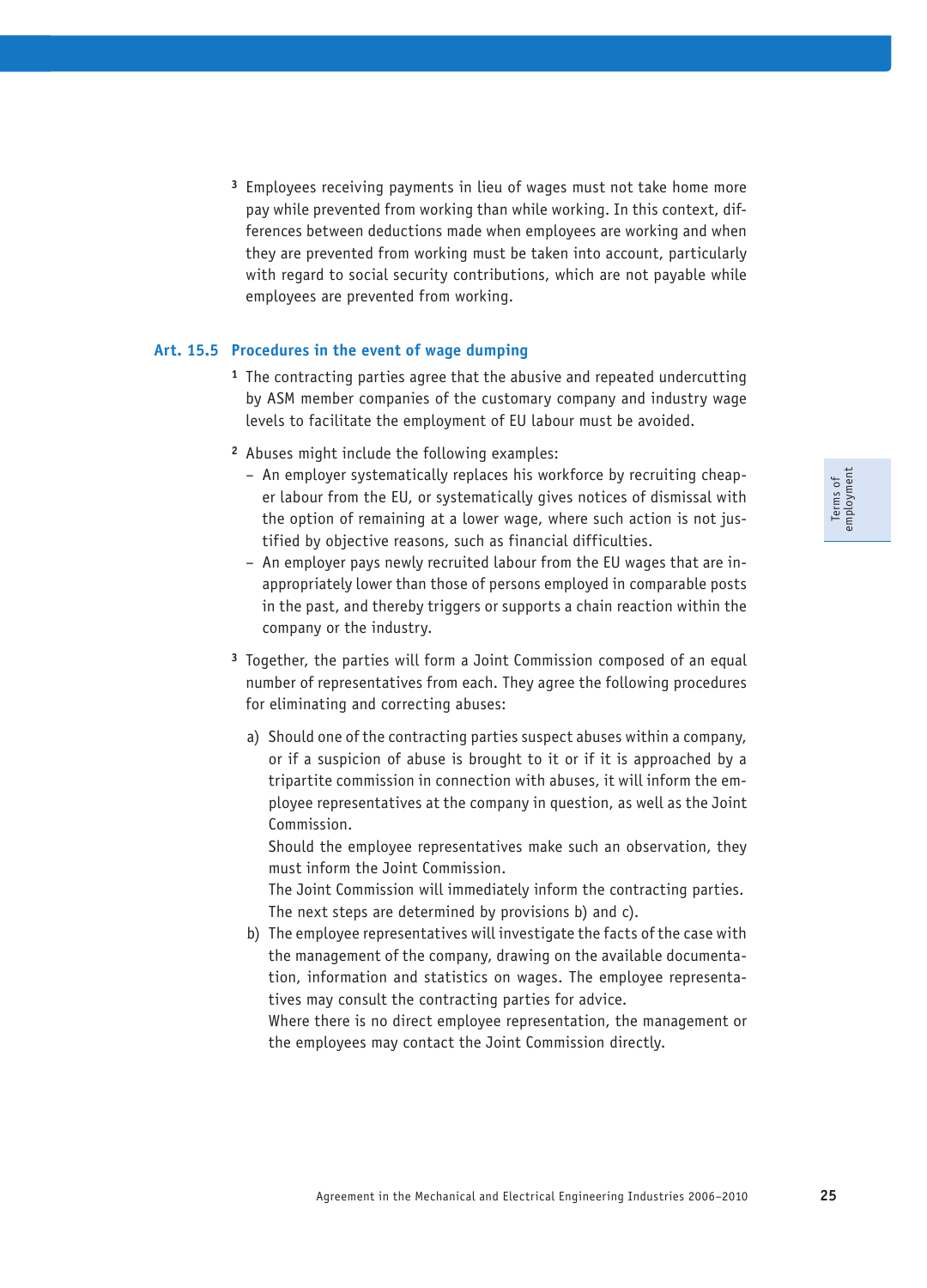- c) The employee representatives and the management will endeavour to settle the matter swiftly and, where necessary, monitor the implementation of the corrective action that has been taken. They will brief the Joint Commission immediately on the success of their efforts.
- d) If no agreement is reached, the management and/or employee representatives may approach the Joint Commission, which will promulgate a settlement proposal.
- e) Should the employee representatives and/or the management reject the Joint Commission's settlement proposal, they may present the case before an arbitration tribunal as set out in Article 10.4 within fourteen days. If no appeal to an arbitration tribunal is made, the proposed settlement will apply.
- **<sup>4</sup>** The Joint Commission will ultimately monitor the implementation of the arbitration tribunal's decision or the settlement proposal.
- **<sup>5</sup>** Should the previous provision come into effect, the contracting parties will inform the tripartite commissions and propose their working together with the Joint Commission within this framework In important cases, the Joint Commission will inform the tripartite com-

mission as necessary.

- **<sup>6</sup>** The composition and internal procedures of the Joint Commission will be governed by a separate agreement between the contracting parties.
- **7** If the Joint Commission establishes, on the basis of practice, that the procedures for eliminating and correcting abuses pursuant to Article 15.5 par. 3 and 4 are inadequate, it will require the contracting parties to take additional corrective action.

## **Art. 16 End-of-year bonus (13th monthly wage)**

#### **Art. 16.1 Amount of end-of-year bonus**

Employees shall receive an end-of-year bonus equivalent to one month's wages, which will normally be paid in December. If they were not employed for the whole year, the bonus shall be paid in proportion to the amount of time worked, taking only full months into consideration.

#### **Art. 16.2 Calculation of the end-of-year bonus**

- **<sup>1</sup>** In divergence from Article 15.4, the wage for the end-of-year bonus shall be calculated as follows:
	- For employees paid by the month: normal monthly wage without extras such as child allowances, overtime payments, etc. The monthly wage shall be the average of wage payments made for the preceding 12 months.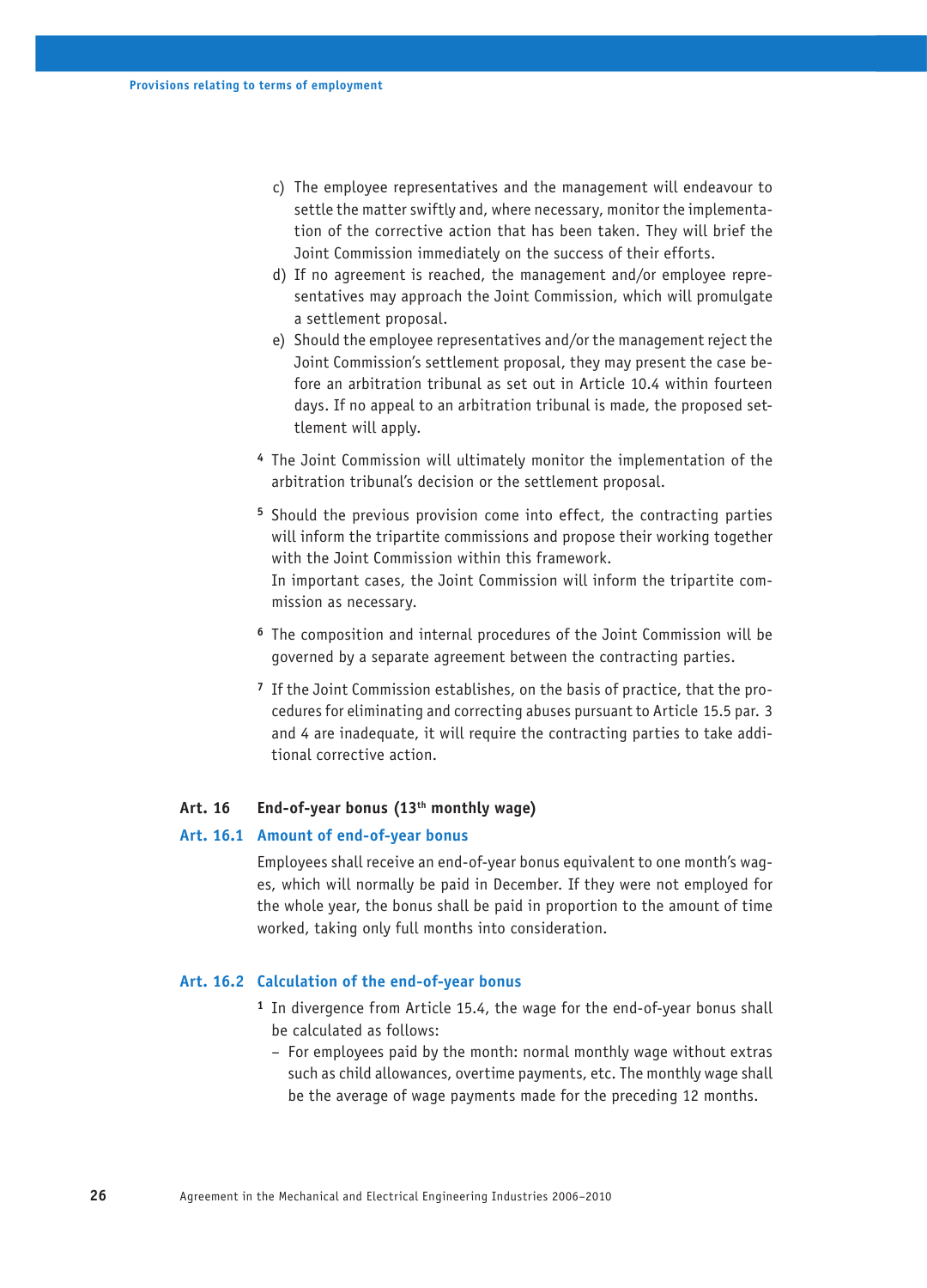- For employees paid by the hour: normal average wage, without extras such as child allowances, overtime payments, etc. multiplied by 173.
- For employees on performance-related wages: calculated on the basis of average earnings over an appropriate preceding period.
- **2** In the event of absences, the end-of-year bonus may be reduced to the extent that the employer is released wholly or in part from payment of wages.

## **Art. 17 Child allowances**

#### **Art. 17.1 Principle**

Companies shall pay child allowances to their employees (education, family allowances) pursuant to the relevant cantonal laws and relevant enforcement orders.

## **Art. 17.2 Amount**

The monthly child allowance shall be CHF 200.– unless cantonal regulations specify higher amounts.

## **Art. 18 Sickness, accident and maternity**

## **Art. 18.1 Compensation for sickness and/or accident**

**<sup>1</sup>** If employees are prevented, wholly or in part, from working through no fault of their own owing to sickness – including pregnancy and confinement – or owing to an accident, they shall receive their full wages in accordance with Article 15.4 for a limited period of time within the scope of the following provisions. Within 12 months from the onset of the absence, this limited period of time amounts to:

|                                                                                  | months |
|----------------------------------------------------------------------------------|--------|
| during the $1st$ year of service                                                 |        |
| from 2 <sup>nd</sup> year of service to end of 3 <sup>rd</sup> year of service   | 2      |
| from $4th$ year of service to end of $9th$ year of service                       | 3      |
| from $10th$ year of service to end of $14th$ year of service                     | 4      |
| from 15 <sup>th</sup> year of service to end of 19 <sup>th</sup> year of service | 5      |
| from 20 <sup>th</sup> year of service                                            | 6      |

- **2** This period applies separately to all cases of sickness and all cases of accident.
- **<sup>3</sup>** Where an employee is absent from work for more than 12 months owing to the same case of sickness or accident, payment of his or her wages will only be resumed after the employee has returned to full-time work for a period of at least three months.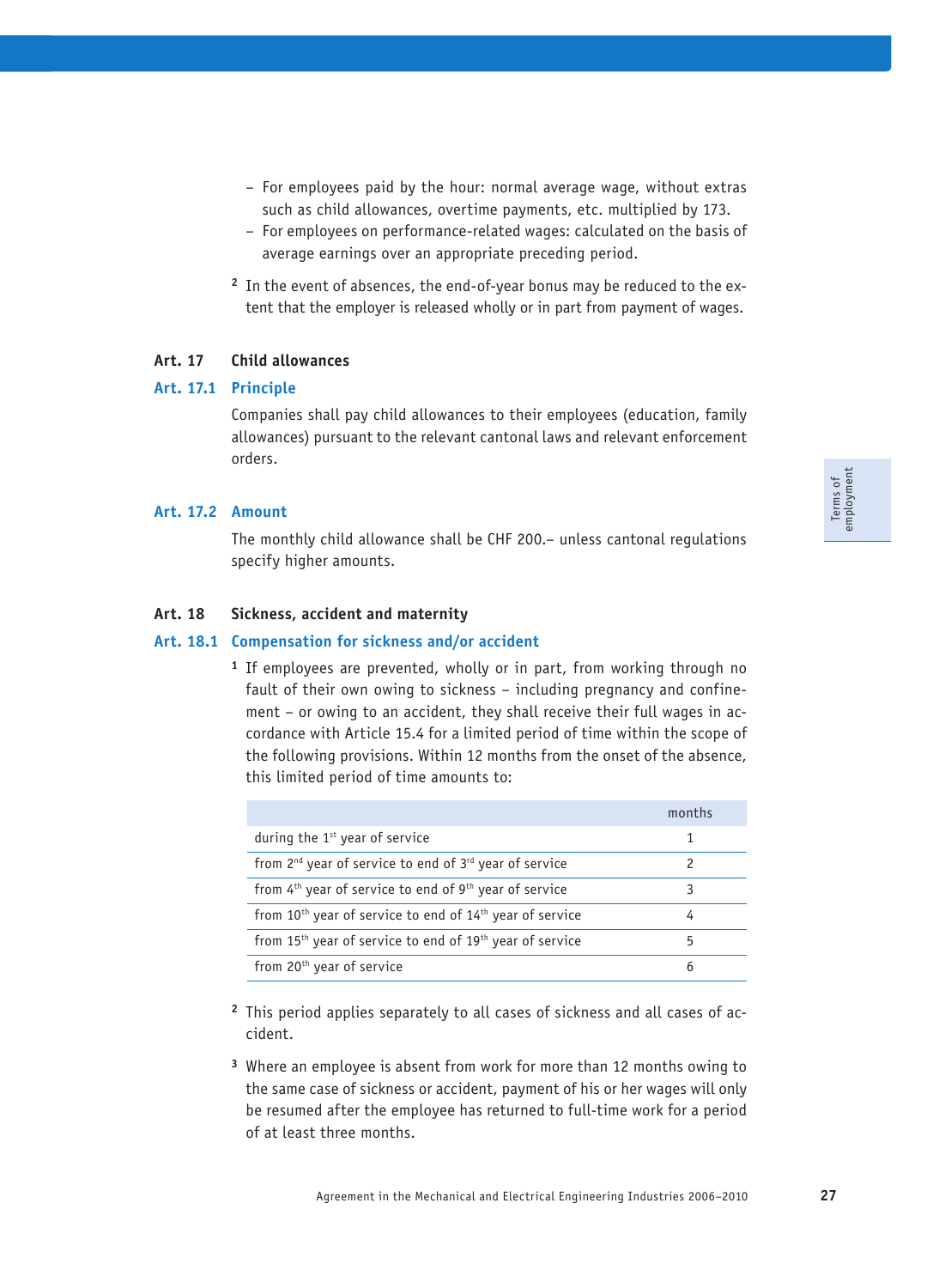**<sup>4</sup>** Female employees who have served in the company for less than 10 months shall be entitled to wage payments for a total period of two months in respect of absences due to pregnancy, confinement and sickness.

#### **Art. 18.2 Maternity leave**

- **<sup>1</sup>** After serving with a company for more than 10 months, female employees shall be entitled to special maternity leave on full pay pursuant to Article 15.4.
- **2** Maternity leave shall be of 16 weeks' duration and may by mutual agreement between employer and employee – be claimed two weeks prior to confinement at the earliest.
- **<sup>3</sup>** If payment under the income compensation scheme is deferred, maternity leave as per this article is also deferred.
- **<sup>4</sup>** Overall, insurance-based solutions must provide at least equivalent benefits.
- **5** Subject to operating constraints, companies are recommended to grant unpaid paternity leave on request for a maximum period of four weeks from the time of birth.

## **Art. 18.3 Consultation of medical referees or company physicians**

- **<sup>1</sup>** The contracting parties support consultation of medical referees or company physicians and shall try to ensure that employees are not overinsured.
- **<sup>2</sup>** Companies are at liberty to set up schemes to check on absences on grounds of sickness or accident.

#### **Art. 18.4 Different company systems**

- **1** Companies may fulfil their obligations in different ways: in cases of sickness, pursuant to either Article 18.5, Article 18.6 or Article 18.7; in cases of accident, pursuant to Article 18.8 or Article 18.9.
- **2** Companies are recommended to adopt an insurance-based solution for sickness benefits. In doing so, they should ensure that it is possible for employees to transfer to an individual insurance policy with the same level of benefits in the event of withdrawal from the collective insurance scheme. Premiums arising from individual insurance policies shall be borne by the employees.
- **<sup>3</sup>** If the company intends to change the existing rules on income maintenance (Articles 18.5, 18.6, 18.7), the employee representatives must be consulted and the employees must be informed of the changes.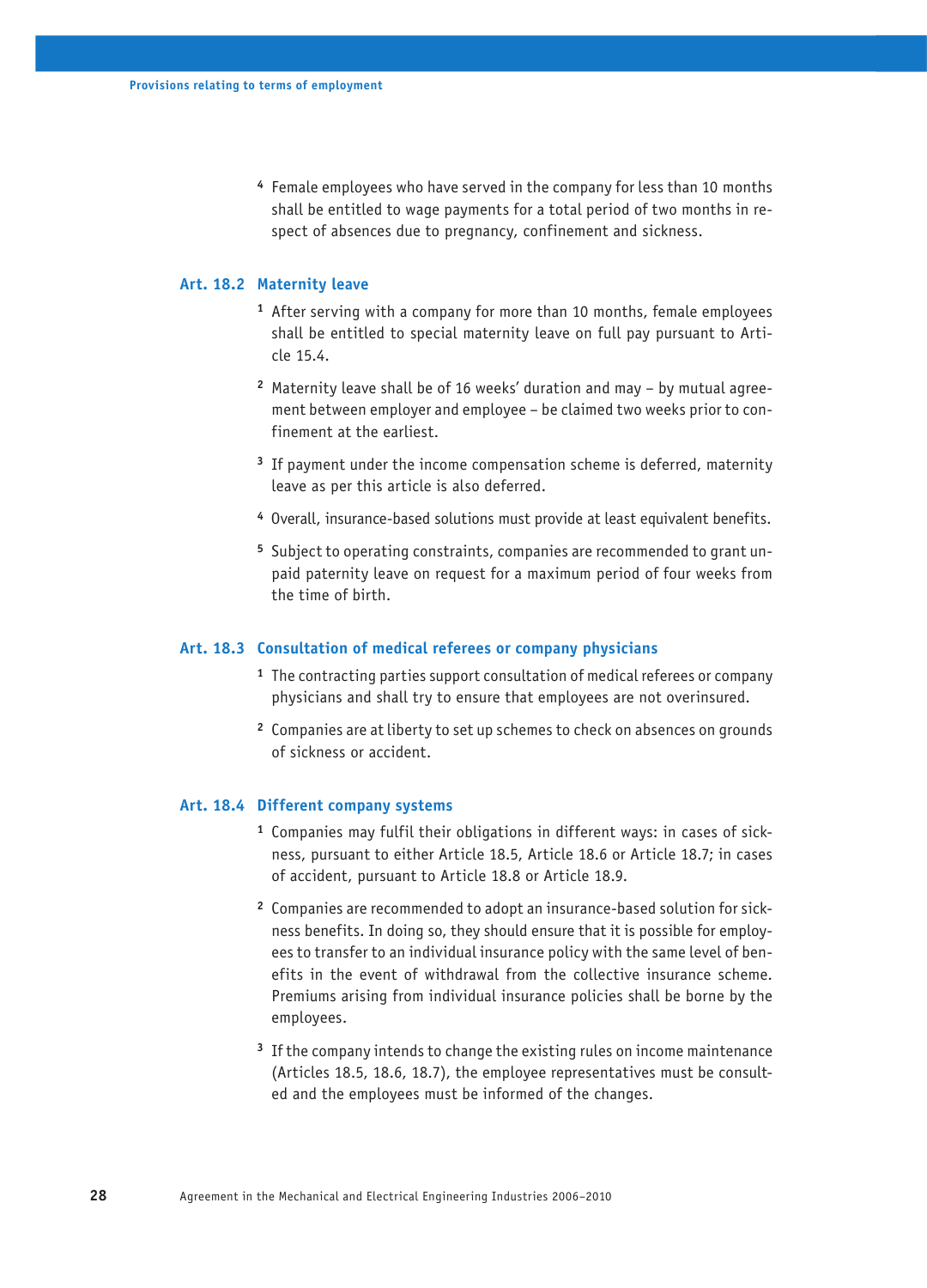#### **Art. 18.5 Sick pay insurance**

- **<sup>1</sup>** Companies may take out insurance to cover sick pay. If they do so, they must inform their employees of the possibility of a subsequent transfer to individual insurance.
- **<sup>2</sup>** Individual employees must be insured for sick pay equal to at least 80% of their wages. The insurance benefits must be provided for at least 720 days out of 900 consecutive days. In the event of partial incapacitation, sick pay shall be paid on a pro-rata basis provided that the employee is at least 50% incapacitated.
- **<sup>3</sup>** The company shall make a contribution of 2% of the average wage towards the sick pay insurance. In addition, it must supplement the insurance benefits so that the individual employees receive their full wage for the period of time stipulated in Article 18.1. The company may take out insurance at its own expense to cover this additional benefit.
- **4** If the benefit from the sick pay insurance is reduced, the additional benefit from the company shall also be reduced in the same proportion.

#### **Art. 18.6 Direct wage payment during periods of sickness**

Companies may pay wages directly during the limited period of time as specified in Article 18.1. In this case employees must take out additional sick pay insurance at their own expense to cover any period of sickness over and above the limited period covered by the company.

## **Art. 18.7 Other equivalent sickness benefit arrangements**

Companies may make other, equivalent arrangements, such as those exclusively involving contributions to the sick pay insurance scheme.

#### **Art. 18.8 Supplement to SUVA benefits in the event of accidents**

- **1** The company shall supplement benefits paid by SUVA (Swiss National Accident Insurance Fund) for loss of wages up to 100% of the wage for the limited period of time specified in Article 18.1. The company may also take out insurance at its own expense for this purpose.
- **<sup>2</sup>** If SUVA benefits for work-related or non-work-related accidents are reduced or excluded, the supplementary benefit provided by the company shall also be proportionately reduced or excluded. The supplementary benefit provided by the company is only of a subsidiary nature with respect to benefits paid by SUVA and other insurances or third parties liable for payments.

#### **Art. 18.9 Other equivalent arrangements in the event of accidents**

Companies may retain other equivalent arrangements.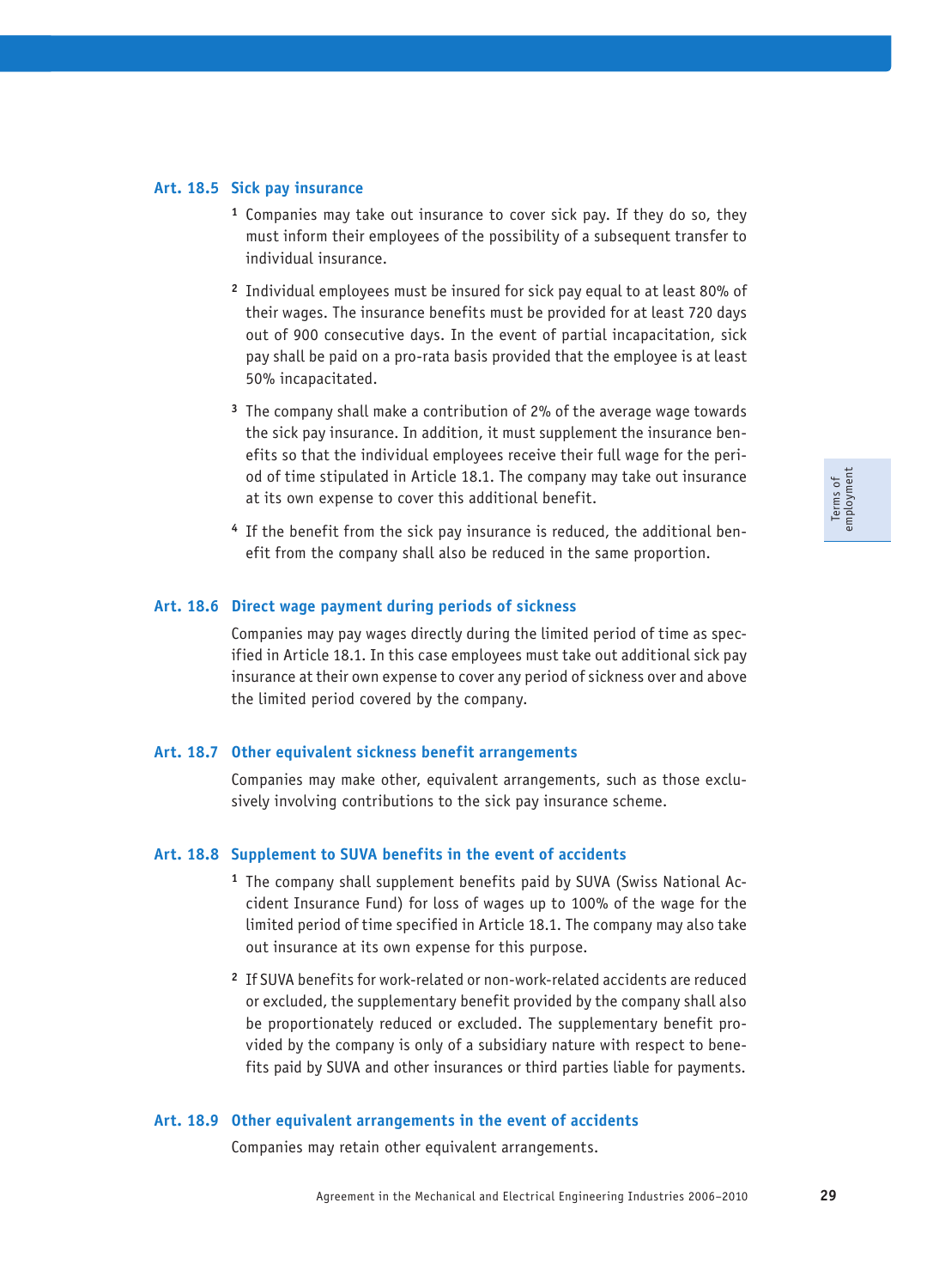## **Art. 19 Compensation during military service**

#### **Art. 19.1 Recruit training school**

- **1** During recruit training school, including basic training for single-term conscripts, compensation amounts are as follows:
	- For unmarried recruits without dependants 65% of wages
	- For married and unmarried recruits with dependants 80% of wages
- **<sup>2</sup>** In the event of early transfer from recruit training school to another type of military service, Article 19.2 comes into effect.
- **3** On completion of their basic training, single-term conscripts become subject to the provisions of Article 19.3.

#### **Art. 19.2 Other military service**

During other military service within one year: – for one month 100% of wages – for service exceeding one month: – for unmarried persons without dependants 50% of wages – for married and single persons with dependants 80% of wages

## **Art. 19.3 Single-term conscripts and civilian service**

On completion of basic single term conscript training or a period of civilian service corresponding to recruit school, compensation will amount to 80% of wages.

#### **Art. 19.4 Longer military service**

Companies may make compensation for service lasting longer than one month per year depend on an undertaking by the employee to continue employment for at least 6 months after military service.

#### **Art. 19.5 Compensation for loss of earnings**

The statutory compensation for loss of earnings is included in these rates. If the compensation for loss of earnings is greater than the rates specified in Article 19.1 and 19.2, the compensation rates shall be paid.

#### **Art. 19.6 Scope of application**

**<sup>1</sup>** These provisions cover all service in the army (including women's armed forces), civil defence and alternative civilian service, for which compensation for loss of earnings (EO) is paid and which is not explicitly termed voluntary.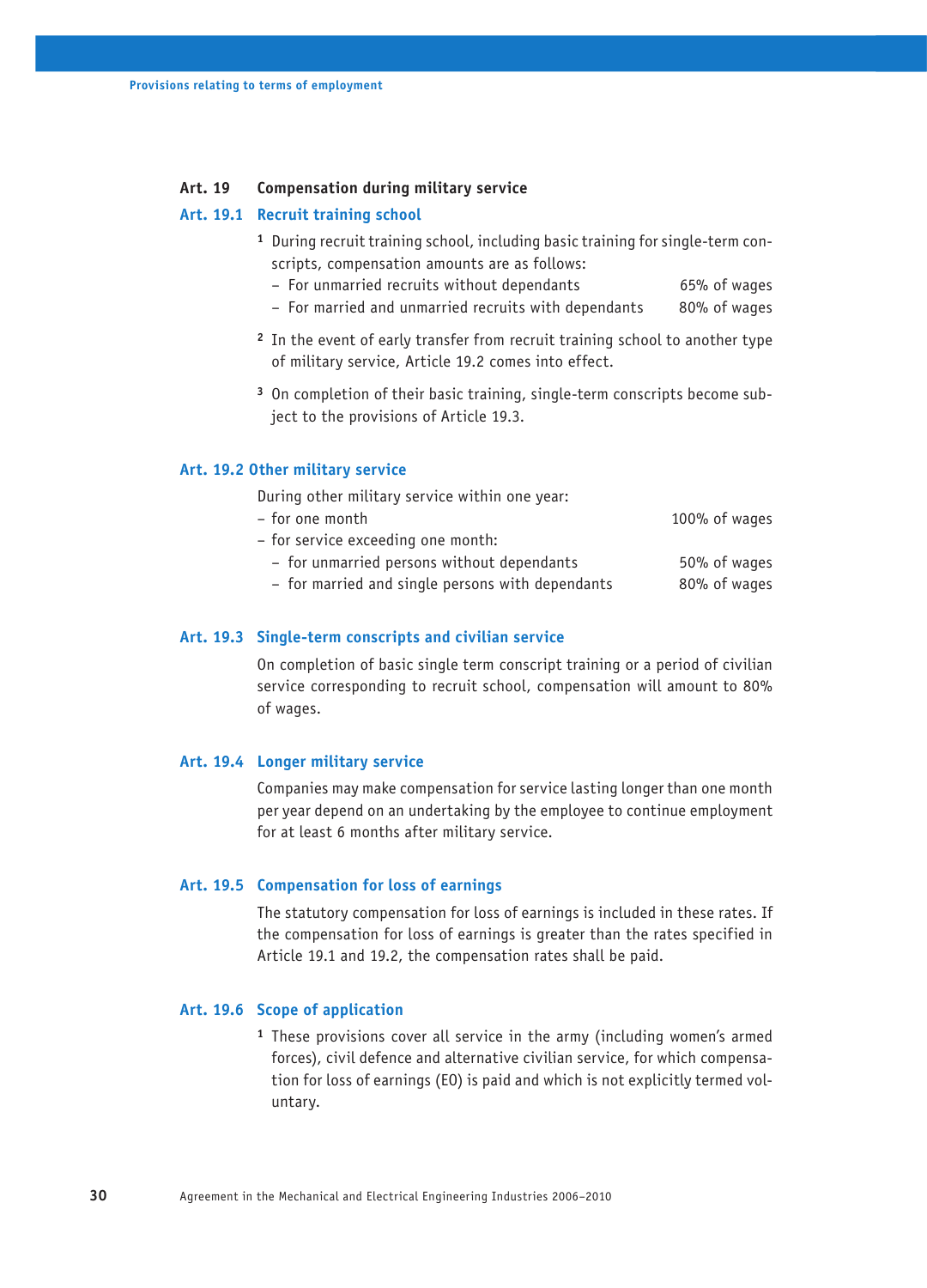**<sup>2</sup>** The above regulation applies to peacetime service. Any active service shall be subject to other agreements yet to be concluded.

#### **Art. 20 Payments for other absences**

**<sup>1</sup>** Employees subject to the Agreement shall be paid for the following absences:

|    |                                                                                                                  | Duration                   |
|----|------------------------------------------------------------------------------------------------------------------|----------------------------|
| a) | Wedding                                                                                                          | 2 days                     |
| b) | Attendance at child's wedding                                                                                    | 1 day                      |
| C) | Birth of a child                                                                                                 | 1 day                      |
|    | d) Death of a spouse, child or parent                                                                            | up to 3 days               |
|    | Death of grandparent, parent-in-law, daughter-in-law<br>or son-in-law, sister or brother, provided they lived in |                            |
|    | the same household as the employee                                                                               | up to 3 days               |
|    | 0ther                                                                                                            | up to 1 day                |
| e) | School placement of own children by single parents with<br>parental custody                                      | $\frac{1}{2}$ day per year |
| f) | Recruitment                                                                                                      | up to 3 days               |
| q) | Setting-up or moving own home, provided no change of<br>employer is involved                                     | 1 day                      |
|    | h) For care of sick family members living in same household,<br>provided care cannot be organized elsewhere      | up to 3 days               |

**<sup>2</sup>** Wages shall be paid for the above absences for the actual working hours lost, provided the employee suffers loss of earnings. Should a day of absence with respect to a) and c) fall on a work-free day or holiday, a day may be taken in lieu at a later date.

### **Art. 21 Public office and consultation as specialists**

- **<sup>1</sup>** It is recommended that companies facilitate the performance of official duties by employees holding public office. The potential time frame is to be established on a case-by-case basis by employer and employees.
- **<sup>2</sup>** The company and the employee shall come to an agreement in each case on the payment of wages by the employer whenever the employee performs an official duty.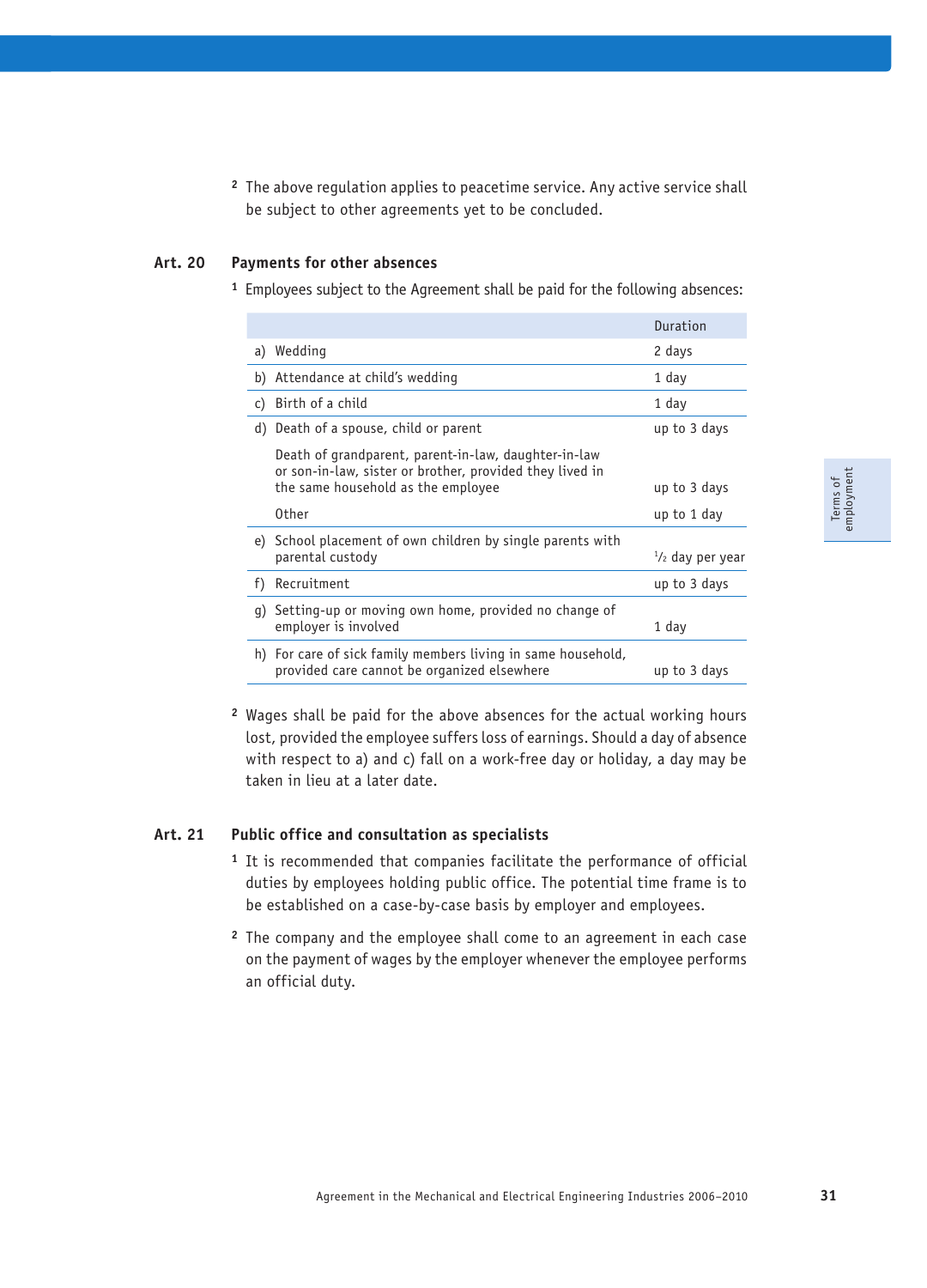**3** Experts commissioned by a canton or professional association to act as examiners in qualification procedures for mechanical and electrical engineering industries' occupations or examinations of the joint examination organizations pursuant to Article 53 shall be entitled to up to 7 days paid leave per year for this duty. They are also entitled to paid training leave of up to 3 days per year if they attend specialist courses organized by the federal or cantonal government or by a joint examination organization.

### **Art. 22 Further training**

**<sup>1</sup>** As a means of reinforcing competitiveness on the labour market, further training is the responsibility of employers and employees alike and is in the interest of both. Such training should therefore be encouraged in companies.

 Further training is to be encouraged irrespective of age, sex, nationality and type of work.

- **<sup>2</sup>** Companies can promote further training by implementing the following, among other measures:
	- annual personal development interviews and career advice, to jointly determine the further training required by the individual in question
	- further training programmes and own courses
	- participation in external institutions offering further training
	- granting leave to employees prepared to undertake further training
	- paying course costs in full or in part
	- encouraging return to work.
- **<sup>3</sup>** Employees are called upon to develop their technical and personal skills, also through private initiative.
- **4** At regular intervals, management shall inform the employee representatives of further training activities within the company, both planned and implemented.
- **<sup>5</sup>** Employers and employees are called upon to take advantage of the further training offered by joint training institutions and by the contracting parties.

#### **Art. 23 Leave for further vocational training and payment of costs**

- **<sup>1</sup>** Employees are entitled to paid leave for further vocational training inside and outside the company provided that:
	- a) such further training relates to their current or future technical field, to languages which are useful in their work, or to improvements in their personal working techniques, performance, operational or social skills.
	- b) such further training serves to prepare the employees for new activities within the company.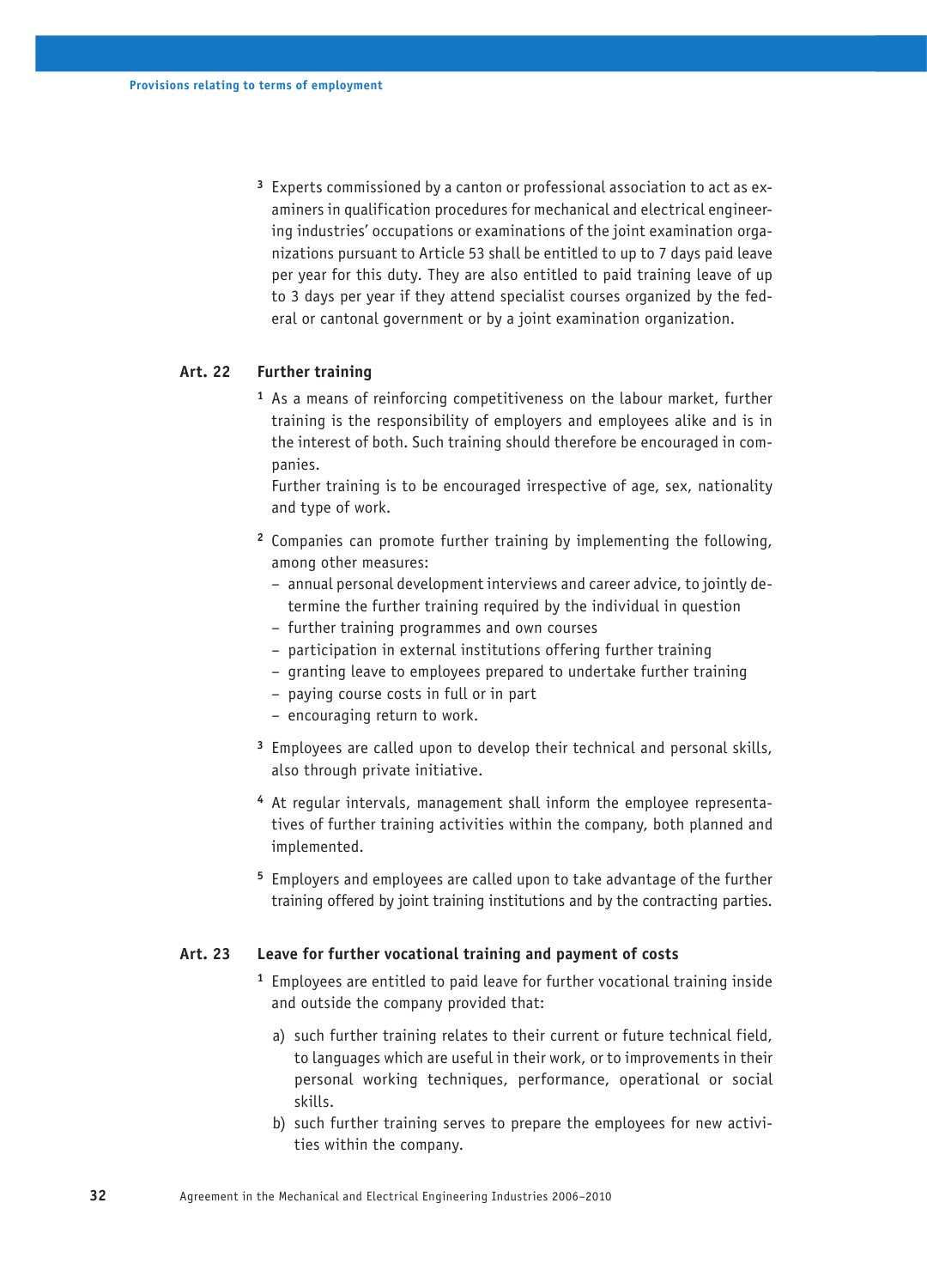- c) such further training serves to prepare the employees for new activities outside the company, in cases where they are forced to relinquish the function previously held and no replacement can be offered within the company.
- d) the employee is prepared to make her or his contribution in terms of money, free time, holidays or other benefits.
- e) the further training is also useful to the employer.
- **2** Employees may also apply for a contribution towards the fees of such courses if such further training takes place exclusively in their free time.
- **<sup>3</sup>** It is recommended that companies allow at least three days per full-time equivalent position per year, or a corresponding financial provision, for further training.
- **<sup>4</sup>** The number of training days and/or financial resources provided shall be negotiated annually in talks between management and employee representatives.
- **5** Management and employee representatives shall appoint a joint committee which shall adjudicate in the event of disputes on the allocation of the overall amount of leave or financial resources available.
- **<sup>6</sup>** Management and employee representatives shall inform employees about the further training opportunities available.
- **<sup>7</sup>** If the further training undertaken is extensive, it is recommended that a written agreement be concluded between employer and employee stipulating the respective individual contributions required to enable the training to take place.

## **Art. 24 Leave for association activities**

- **1** Employees have a right to paid leave for association activities in the bodies of the contracting parties if:
	- a) a statutory association event for the industry is being held, e. g. an industry committee, a sectoral conference, etc.
	- b) the employee is an elected member of the relevant association body
	- c) the employer has been informed in good time
	- d) the association pays no compensation for loss of wages or comparable per diem expenses.
- **<sup>2</sup>** Entitlement comprises a maximum of three days per year and cannot be transferred to a deputy or to following years.
- **<sup>3</sup>** Further entitlements for executive functions in associations may be agreed within companies.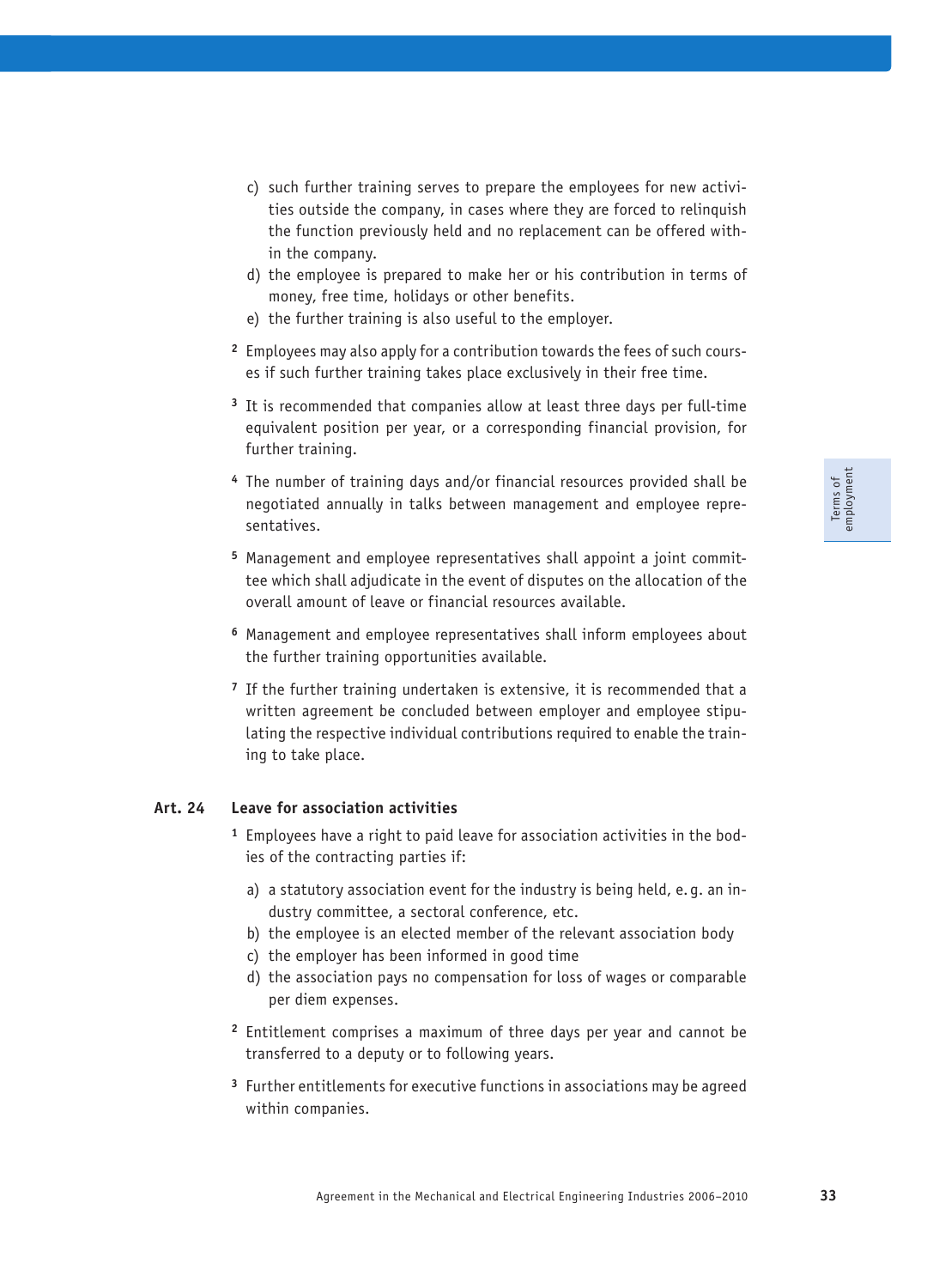## **Art. 25 Equal opportunities**

- **<sup>1</sup>** Companies should encourage women in their careers.
- **2** Companies are recommended to observe the joint instructions of the contracting parties, and in particular:
	- to make basic traineeships in the mechanical and electrical engineering industries more easily accessible to women
	- to promote the continuing professional development of women
	- to improve women's promotion prospects
	- to encourage women to return to their previous occupation or take up a new occupation via appropriate working time models and special in-company facilities, e. g. crèches, children's lunch tables in the canteens, recreation rooms, etc.
- **<sup>3</sup>** For this purpose, individual support shall be given for career planning and training.

## **Art. 26 Taking account of family obligations**

- **<sup>1</sup>** It is recommended that, subject to operating constraints, companies give particular consideration to the needs of employees with family obligations when establishing working structures and hours.
- **2** At the request of the employee and as far as permitted by company operations, companies are recommended to grant unpaid parental leave.
- **<sup>3</sup>** At company level, arrangements on the start and end of holidays, insurance questions and activities assigned to those returning to work should be settled between the company and the employee concerned on an individual basis.

## **Art. 27 Health protection and safety at work**

- **1** Employers and employees shall cooperate in the implementation of all measures necessary to safeguard health and prevent accidents and occupational disease in plants.
- **2** Employees and employee representatives are to be informed and consulted on matters relating to health protection and the problems and risks involved in new products and procedures affecting them.
- **<sup>3</sup>** In organizing the work environment, special attention shall be paid to health protection and ensuring safety at work.

## **Art. 28 Safeguarding personal integrity**

**<sup>1</sup>** The personal integrity of employees shall be protected. Any conduct, acts, language or pictures offensive to the dignity of the individual shall be pro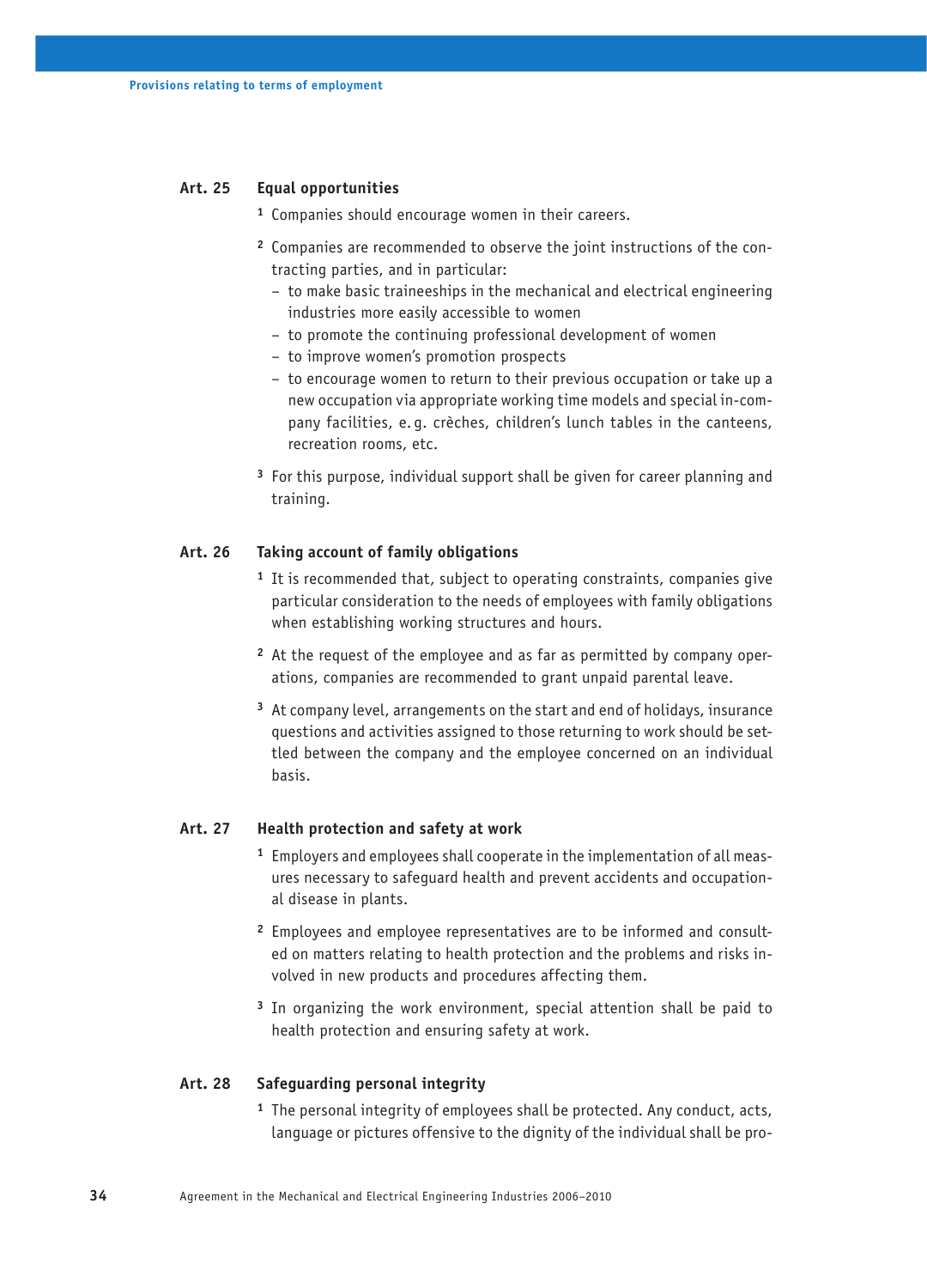hibited and eliminated. Management, middle management and employee representatives shall cooperate in creating, through open communication within the company, an atmosphere of personal respect and mutual confidence such as to prevent abuses, encroachments, sexual harassment and general harassment («mobbing»).

**<sup>2</sup>** The integration of foreign employees shall be supported, in particular by encouraging their language skills, and everything done to prevent an atmosphere inimical to foreigners.

## **Art. 29 Personnel information and monitoring systems**

- **<sup>1</sup>** Employee representatives have the right to be informed at an early stage of any systems to be used to register and process personal data by electronic means and about the rules regulating access to such data.
- **2** Monitoring and control systems which are intended solely for checking employees' conduct at their workplace are prohibited.
- **<sup>3</sup>** If supervisory and control systems of this kind are used for other reasons, they must be designed and arranged in such a way that employees' personal integrity and freedom of movement are not excessively restricted.

#### **Art. 30 The role of companies in state and society**

- **1** Employers and employees accept that an enterprise in a social market economy can only be successful if it acts responsibly towards its employees, society and the environment both within an outside Switzerland.
- **<sup>2</sup>** Corporate management and employee representatives shall discuss how this responsibility can be discharged inside and outside the company.
- **<sup>3</sup>** Their corporate culture shall contribute towards creating a society in which both employers and employees have optimum opportunities for development and participation.

## **Art. 31 Staff pension provision**

Pension funds are recommended to:

- make provision in their regulations for the possibility of flexible retirement and to cooperate with management and employee representatives in examining the introduction of part-time working models for older employees and similar arrangements.
- to ensure that their regulations take account of the special needs of employees with reduced workloads, in particular by calculating the amount of the coordination deduction accordingly.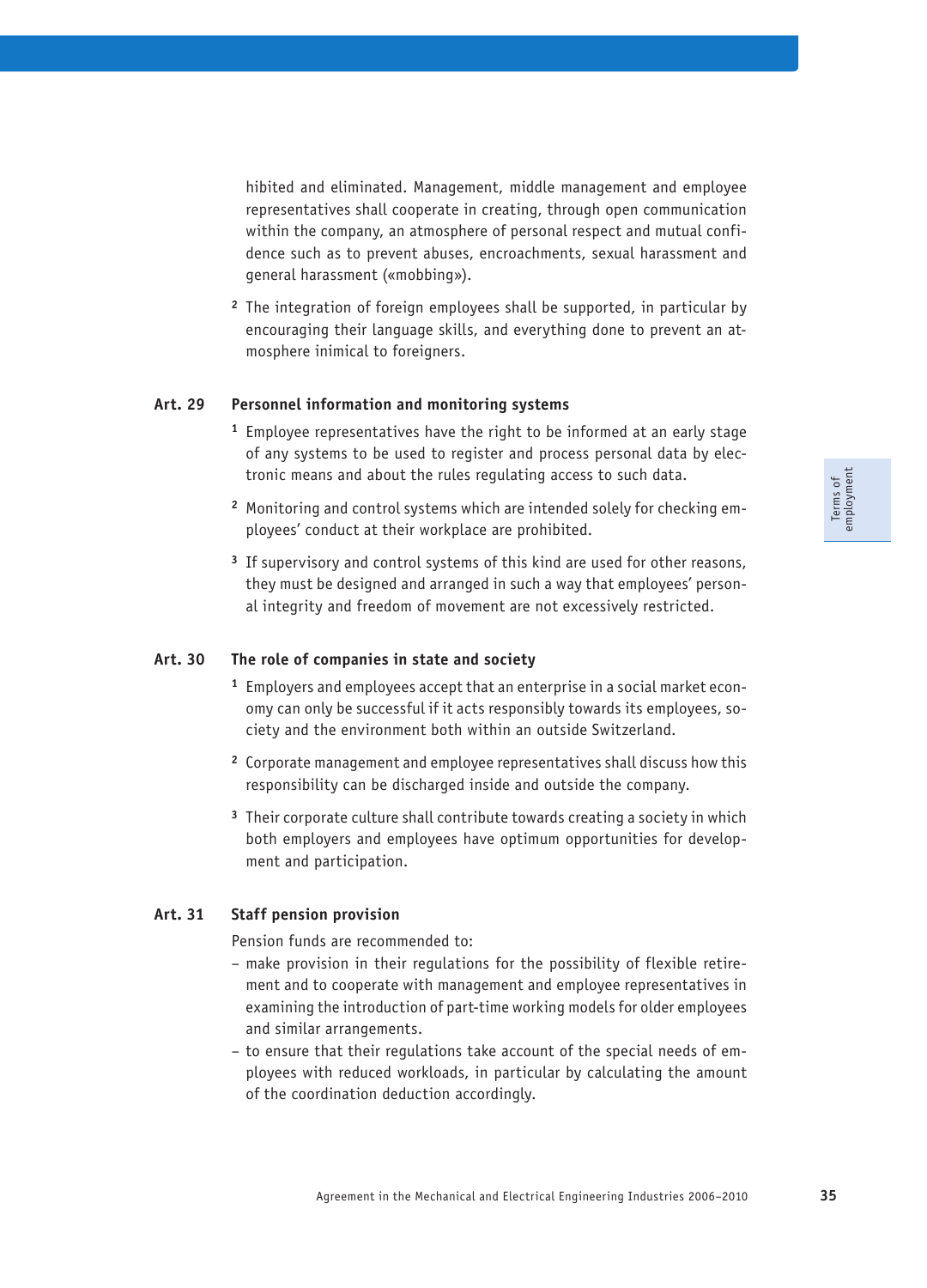## **Art. 32 Holiday pay**

Full wages shall be paid for holidays taken during short-time working.

#### **Art. 33 Company contribution during paid absences**

#### **Art. 33.1 Principle**

- **<sup>1</sup>** For absences owing to sickness, accident, military service, public holidays and other paid days off work and for other paid absences, in addition to the reduced wages the company shall pay a contribution to those employees who – if they were working – would have drawn compensation for short-time working.
- **<sup>2</sup>** For loss of work not taken into account before and after works holidays or public holidays, the company shall pay a contribution, provided no benefits are paid by unemployment insurance.
- **<sup>3</sup>** If notice is given during continued short-time working, the company shall pay contributions once unemployment insurance benefits cease. An exception is notice of dismissal by the company on disciplinary grounds.

## **Art. 33.2 Amount**

- **<sup>1</sup>** The company contribution is equivalent to the compensation that would have been paid for short-time working, subject to the following conditions.
- **2** The company contribution is reduced by amounts paid in the form of insurance benefits or remuneration wholly or partially compensating, or intended to compensate, the loss of wages (reduction of insurance benefits).
- **3** If there is sick pay insurance cover, the company contribution may be fully or partly substituted, specifically by continuing the insurance on the basis of the unreduced wage and with unchanged premium participation, provided this does not result in any overinsurance pursuant to statutory regulations.

## **Art. 33.3 Duration**

The company contribution shall cease if the employer has no obligation to pay wages other than in the case of short-time working, e. g. owing to unpaid public holidays, prolonged sickness or accident, etc.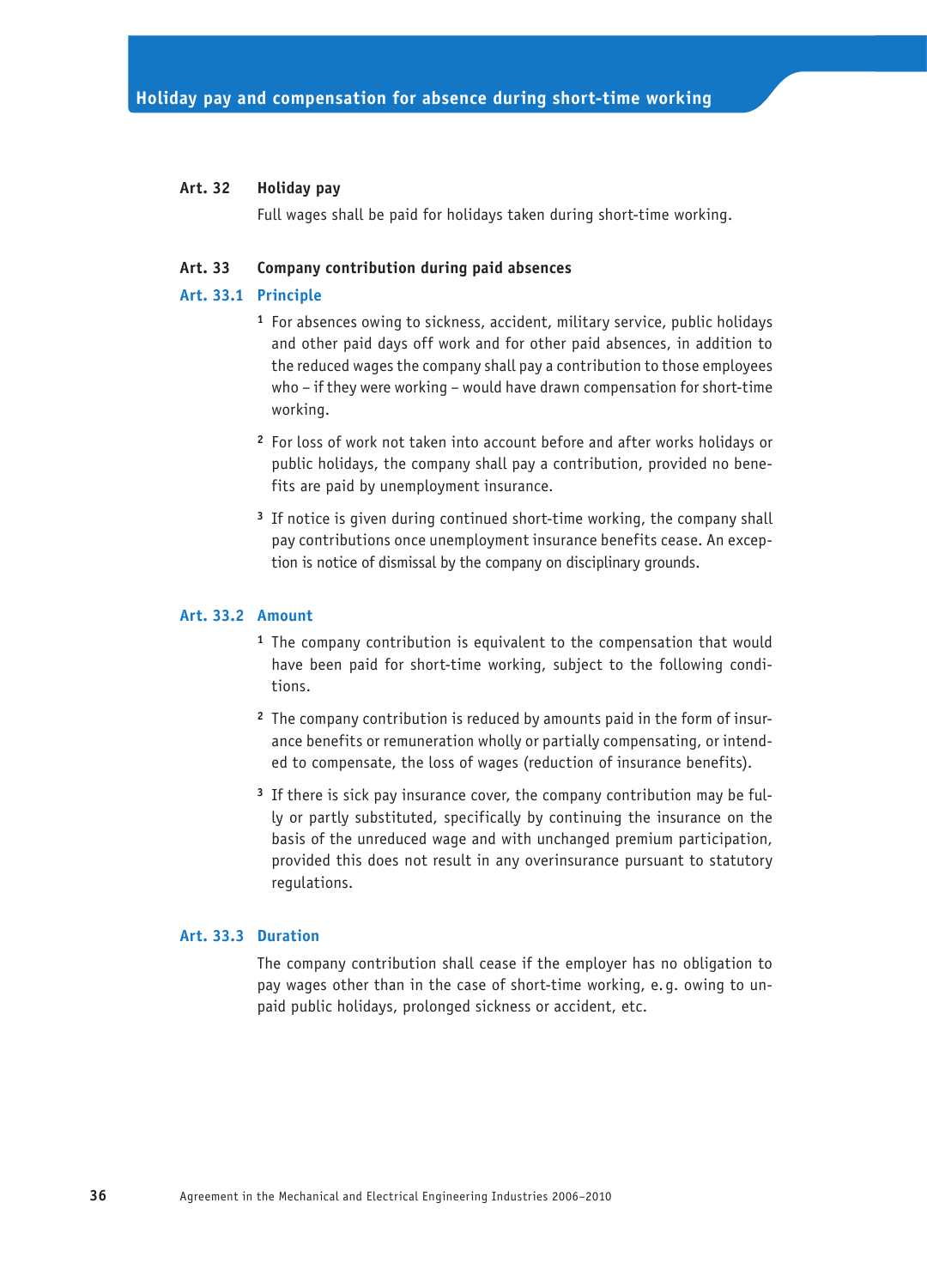## **Art. 33.4 Reductions**

In cases where only part of the wage is due to be paid, e.g. during military service, the company contribution shall be reduced proportionately.

### **Art. 33.5 Cross-border commuters**

The company contribution for cross-border commuters who receive foreign unemployment insurance benefits during short-time working shall not be higher than if they were insured in Switzerland.

## **Art. 34 Exclusion of company contribution**

- **1** If other grounds exist which rule out any claim to compensation for shorttime working, e. g. when the number of hours lost is negligible, etc., or if the claim is reduced through the fault of the employee, the company shall not pay any compensation.
- **<sup>2</sup>** However, employees shall be entitled to a company contribution if the working hours lost during a period of short-time working only temporarily fall under the legally stipulated minimum limit.

#### **Art. 35 Calculation of end-of-year bonus during short-time working**

- **1** The end-of-year bonus shall be calculated on the basis of the average wages paid during the preceding 12 months, excluding extras such as child allowance, overtime pay, etc. and excluding compensation for short-time working.
- **2** For employees paid by the hour, the conversion factor of 173 for determining monthly pay shall be adjusted accordingly.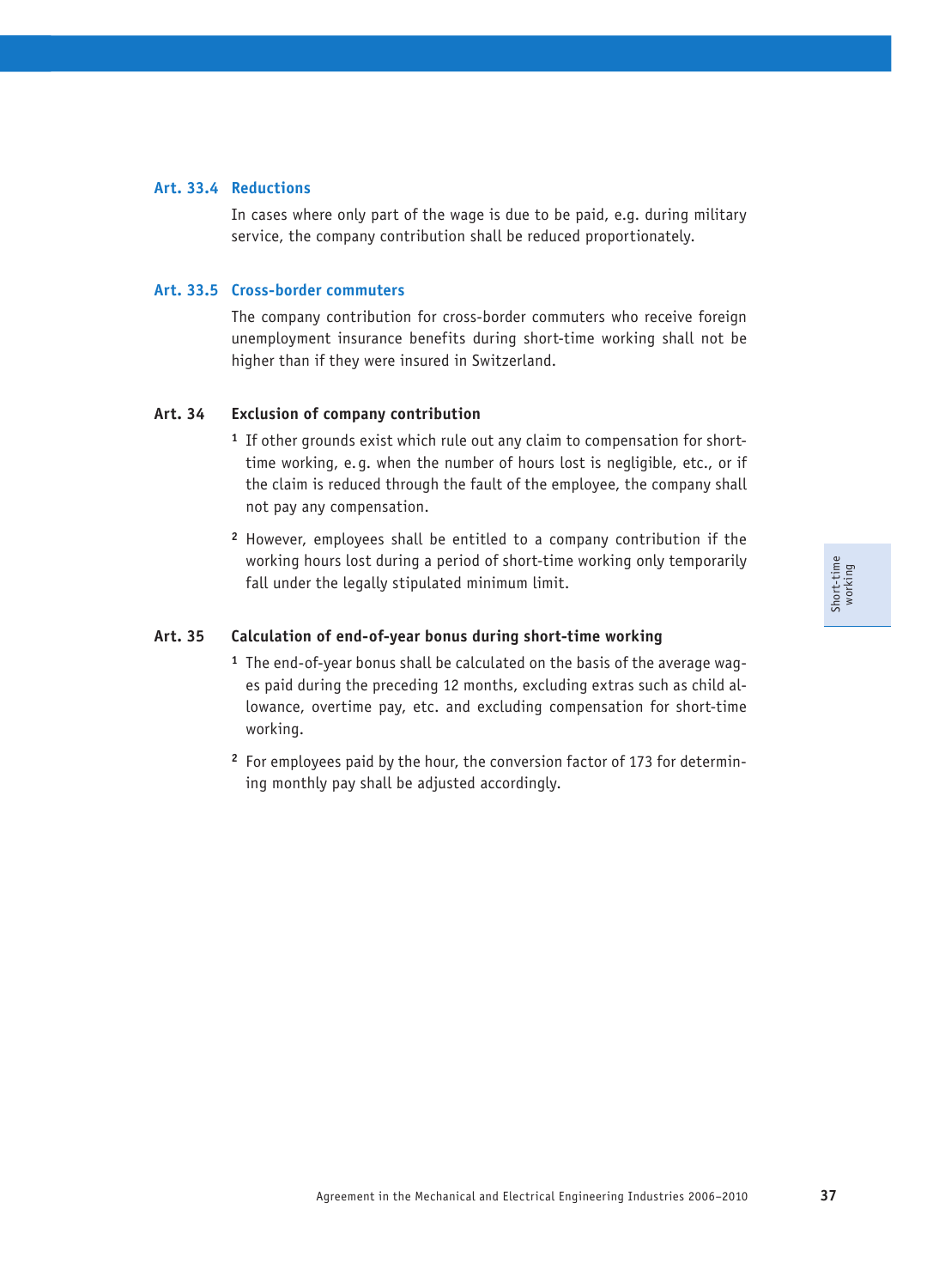## **Art. 36 Objectives of participation**

- **<sup>1</sup>** Employee participation at plant level is intended to achieve the following objectives:
	- personal development of employees, job satisfaction
	- strengthening employees' rights of participation and their responsibilities at plant level
	- the promotion of a good working atmosphere
	- the encouragement of interest in the work and efficiency of the company.
- **<sup>2</sup>** The contracting parties are prepared to encourage employee participation in plants:
	- at the personal work level
	- through employee representatives
	- through the formation of ad hoc committees.

## **Art. 37 Employee participation at the personal work level**

- **1** The contracting parties are of the opinion that the objectives of participation should first be encouraged at the personal work level. They believe that informed, thinking employees who participate in innovative processes will be best able to contribute their knowledge and skills, thereby boosting the innovative capacity of the company.
- **<sup>2</sup>** They believe that, in order to achieve this objective, management methods must be used which assign employees clearly defined tasks and a range of powers and responsibilities to match these tasks. Tasks are to be assigned in such a way that employees' knowledge and skills are fully utilized and that they are encouraged to participate in laying the ground for decisions and in the decision-making process. Employees are to be informed and encouraged through counselling, which may take place individually or in groups.
- **<sup>3</sup>** The contracting parties recognize that the application of such management principles must be based on the enthusiasm and continuous personal commitment of all concerned and therefore cannot be imposed by decree and organized on a blanket basis. The contracting parties support all measures which encourage such efforts.

## **Art. 38 Employee representative bodies**

#### **Art. 38.1 Establishing employee representative bodies**

**1** The contracting parties and management support and encourage the formation of employee representative bodies.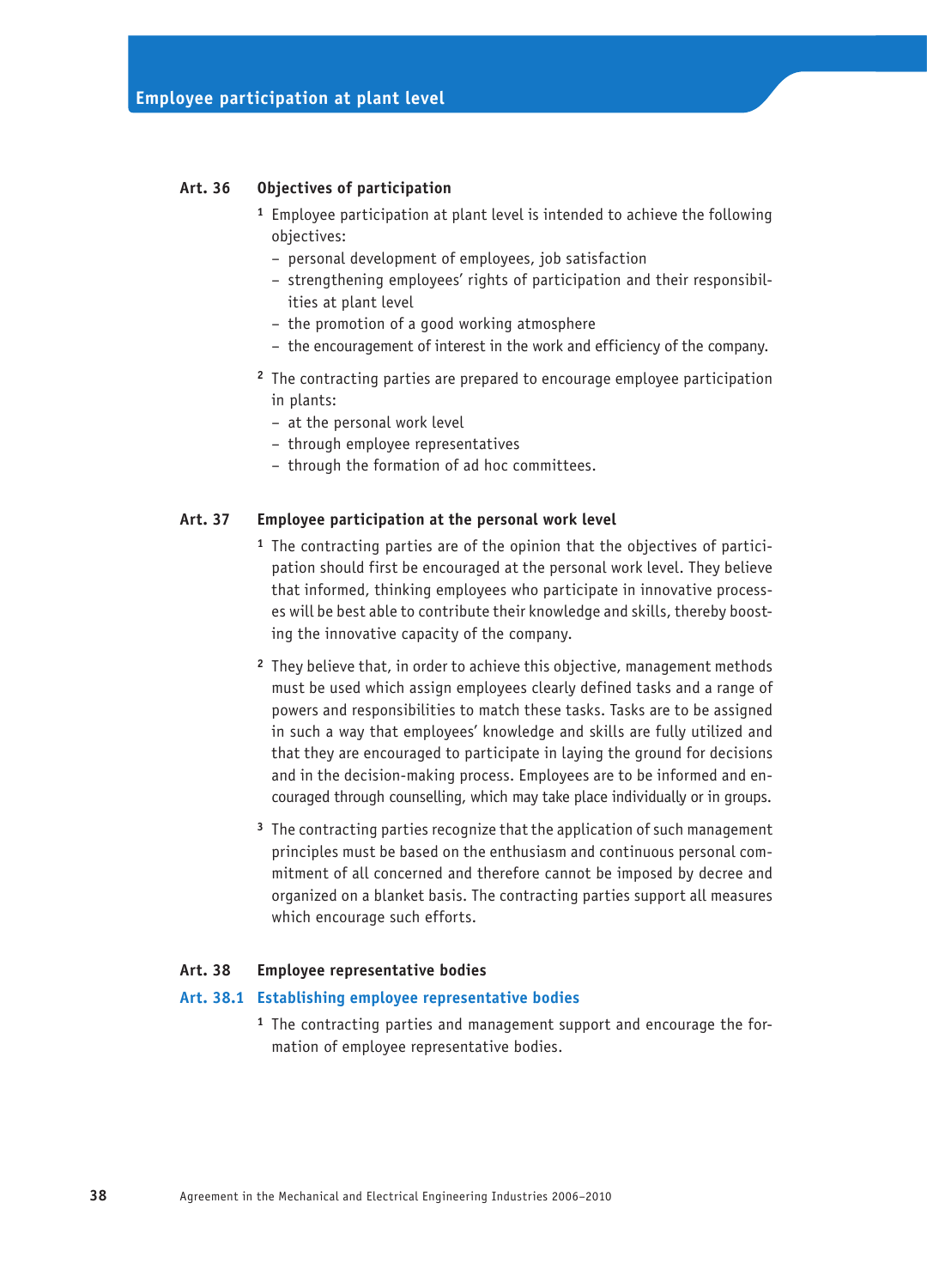- **<sup>2</sup>** If no body representing employees exists at a plant or site, one tenth of the employees entitled to vote may request a ballot to establish whether there is a demand for representation in their area. If a majority of employees wish for such representation, management and employees shall hold a further ballot to elect representatives.
- **3** Where one or more employee representative bodies already exist, other representative bodies may be established if the following conditions are satisfied:
	- The new area of representation must cover at least one third of all those entitled to vote at a plant or site, or fewer with the consent of management.
	- The application must be submitted by one tenth of employees entitled to vote in the new area of representation and must be accepted by a majority of their number in a ballot.
	- The new area of representation must make sense within the company's organization and must not be defined solely by personal qualities of the employees concerned.
- **<sup>4</sup>** Once new employee representative bodies have been established, they shall draw up statutes together with management and in accordance with the following provisions.

## **Art. 38.2 Changed areas of representation**

If there is a wish to change the area of representation of an employees' representative body, the following shall apply:

- The employee representatives responsible for the new work sector must submit an application to management; management shall then invite other employee representatives affected to comment before the ballot takes place, and shall mediate if necessary.
- The change must make sense within the company's organization and must not be defined by the personal qualities of the employees concerned.
- The change must be approved by a majority of employees entitled to vote.

## **Art. 38.3 Election of employee representatives**

- **1** All employees in the relevant area of representation covered by the Agreement shall be entitled to vote and stand for election. Trainees shall also be entitled to stand for election.
- **<sup>2</sup>** Eligibility to stand for election may be made subject to restrictions of up to 12 months with regard to length of service.
- **<sup>3</sup>** It shall be ensured that each part of the plant is adequately represented. If necessary, constituencies shall be formed.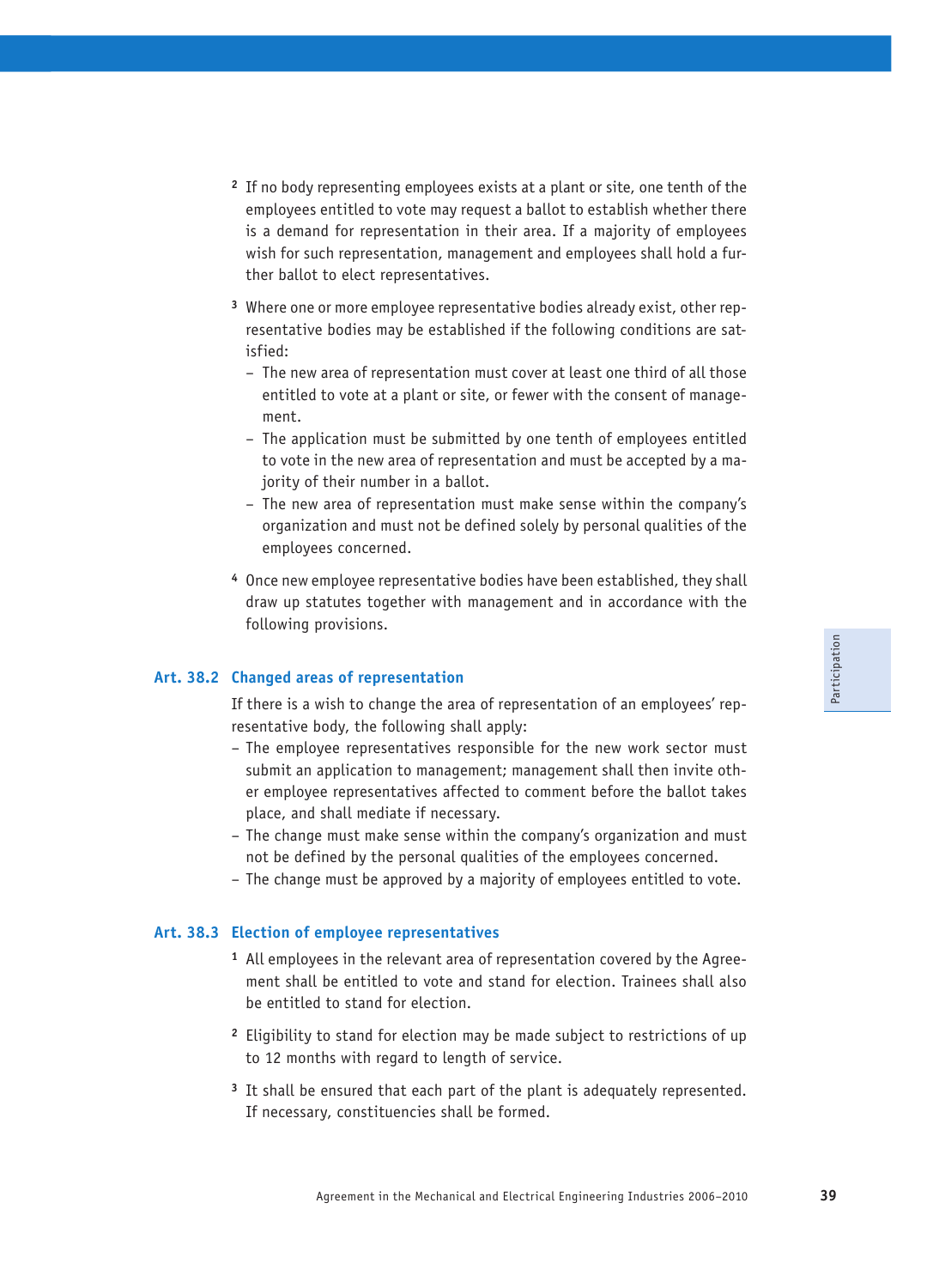- **4** If no member of a contracting party is elected, the union-member candidate with the highest number of votes may take a seat as a further representative if his or her association has at least 20% of all union members entitled to vote in the area of representation.
- **<sup>5</sup>** If association members have been elected, but from only one association, the company may co-opt a member of another association who gained the highest number of votes and whose association is sufficiently representative of the area of representation.
- **<sup>6</sup>** Electoral procedure shall be subject to further regulation by internal plant agreement between management and employees.

## **Art. 38.4 Status of employee representatives**

- **1** The members of employee representative bodies perform an important function on behalf of the company and hold a special position of trust.
- **<sup>2</sup>** Management and superiors recognize the importance of the work of the employee representatives for the social partnership between the two sides of industry and will in particular prevent any discrimination in performance assessments and wage-setting.
- **<sup>3</sup>** Management and superiors will encourage the professional development of the members of the employee representative body and where necessary will grant them special assistance at the end of their term of office to help them become accustomed to new tasks.

## **Art. 38.5 Protection for employee representatives and members of boards of trustees**

- **<sup>1</sup>** Employee representatives and members of boards of trustees managing company pension funds may neither be dismissed on grounds of acts performed in the course of their duties as employee representatives, nor suffer any other disadvantage (in respect of wages, professional development, etc).
- **<sup>2</sup>** If a company intends to dismiss an employee representative or a member of a board of trustees managing company pension funds, management must before doing so give him or her advance written notice of the grounds for dismissal. Dismissals on important grounds may be announced without prior notification.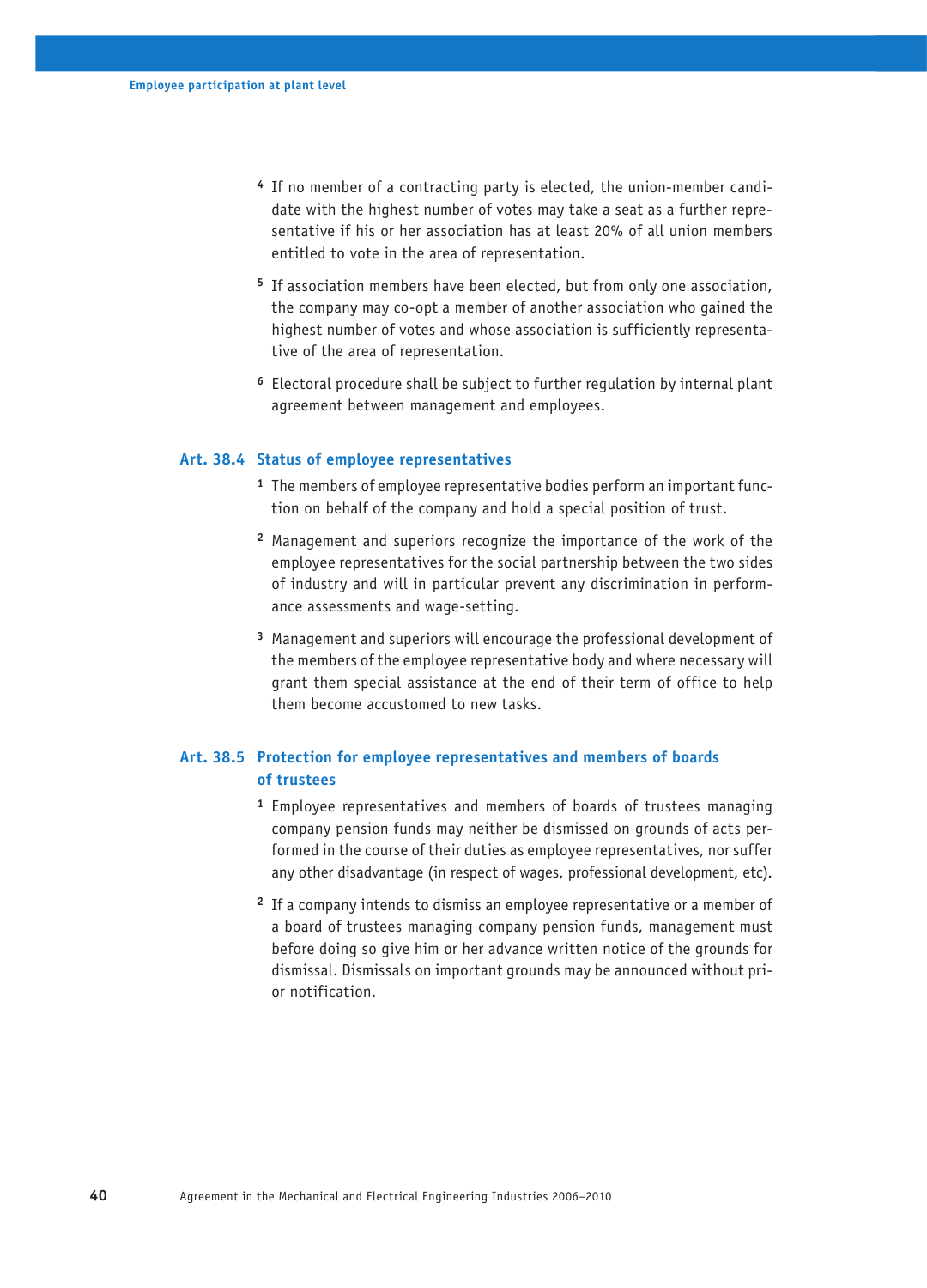- **<sup>3</sup>** Within five working days, the relevant employee representative or member of a board of trustees pursuant to par. 2 may request a meeting between management and the employee representatives concerning the proposed dismissal. This meeting must take place within three working days. At the request of one party, the ASM and the employee associations designated by the person concerned may subsequently also be called on to clarify and mediate.
- **<sup>4</sup>** Proceedings shall not take longer than one month; no notice of termination of employment shall become effective within less than one month, unless the person concerned has accepted it without objection. This period shall not commence until the notice period of 5 working days (see par. 3) has expired.
- **5** In the event of restructuring measures, only employee representatives enjoy additional protection, in that they must receive at least four months' notice for termination of employment unless the person concerned has accepted it without objection.

 In addition, if it intends to make an employee representative redundant as part of a restructuring exercise, management must notify the employee representative body and call on the ASM and the employee association designated by the representative concerned to clarify and mediate, unless the representative concerned waives his or her right to such a procedure.

**<sup>6</sup>** Any litigation relating to notice of termination shall be decided by a court of law.

## **Art. 38.6 Exercise of a mandate**

- **1** Employee representatives shall be supported by management and superiors in the performance of their duties. Management shall brief direct superiors on the rights and responsibilities of employee representatives, their tasks and the time required to perform them. It is recommended that companies record these points in writing.
- **<sup>2</sup>** For the proper fulfilment of their task, employee representatives may, if necessary, perform their duties as representatives during working hours. The time needed to carry out such duties shall be regarded as working time. Where their duties are sufficiently demanding, individual members may arrange time off work on a regular basis or a part-time position, if necessary. The question of compensation shall be determined at company level.
- **<sup>3</sup>** In performing their duties, members of the employee representative body shall take account of operational procedures. They may leave work to attend to urgent business after informing their superior.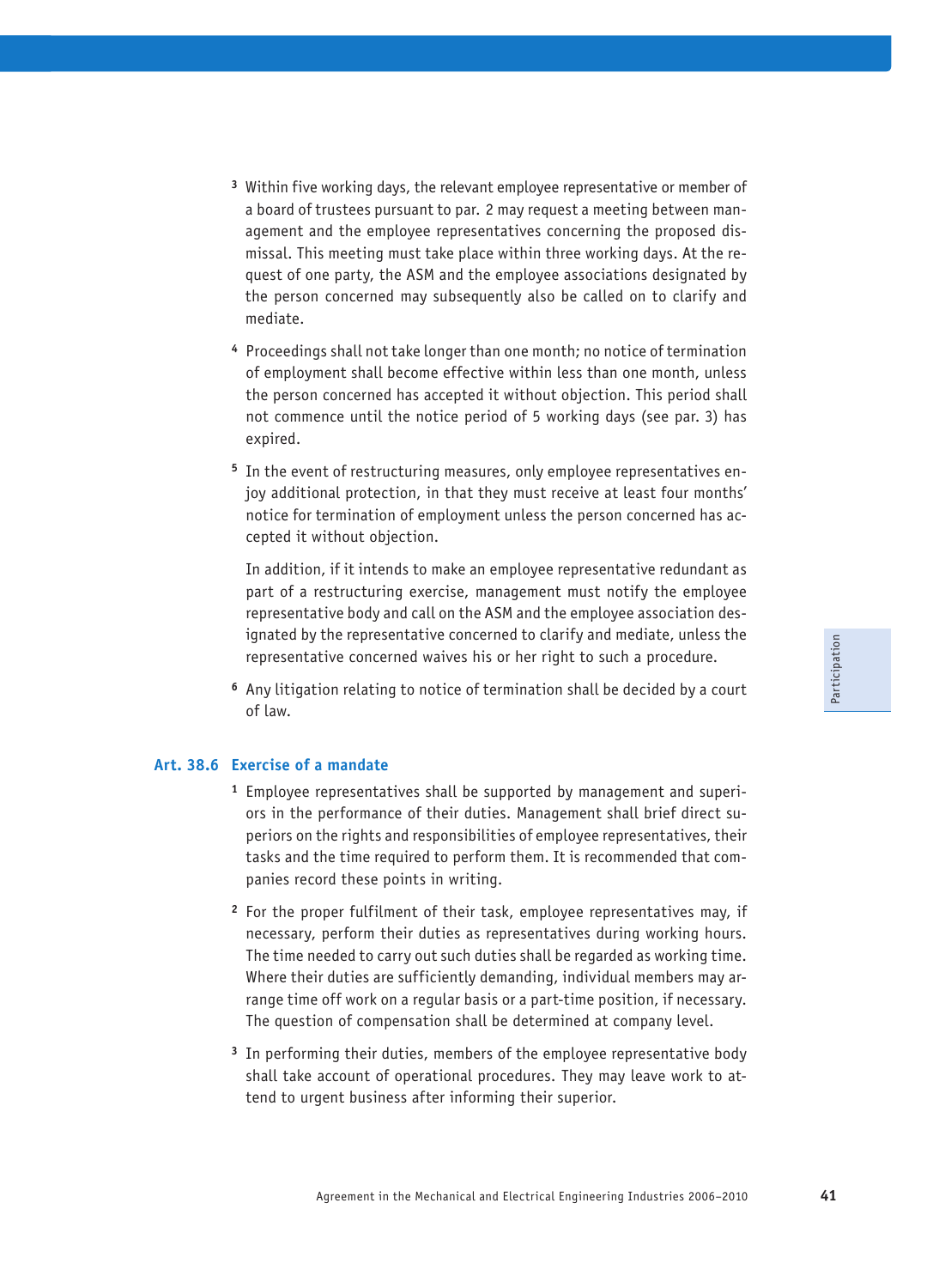- **4** Management shall support the employee representatives in the performance of their duties and shall provide them with the necessary offices and resources. All expenses incurred in the course of exercising a mandate may be charged as necessary to a separate cost centre.
- **5** Management shall facilitate the dissemination of information by the employee representatives to employees.
- **6** Vis-à-vis non-company personnel other than persons charged with safeguarding the interests of the employees, the employee representatives are under obligation to maintain confidentiality regarding all company matters which come to their knowledge in their capacity as representatives. They are therefore entitled to discuss such matters with the representatives of the contracting parties who are obliged to maintain confidentiality.

 By contrast, employers and employee representatives are under obligation to maintain confidentiality toward all persons regarding:

- a) matters in relation to which either the employer or the employee representatives explicitly request confidentiality on legitimate grounds, due consideration being given to the employee representatives' right of participation
- b) the personal affairs of individual employees.
- **7** Employee representatives and management shall discuss any public announcements to be made following their consultations.

#### **Art. 38.7 Training leave for employee representatives**

- **1** The company shall grant employee representatives 5 days of annual training leave (to be regarded as working days) for training to assist them in the performance of their duties. In special cases, in particular in the case of new representatives, training days may be carried over to a different year or additional days agreed upon.
- **2** The allocation and utilization of training days for employee representatives or their deputies is a matter to be decided by the employee representative body.
- **<sup>3</sup>** Employee representatives who are members of the boards of trustees of foundations managing company pension funds shall have the same entitlement to training days.
- **<sup>4</sup>** The employer should be given notice as early as possible of plans to attend courses or events for which training days are to be claimed, stating who the organizer is. The company's current work load must be taken into account.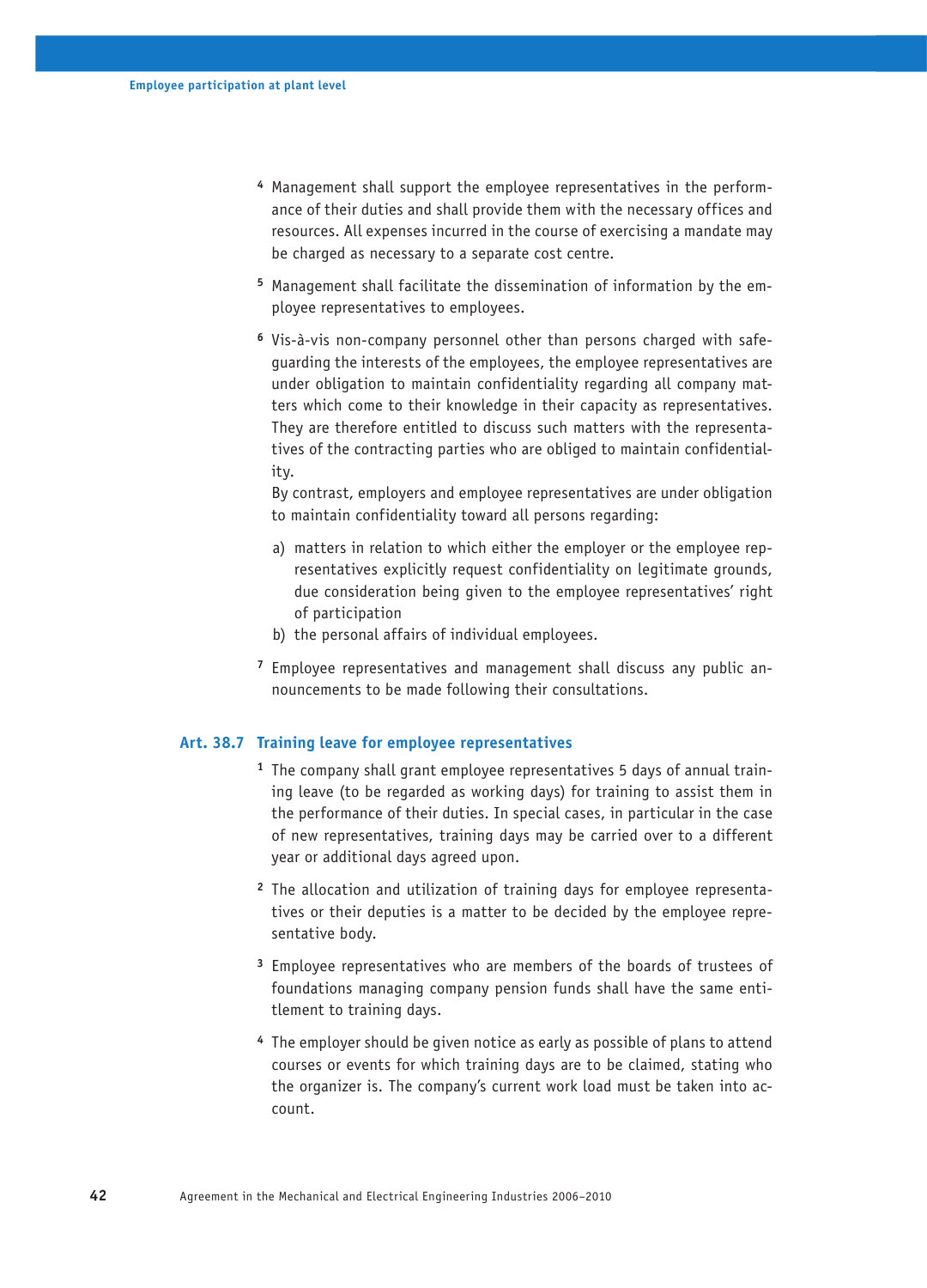#### **Art. 38.8 General scope of duties**

- **<sup>1</sup>** The employee representatives shall hear matters brought before them by employees and present them to management if further action appears necessary and provided they are not matters that should be dealt with through official channels. If a matter or complaint is taken further through official channels, support may be provided by the employee representative body or one of its members.
- **<sup>2</sup>** The employee representatives shall consider all matters submitted to them by management and give their views.
- **<sup>3</sup>** The employee representatives shall receive the information essential to their work from management and through contacts with the employees.
- **<sup>4</sup>** Management and employee representatives shall endeavour to maintain a good working atmosphere.

#### **Art. 38.9 Cooperation between employee representatives and employees**

- **<sup>1</sup>** Employee representatives shall base their views on information acquired through sufficient contact with the employees they represent.
- **<sup>2</sup>** They shall inform employees at regular intervals about their work and pass on information received from management, unless it has been explicitly declared confidential. On important matters requiring full information and immediate action, works meetings may be held during working hours by agreement between management and the employee representatives. Management shall have an opportunity to state its position at such meetings. The contracting parties on both sides can play an advisory role if necessary. In such cases, the company shall continue to pay the employees' wages.
- **<sup>3</sup>** If the employee representatives consider it necessary to put the matter to a vote, they must inform management in advance. Management shall assist in organizing and conducting the ballot if requested to do so by the employee representatives.

#### **Art. 38.10 Cooperation between employee representatives and management**

**1** The employee representatives and management shall cooperate as partners. Management shall support the representatives in exercising their powers and performing their duties.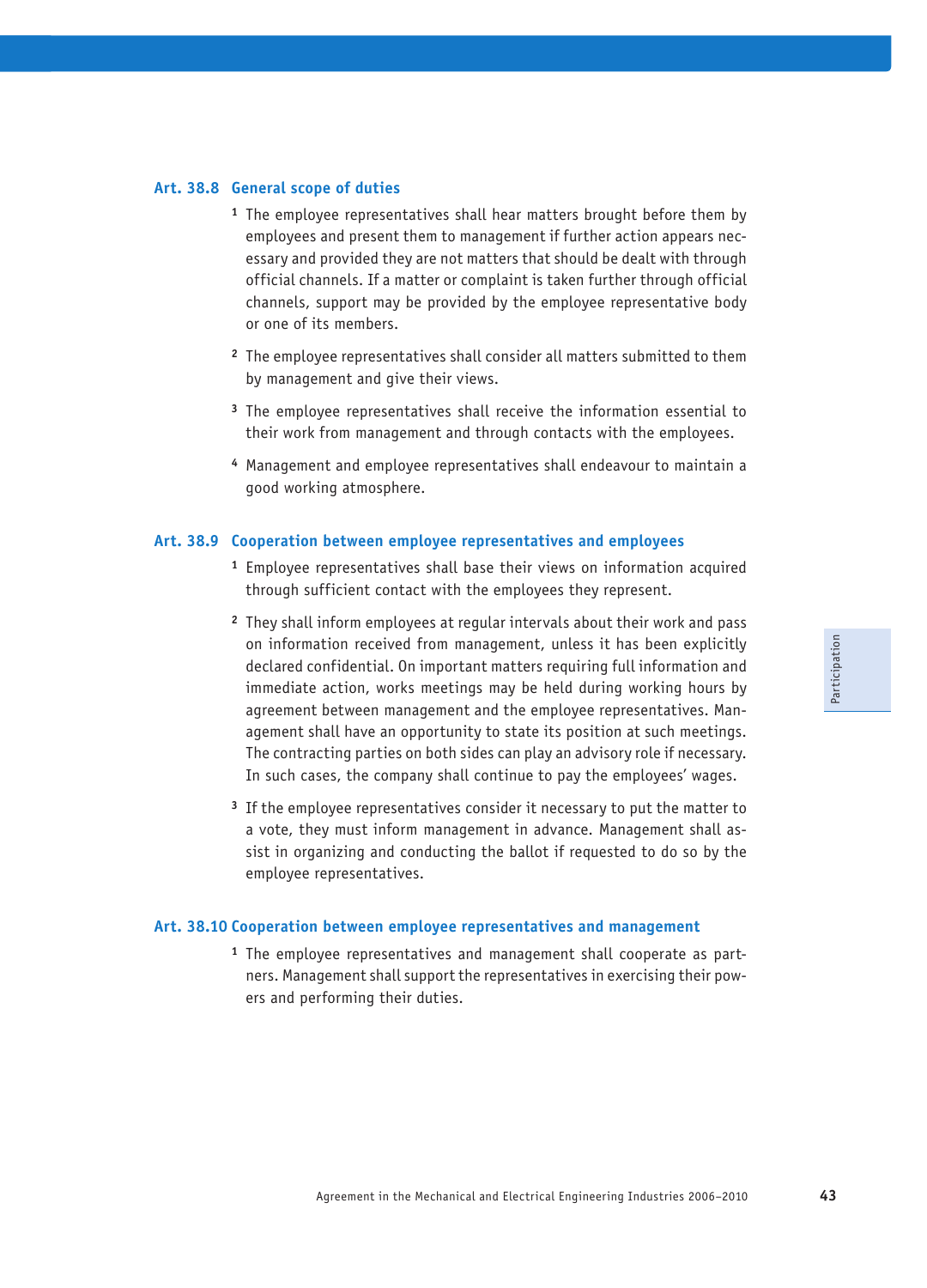- **<sup>2</sup>** Management shall keep the employee representatives informed on the trend of business at regular intervals. The employee representatives must be informed at an early stage of any important company decisions which affect them, particularly where economic or technical structural change is involved.
- **<sup>3</sup>** The minutes of joint meetings must be signed by both parties and shall be made known to the employees in an appropriate form. Joint meetings shall be held during working hours. The company shall continue to pay the representatives' wages.
- **4** Wherever it appears necessary, the various employee representative bodies may be summoned by mutual agreement to a general meeting with management.

## **Art. 38.11 Participation rights**

Participation rights are based on the following four levels:

- a) **Information** means that company management shall keep the employee representative body informed of company affairs and offer it an opportunity to express its views.
- b) **Consultation** means that specific company affairs shall be discussed with the employee representative body before a decision is taken by management. Employee representatives must be apprised of any decision taken by management and the decision must be justified if it is at variance with the employee representative body's position.
- c) **Co-determination** means that in specific company affairs a decision may only be made with the consent of both the employee representatives and management. Co-determination involves both the provision of information sufficiently well in advance and the conduct of negotiations between management and the employee representatives on the subject at issue.
- d) **Self-administration** means that certain tasks are entrusted to the employee representatives to be dealt with by them independently. The guidelines prepared for this purpose jointly by management and the employee representatives are binding.

#### **Art. 38.12 Areas of participation**

**<sup>1</sup>** Management and employee representatives shall jointly lay down the scope of application of participation rights in a written agreement. The corresponding plant agreements shall remain in force for a maximum of five years unless the parties agree otherwise.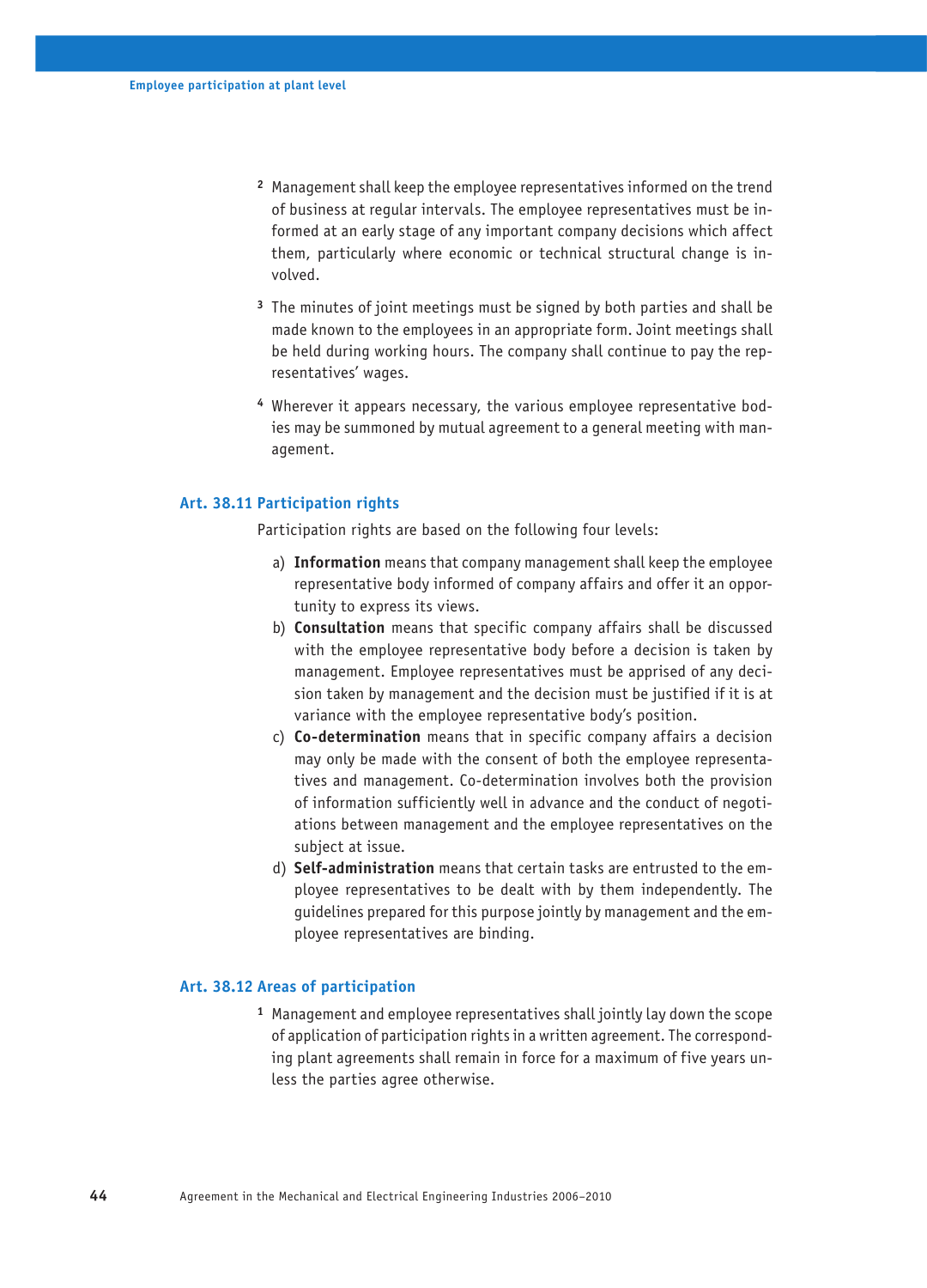- **<sup>2</sup>** All matters which the employee representatives need to know if they are to perform their tasks properly are to be placed on the level of information, in particular:
	- trend of business, current developments and economic situation of the company (Article 38.10 par. 2)
	- current organizational structure, number of employees, types of employment contract, employment developments
	- decisions which may cause significant changes in work organization or employment contracts
	- important developments affecting employees in the context of technical and organizational structural change (Article 8.10 par. 3)
	- redundancies as a result of economic and structural problems (Article 44 para. 1)
	- transfer of company ownership (Article 42 par. 1)
	- further training activities (Article 22 par. 4)
	- other matters specified in the plant agreement.
- **<sup>3</sup>** The following areas are to be placed at least on the level of consultation:
	- rules on shift work (Article 12.4 par. 3)
	- fixing of public holidays (Article 14 par. 1)
	- health protection and safety at work (Article 27)
	- the role of companies in State and society (Article 30 par. 2)
	- measures following company takeovers (Article 42 par. 2)
	- large-scale redundancies (Article 46 par. 2)
	- division of working hours
	- determining breaks
	- making up for time lost (laying down work-free days)
	- introduction of short-time working
	- holiday and annual leave plans
	- performance-related pay systems
	- workplace evaluation system
	- personal evaluation system
	- compliance with equal pay for women and men
	- promotion of equal opportunities
	- safeguarding personal integrity
	- sick pay and accident insurance.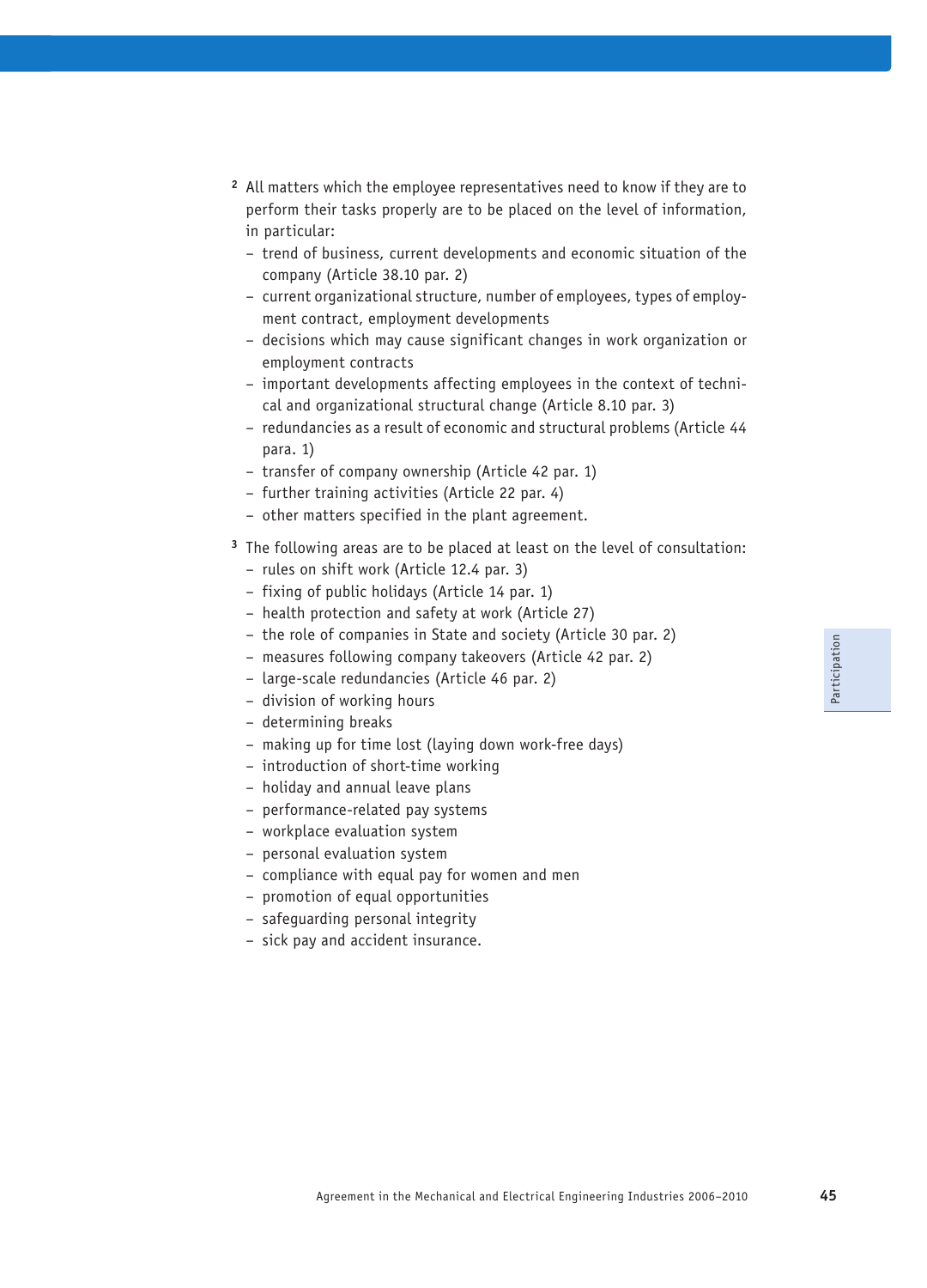- **<sup>4</sup>** It is recommended that the following areas of participation be placed at least on the level of consultation:
	- planning of longer periods of overtime
	- suggestions-for-improvement scheme
	- care and welfare
	- data protection
	- profit-sharing schemes
	- staff canteen
	- company magazine
	- ecology and company environmental policy
	- personnel information and monitoring systems (Article 29).
- **<sup>5</sup>** The following areas are to be assigned to the level of co-determination:
	- implementation of standard annual working hours (Article 12.3 par. 1)
	- granting leave for further vocational training (Article 23 par. 4)
	- adjustments to working hours pursuant to Article 56
	- divergences from the provisions relating to terms of employment pursuant to Article 57
	- other matters in which plant agreements specify that decisions are only to be taken with the consent of both the employee representative body and management.
- **<sup>6</sup>** At the self-administration level, suitable areas of cooperation include:
	- organization and activities of the employee representative body
	- questions relating to leisure-time activities.
- **<sup>7</sup>** The following areas of participation are to be subject to arbitration:
	- consequences of large-scale redundancies
	- short-time working
	- performance-related pay systems
	- workplace evaluation systems
	- personal evaluation systems.

## **Art. 38.13 Differences of opinion on participation issues**

- **1** The determination of areas and rights of participation in companies pursuant to Article 38.12 and their specific application at plant level is not subject to the procedure set forth in Article 10 in the event of differences of opinion.
- **2** The provisions of the present Agreement are mandatory for the formulation of articles of association, election rules, participation programmes and other regulations. Regulations over and above these shall not be subject to the procedure to be followed in the event of differences of opinion pursuant to Article 10.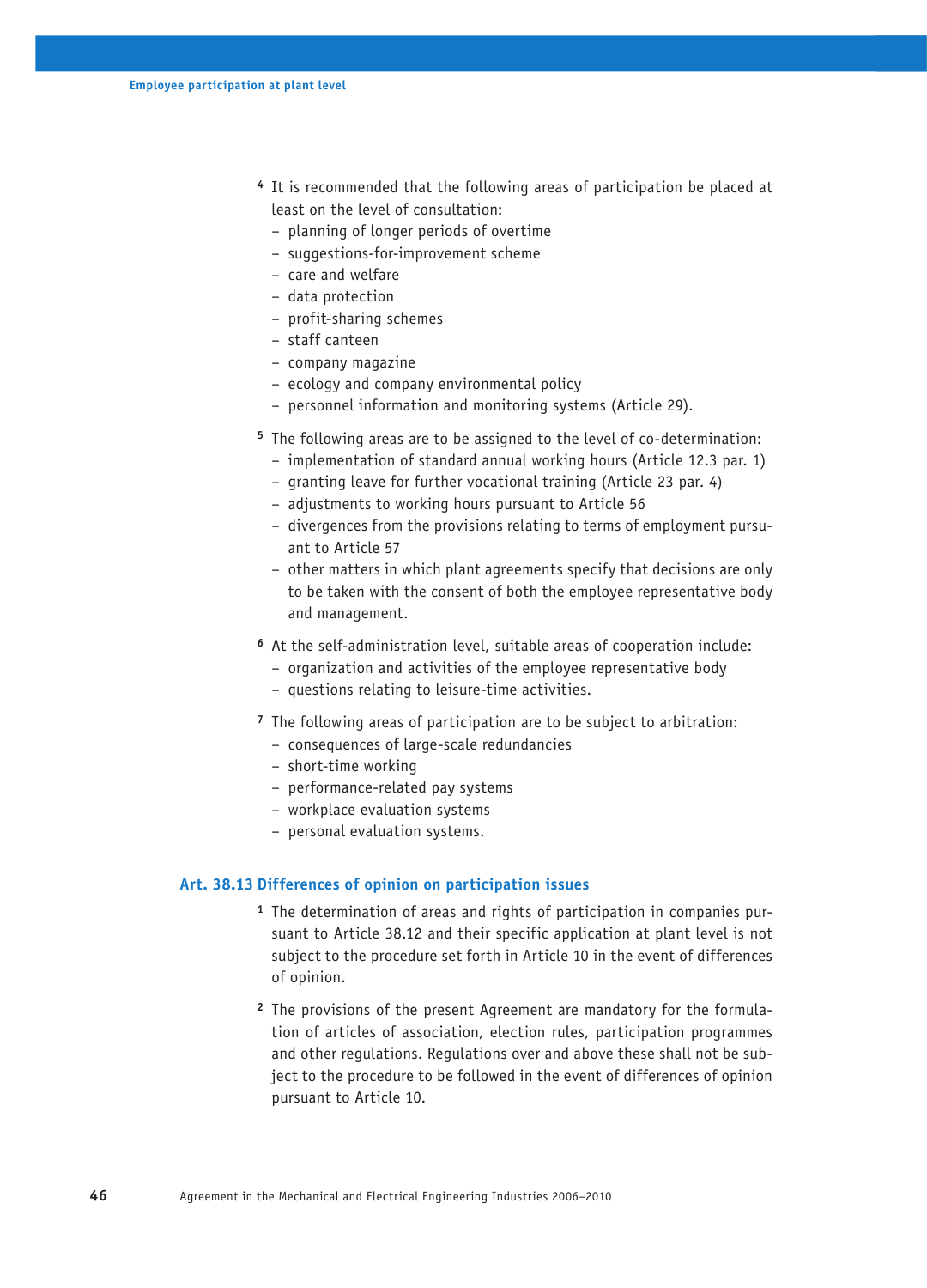## **Art. 38.14 Contacts with employee representative bodies of other plants**

- **1** Where useful, companies are recommended to enable their employee representatives to have informative contacts with other employee representatives within the same group of companies in Switzerland.
- **2** Where a European works council, or an equivalent information or consultation procedure, exists within an international group of companies, it is recommended that companies have Swiss employee representative bodies participate.

## **Art. 39 Ad hoc committees**

- **<sup>1</sup>** By mutual agreement between management and employee representatives, certain matters directly affecting employees and relating to their employment may be referred to special ad hoc committees (e. g. safety at the workplace, staff canteen, suggestions-for-improvement scheme, environmental protection in the company, questions of innovation etc.).
- **<sup>2</sup>** The employee representative body is at liberty to choose whom to appoint to the employee delegation as it sees fit provided that it does not exceed the permitted number of delegates. Specifically, it may appoint particularly suitable employees to serve on the committee.
- **<sup>3</sup>** The scope of such committees' appraisal and decision-making functions shall be decided on a case-by-case basis, as shall the permanent or temporary nature of its status.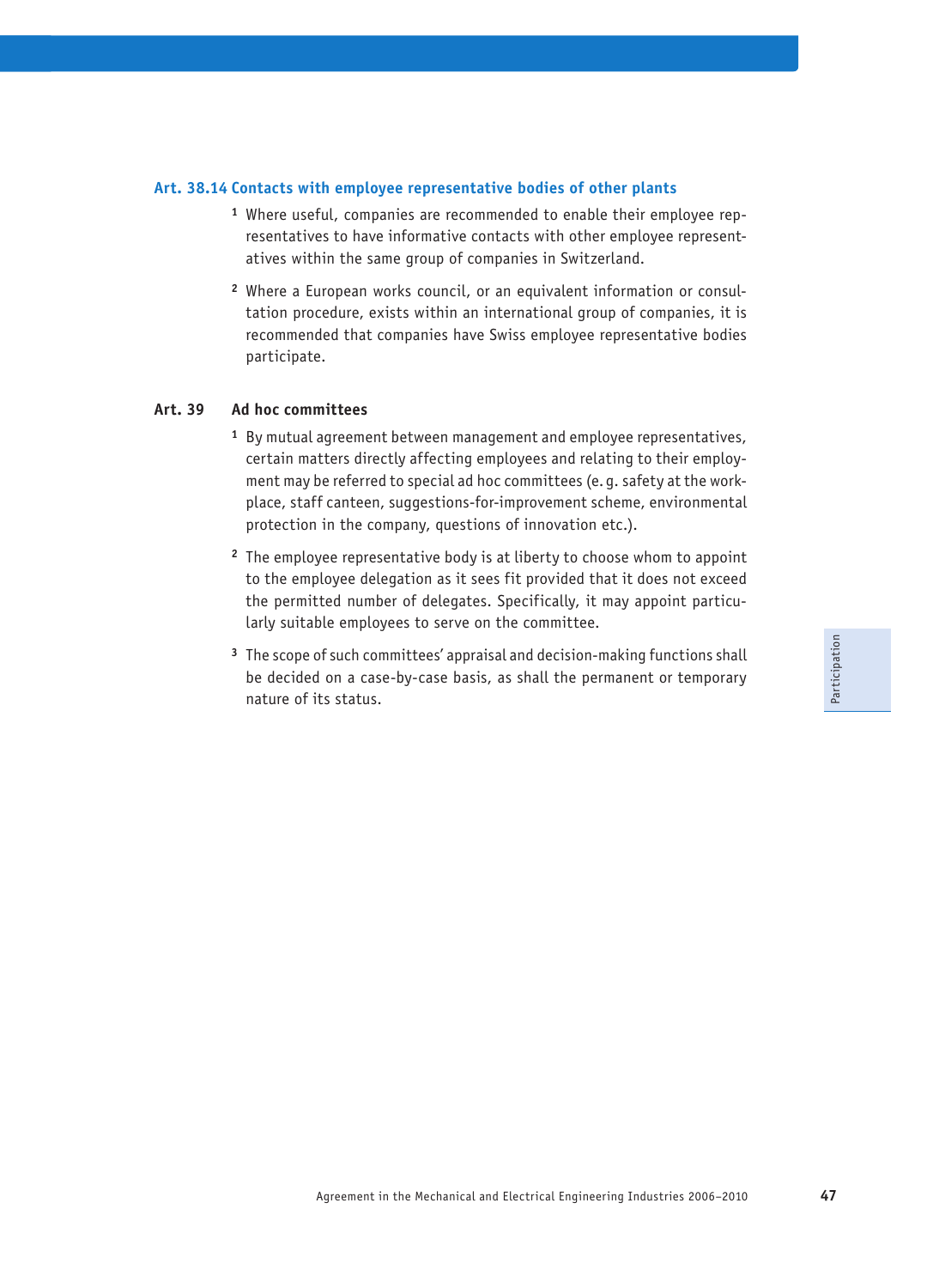## **Art. 40 Principles**

- **<sup>1</sup>** The contracting parties regard the preservation and creation of jobs in Switzerland as a basic concern. They realize that this aim can only be achieved by companies that are innovative and globally competitive and that in an age of technical and economic change there is a constant need to replace old jobs by new ones.
- **<sup>2</sup>** The contracting parties agree that companies are to utilize all available possibilities for preserving and renewing jobs while maintaining the company's competitiveness.
- **<sup>3</sup>** The contracting parties acknowledge that technical and economic changes or changes in the market can make changes of plant ownership, redundancies and/or plant closures unavoidable.
- **4** The contracting parties agree that where companies decide to make employees redundant for economic reasons, suitable measures will be taken to avoid or alleviate personal and economic hardship for the workforce as far as possible.

## **Art. 41 Cooperation with the employee representative body when jobs are at risk**

- **1** Companies are recommended to inform in good time the employee representative bodies of any foreseeable risk of layoffs as a result of necessary structural or organizational changes and to discuss with them possible measures for saving jobs.
- **<sup>2</sup>** Among other options, measures pursuant to Article 43 par. 3 and Article 57 should be examined.

## **Art. 42 Information and consultation in the event of a transfer of ownership of a company**

- **<sup>1</sup>** Where the ownership of all or part of a company is transferred to a third party, the employee representative body, or, in the absence of such a body the employees, shall be informed by management both of the reason and of the legal, economic and social consequences of the transfer for the employees in good time before the transfer is effected.
- **<sup>2</sup>** Where a company takeover gives rise to plans for measures which will affect the employees, management shall, in good time, consult the employee representative body, or, in the absence of such a body the employees, on the measures before taking the decision.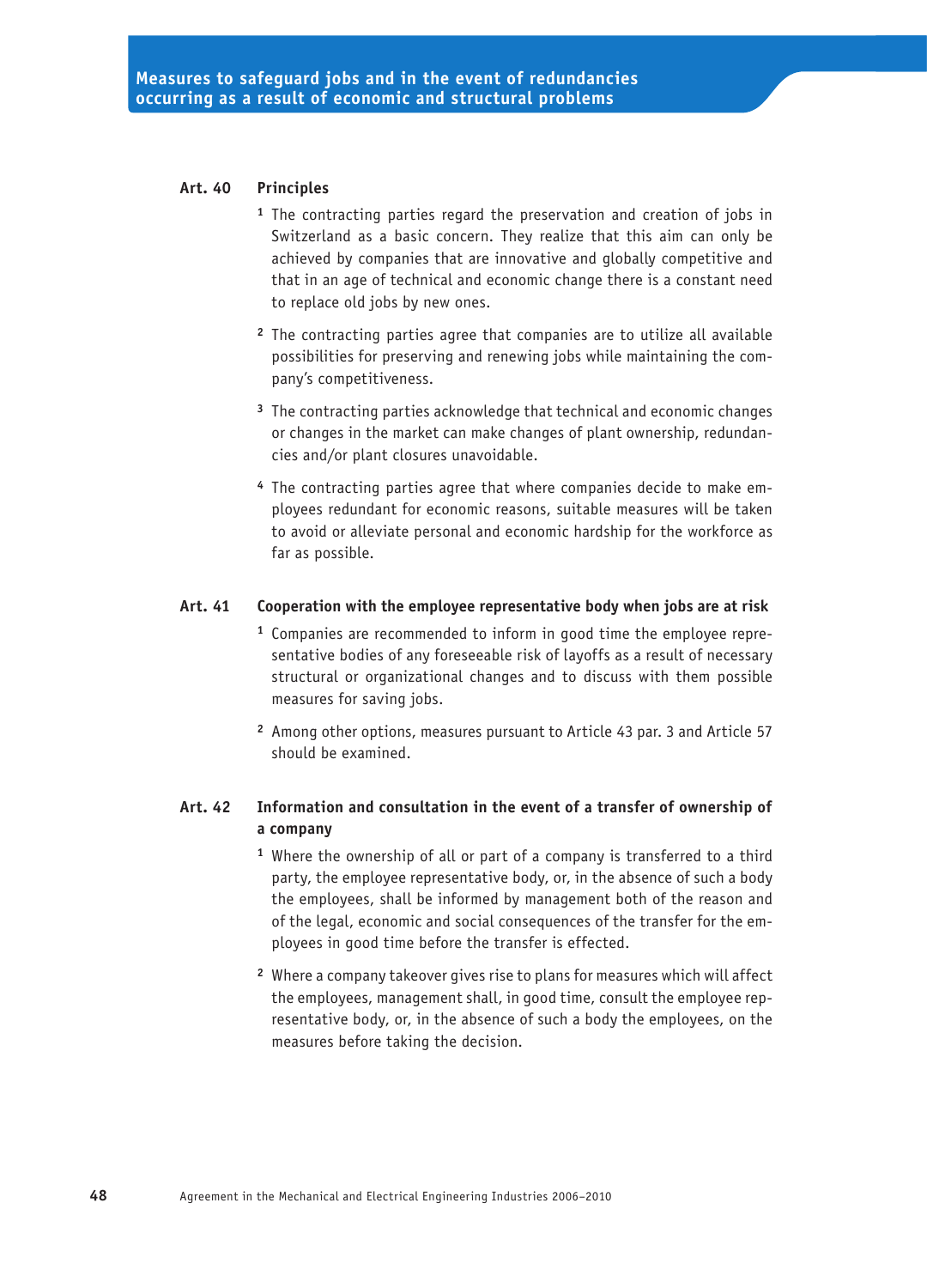## **Art. 43 Consultation with the employee representative body in the event of large-scale redundancies**

- **<sup>1</sup>** If management intends to make a large number of employees redundant, it shall consult the employee representative body or, in the absence of such a body, the employees, in good time.
- **2** Management shall provide the employee representative body or the employees with all relevant information, inform them in writing of the reasons for the redundancies, the number of employees affected, the number of people normally employed and the period over which the redundancies are to be announced, and shall at least give them an opportunity to submit proposals on how the redundancies could be avoided or limited in number and on how their consequences could be alleviated (consultation).
- **<sup>3</sup>** The following measures, among others, might be taken to prevent or limit redundancies:
	- redistribution of working hours
	- switching to other jobs within the company or group of companies
	- acquiring additional qualifications, retraining, further training
	- outsourcing of work to affected employees
	- application of Article 57 of the Agreement
	- part-time work for older employees and early retirement packages.
- **<sup>4</sup>** An appropriate time frame shall be allowed for the consultation process with the employee representative body, taking account of the previous level of information and the scope of the intended measures (normally 12 working days).
- **5** Where management is planning a mass layoff pursuant to the Swiss Commercial Law, it shall inform the cantonal labour office and the contracting parties of its intentions, giving the reasons for the redundancies, the number of people normally employed, the number of planned redundancies and the implementation period. Dissemination of information can be made dependent upon addressee confidentiality declarations.
- **6** The employee representative body may seek advice from the employee associations; in this event, the latter shall treat the information disclosed as confidential. Dissemination of information can be made dependent upon addressee confidentiality declarations.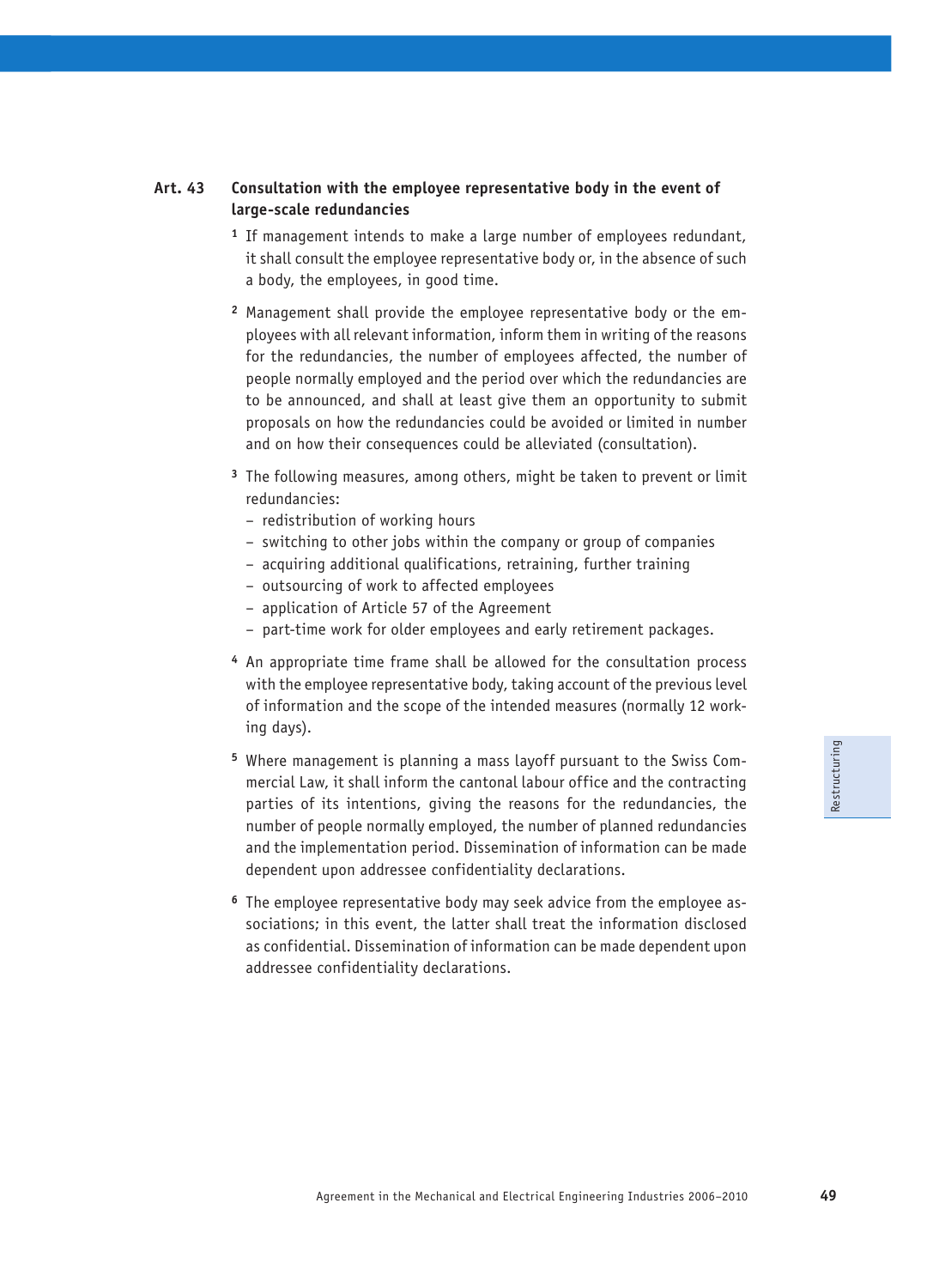### **Art. 44 Information on redundancies**

- **1** Where total or partial plant closures or drastic plant restructuring measures make it necessary to announce layoffs or where the relocation of operations means that employees are forced to give notice because the new site is too far away, the employee representative bodies, and subsequently the employees affected, shall be informed at as early a stage as possible.
- **<sup>2</sup>** Where a substantial number of employees are affected, the contracting parties shall also be informed at an early stage.
- **<sup>3</sup>** The information provided shall be as comprehensive as possible and shall include in particular the reasons for the redundancies, the number of employees involved, the number of people normally employed and the period over which the redundancies are to be announced. Information shall furthermore be provided on the measures due to be taken, their organization and the time frame of their implementation.

## **Art. 45 Measures to prevent or alleviate hardship in the event of redundancies**

- **1** Where redundancies have to be announced pursuant to Article 44, employees' statutory and contractual entitlements shall be respected.
- **<sup>2</sup>** Where redundancies have to be announced pursuant to Article 44 par. 2 despite the implementation of measures as per Article 43 par. 3, other measures which might be taken mainly comprise the following:
	- offer of other jobs with the same company or group of companies
	- assistance from the employer in seeking employment (placement service, job centre, etc.)
	- in-house or external retraining for a specific type of work
	- preferential reinstatement in the event of positions becoming available
	- support for affected employees in adjusting working conditions during transition to a new employer
	- extension or, at the employee's request, shortening of periods of notice
	- early retirement with additional benefits
	- full transferability of company pension
	- relocation assistance/reimbursement of commuting costs
	- concessions with regard to company housing
	- concessions with regard to existing loans
	- concessions on the repayment of basic and further training expenses
	- assistance in completing current basic and further training courses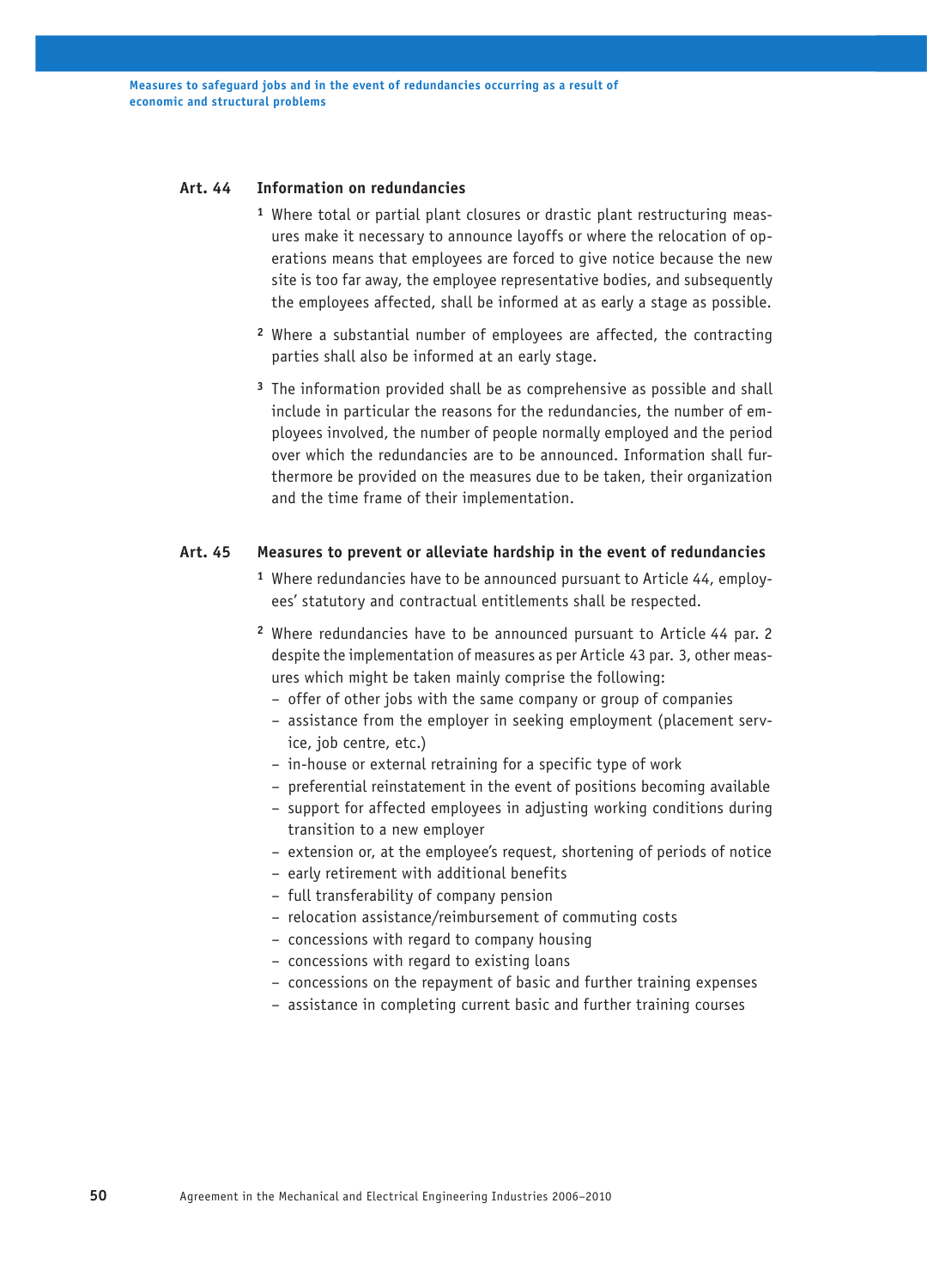- loyalty bonuses for employees who undertake to stay with the company beyond the period of notice
- early payment of bonuses for long-service anniversaries or company anniversaries due to occur within twelve months after termination of employment
- additional benefits in individual hardship cases
- establishment of a social compensation plan committee to monitor the implementation of the measures.

## **Art. 46 Negotiations relating to the consequences of redundancies**

- **<sup>1</sup>** Individual employees who are affected are entitled to call on employee representatives to assist them and to mediate in reviewing these measures.
- **2** In cases of large-scale redundancies, employee representatives are entitled to request negotiations on the consequences of such decisions for the employees concerned. For these negotiations they may immediately request the presence of the contracting parties on both sides pursuant to Article 10.2.
- **3** The employee representative body may seek advice from the employee associations; in this event, the latter shall treat the information disclosed as confidential.
- **<sup>4</sup>** Where there are no employee representatives, this right may be exercised by majority resolution of the employees concerned, which may form a delegation for this purpose.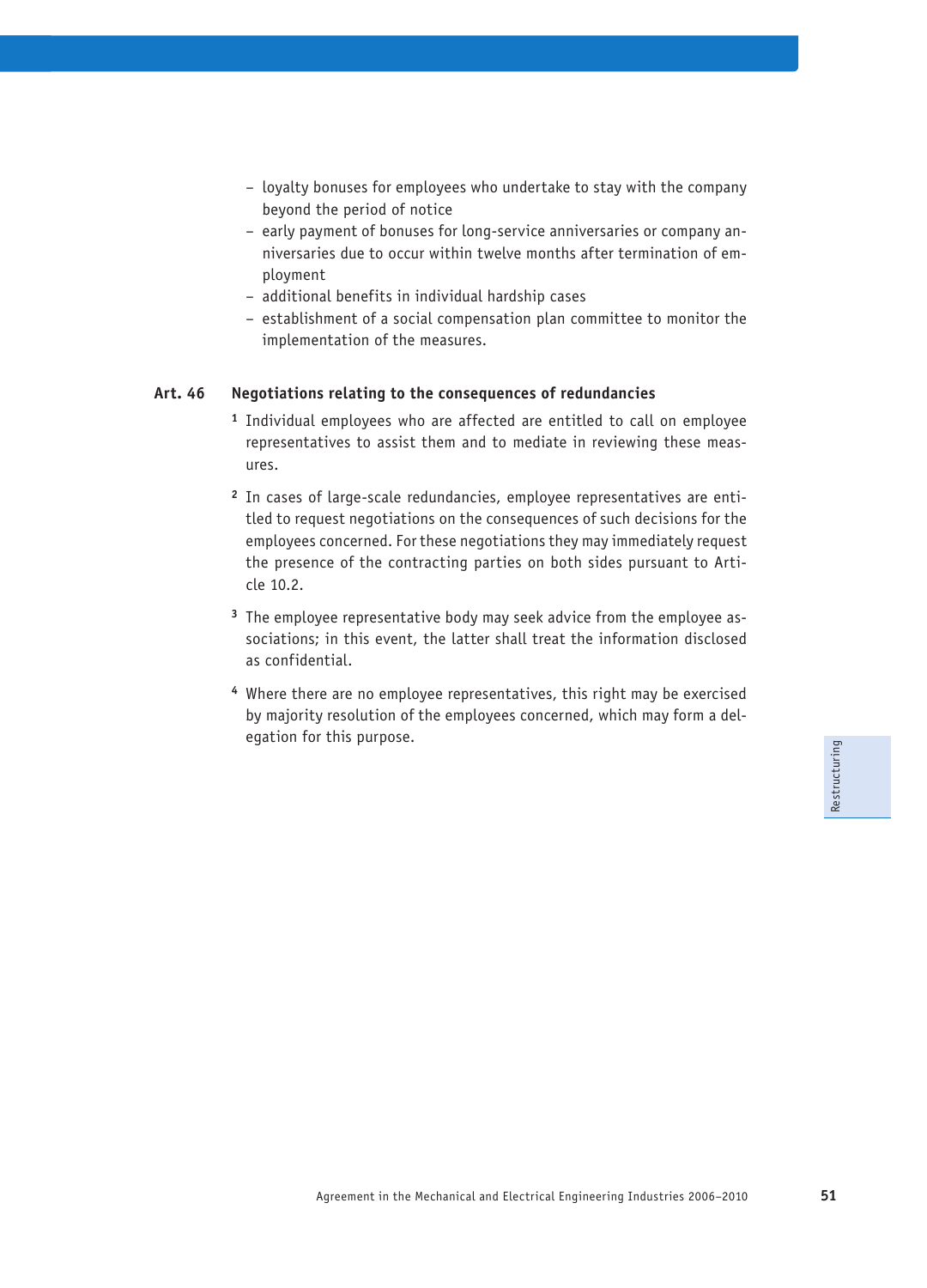## **Art. 47 Principles**

- **<sup>1</sup>** The contracting parties are convinced that a high standard of vocational basic and further training is of decisive importance for the companies' competitiveness and for employees' personal and professional development and long-term employment prospects.
- **<sup>2</sup>** They shall therefore support basic and further training in the companies, establish joint training and examining bodies, organize training courses and promote work on further training in the various associations.

## **Art. 48 Basic vocational training (apprenticeship training)**

- **<sup>1</sup>** The contracting parties are committed to the Swiss system of vocational training and to fostering it and encouraging its further development.
- **<sup>2</sup>** The contracting parties shall assume special responsibility for maintaining and upgrading vocational traineeships. Suitable trainees shall be given the opportunity to attend senior vocational high schools (Berufsmittelschule) in order to obtain a diploma of graduation (Berufsmaturität). Trainees with corresponding needs shall be enabled to attend support courses and benefit from other personal development measures.
- **<sup>3</sup>** The contracting parties shall ensure that, in the course of their training, trainees are given information on the present Agreement by both contracting parties.

#### **Art. 49 Further training**

- **<sup>1</sup>** Employers and employees shall bear joint responsibility for the provision of continuous training and fulfil that responsibility in the context of Articles 22 and 23 of this Agreement.
- **<sup>2</sup>** The contracting parties shall provide support for further training in the form of joint training and examining bodies and joint campaigns and by promoting work on further training in the various associations.
- **<sup>3</sup>** Employers and employees shall be called upon to make use of the training opportunities offered by the joint training institutions and the contracting parties.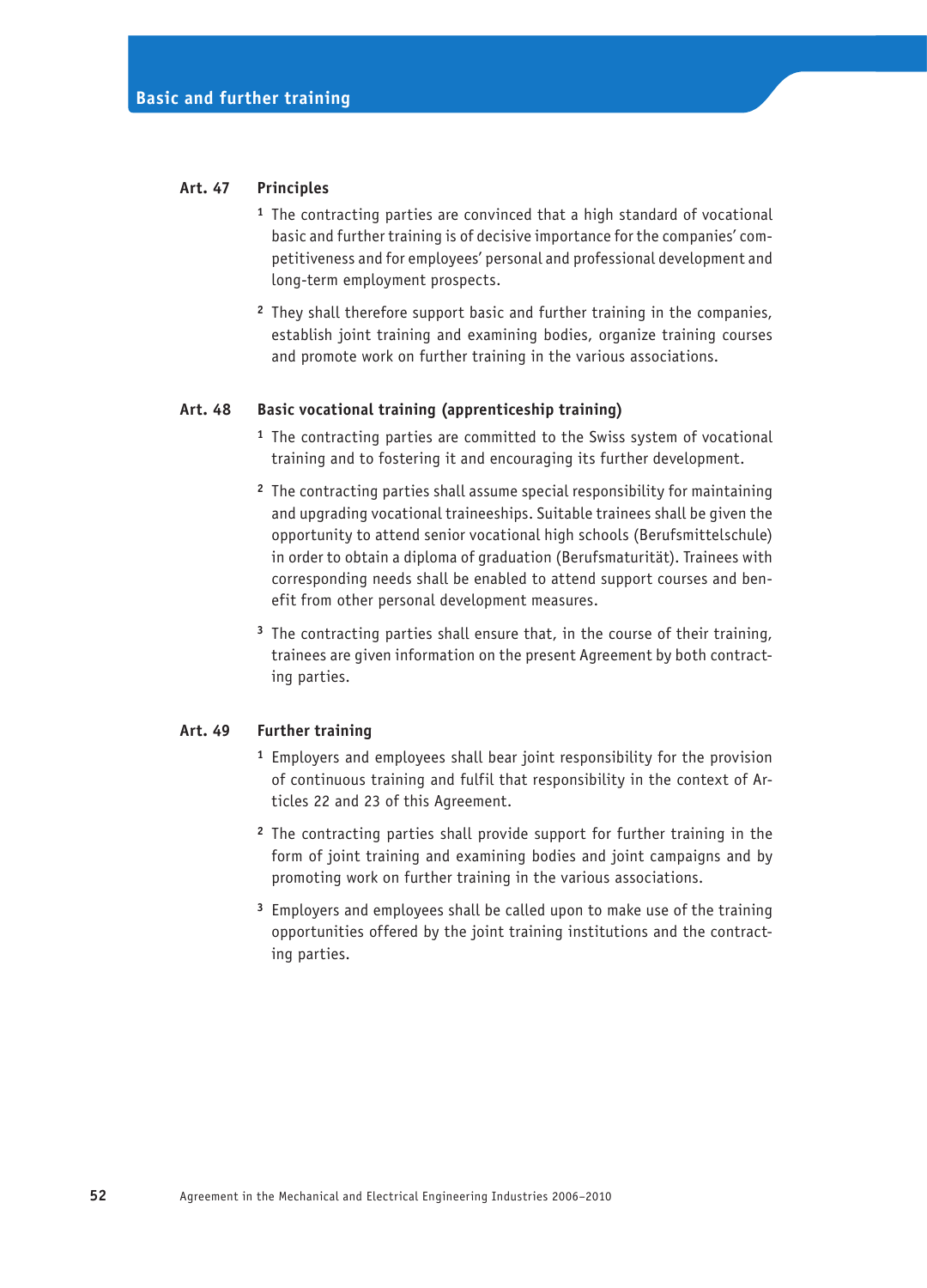## **Art. 50 Joint committee on basic and further training**

- **<sup>1</sup>** To coordinate their efforts in the field of basic and further training, the contracting parties shall form a permanent joint committee on basic and further training with tasks which will include the following:
	- reciprocal provision of information and consultation on issues relating to basic and further training
	- organization of joint campaigns to promote basic and further vocational training
	- discussions on Switzerland's national policy on basic and further training.
- **<sup>2</sup>** The committee shall manage the further training fund under the terms of special agreements pursuant to Article 5 par. 5.
- **3** The committee shall be composed of one representative of each of the employees' associations and five representatives of the ASM.
- **<sup>4</sup>** The committee presidency shall alternate at regular intervals between the ASM and the employees' associations; the secretariat shall be run by the ASM.

## **Art. 51 The «sfb Training Centre» foundation**

- **<sup>1</sup>** The contracting parties, together with other sponsoring agencies, shall run the «sfb Training Centre» foundation.
- **<sup>2</sup>** The purpose of the foundation is to promote basic and advanced training for specialists in the field of applied business management and allied fields and in the field of continuing technical vocational training and to provide such training itself.
- **3** The sfb courses are open to anyone who satisfies the admission requirements.

#### **Art. 52 Joint training of employee representatives**

**1** The contracting parties shall run two joint working groups for training employee representatives from ASM member firms (AAA and AAB). The courses and events offered shall be open to all employee representatives who are entitled to training leave pursuant to Article 38.7 par. 1.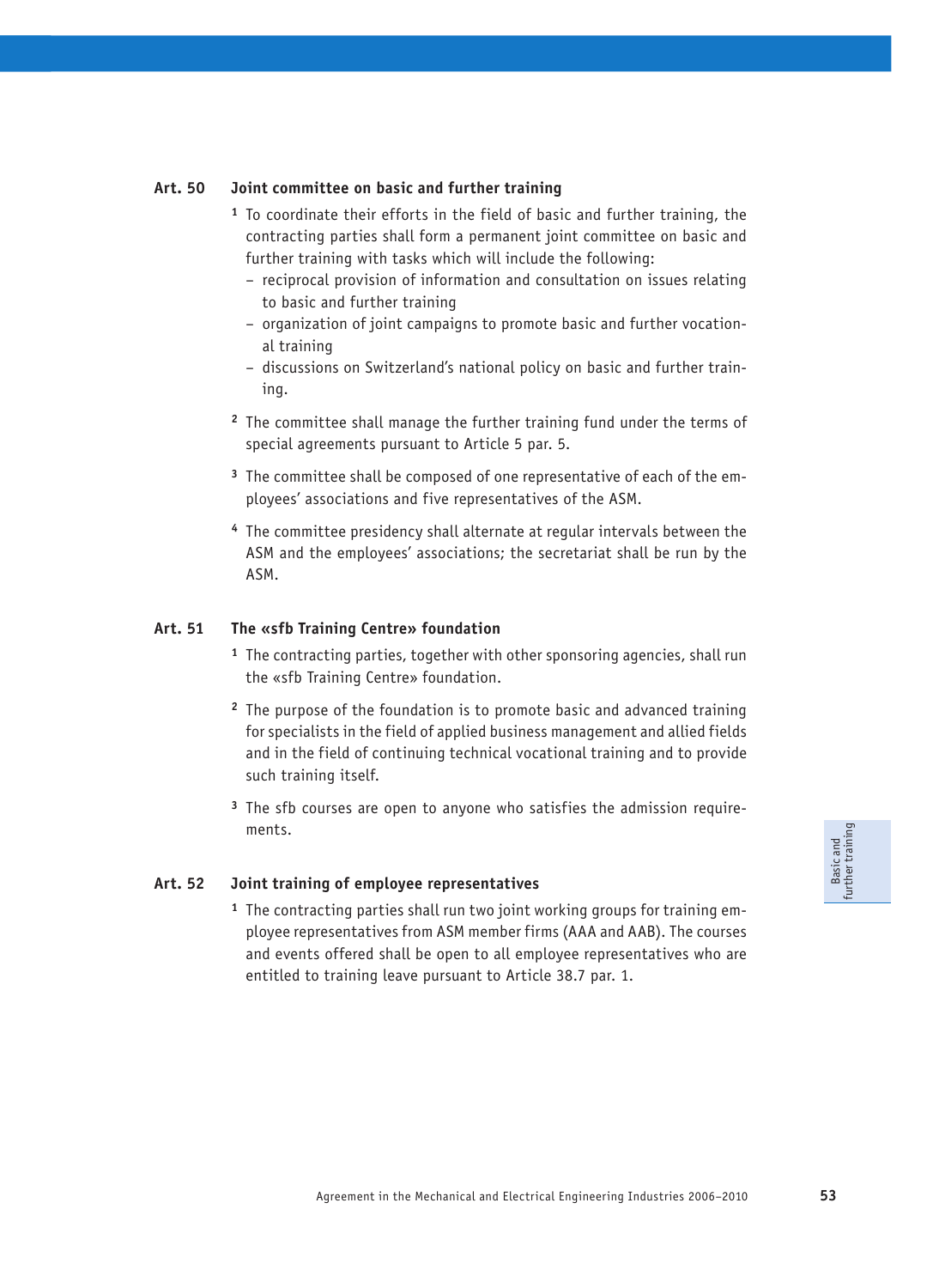- **2** Employee representatives shall be trained for the functions they are to perform and taught subjects such as:
	- principles of social partnership
	- structure and application of the Agreement
	- labour law and social security insurance
	- economics and business management
	- techniques for running meetings and negotiating skills
	- company pension schemes
	- practical committee work, etc.
- **3** To the extent that they are unable to cover their costs from their own revenues, the working groups shall receive grants from the solidarity contribution fund.
- **<sup>4</sup>** The working groups shall be run by joint boards; their offices shall be run by the ASM in return for a nominal lump-sum fee.

## **Art. 53 Joint examining bodies**

For the purpose of examining industrial master tradesmen, specialist plant technicians and automation specialists, the contracting parties shall jointly run the following bodies which organize vocational examinations and higher specialized examinations pursuant to the law regulating vocational training (Berufsbildungsgesetz):

- the VIM, the association for higher examinations for industrial master tradesmen in the mechanical engineering industry
- the VBM, the association for vocational examinations for industrial technicians in the mechanical and electrical engineering industry and related industries
- the VAM, the association for vocational examinations for automation specialists in the mechanical engineering industry.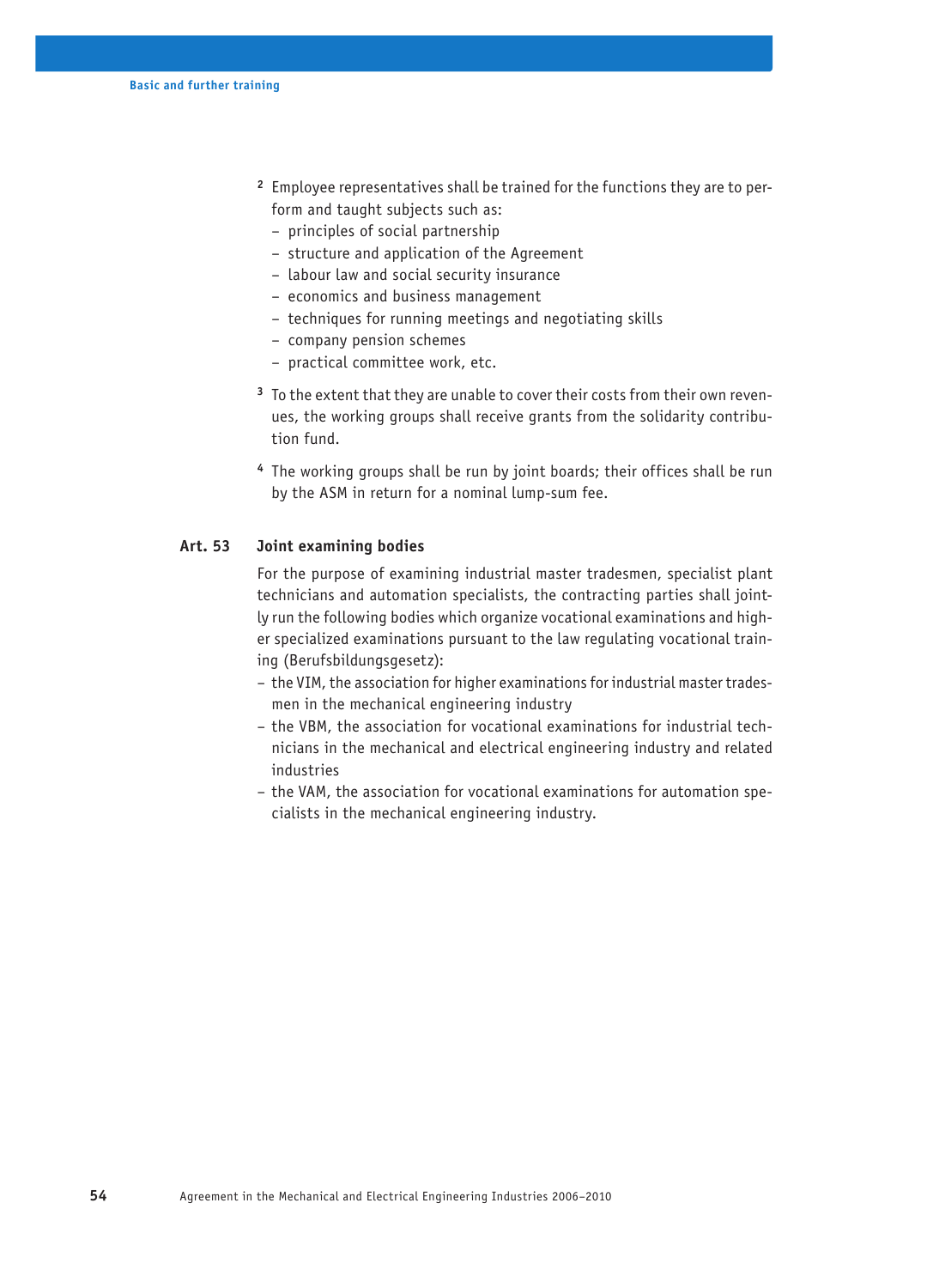## **Art. 54 Principles of the present Agreement**

The present Agreement continues the basic principles underlying the Agreement between the ASM and employee associations of 19 July 1937 and 15 December 1958, last jointly renewed on 1 July 1998, and extended from 1 July 2003 to 31 December 2005.

## **Art. 55 Regulations governing working hours**

In the case of companies which made smaller reductions in working hours pursuant to Article 28 of the Agreement of 19 July 1983 or to Clause 1.9 of the Agreement on employment of 15 July 1983, the working hours applying on 30 June 1988 shall now be regarded as the basis for their standard normal working hours pursuant to Article 12.1 of the present Agreement.

## **Art. 56 Adjustment of working hours**

In the case of companies with working weeks in excess of forty hours, which have been newly included within the scope of the present Agreement, management and employee representatives may reach agreement on gradually reducing the length of the working week to forty hours over a maximum period of five years.

#### **Art. 57 Divergences from the provisions relating to terms of employment**

## **Art. 57.1 Objectives and joint provisions**

- **<sup>1</sup>** In order to preserve or create jobs in Switzerland, and in accordance with the following provisions, whole companies or specific parts of companies may, in exceptional situations, depart from the provisions relating to terms of employment contained in the present Agreement. Concurrent departures as per Articles 57.2 to 57.5 are excluded. Where the divergence affects only one part of a company, the procedures and conditions set out in the following provisions shall only apply to this part of the company.
- **2** All departures shall be considered within the framework of a comprehensive evaluation of the various measures which might contribute to the achievement of the relevant goal and the foregoing objectives. For divergences pursuant to Articles 57.3 and 57.4, particular consideration shall be given to the urgency/feasibility of the measures.
- **3** Type, duration, extent and terms of the divergence and possible compensations shall be fixed by management and employee representatives – and, in cases relating to Articles 57.3, 57.4 and 57.5, depending upon duration of the divergence, also by the contracting parties involved – in a written plant agreement. If there is no employee representative body, the agreement of the majority of the employees concerned is required. If no agreement is reached, the present Agreement shall apply.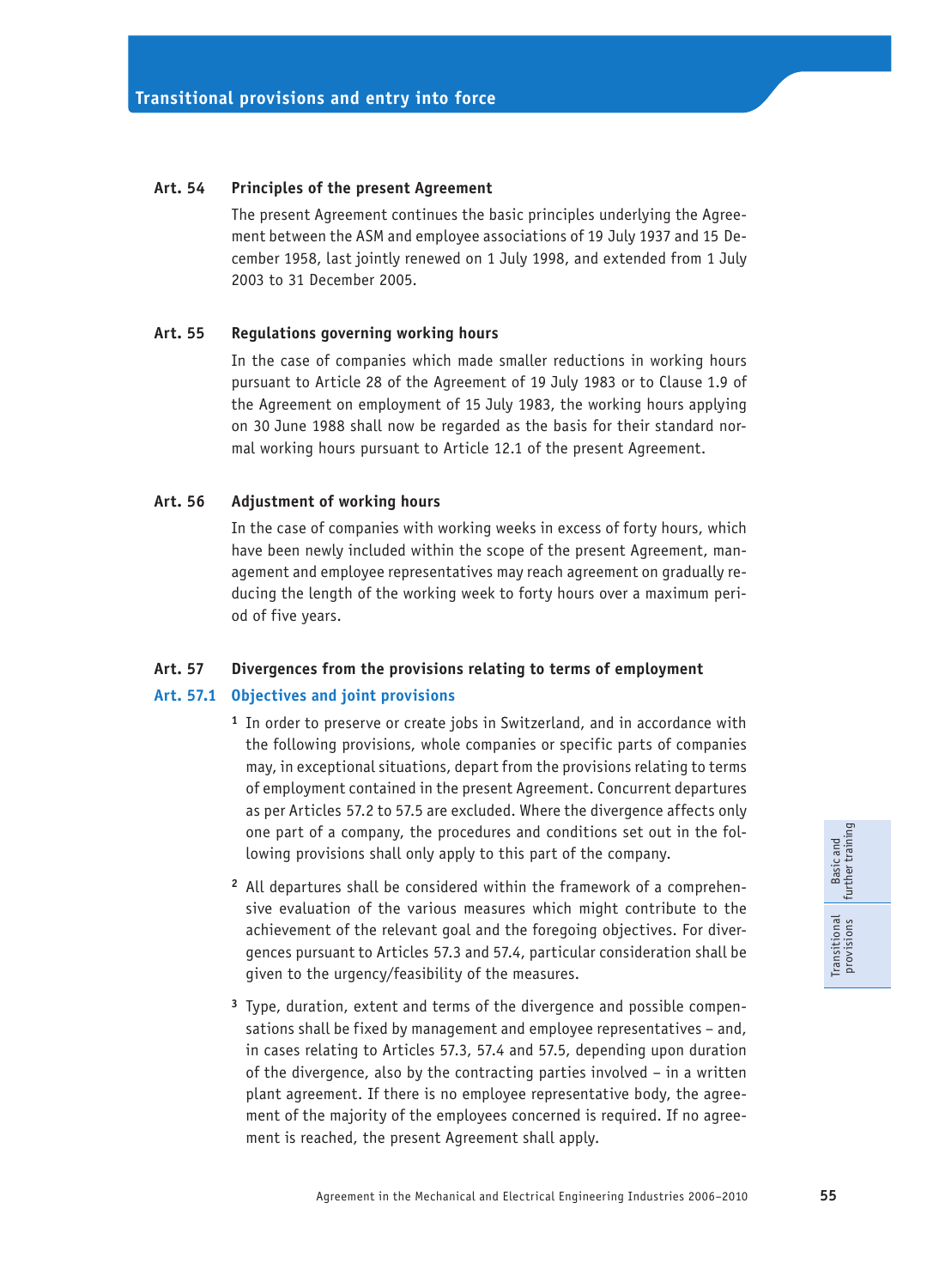- **4** Management shall submit a written proposal to the employee representative body which shall establish the necessity of the divergence on the basis of the required documentation. The employee representative body can in all cases discuss this proposal with representatives of the employee associations or – if there is no possibility of recourse to arbitration – demand immediate involvement of the contracting parties in accordance with Article 10.5. If there is no employee representative body, such involvement can be demanded via a majority of the employees concerned.
- **<sup>5</sup>** If the divergence concerns an increase in standard annual working hours, constant overtime in excess of the legal maximum may not be worked as well. Any overtime worked shall be paid with a supplement of 25%, including in compensation cases.
- **<sup>6</sup>** In the case of longer-term divergence, discussions should be scheduled at appropriate intervals between management and employee representatives regarding the progress and effects of the divergence. In the cases described in Articles 57.3, 57.4 and 57.5, and depending on the duration of the agreement, the contracting parties involved shall also be called in.
- **<sup>7</sup>** Divergences shall be announced in writing to the employees affected.
- **<sup>8</sup>** Contracting parties involved in these proceedings, either directly or in an advisory capacity, within the framework of these regulations are bound to maintain confidentiality.
- **9** The contracting parties shall observe the general development of divergences and hold a discussion in this regard at least once a year.

## **Art. 57.2 Divergences to adjust to specific capacity cycles**

- **<sup>1</sup>** If the divergence concerns an increase in the number of hours which may be carried over as per Article 12.2 d), up to a maximum of 200 excess hours, or an extension of the period for the calculation of standard annual working hours as per Article 12.1 up to a maximum of 18 months, this shall be negotiated and agreed upon by management and the employee representative body.
- **<sup>2</sup>** The plant agreement shall be reported to the ASM immediately; the ASM then promptly informs all contracting parties.
- **3** The divergence shall be announced to the employees affected in writing.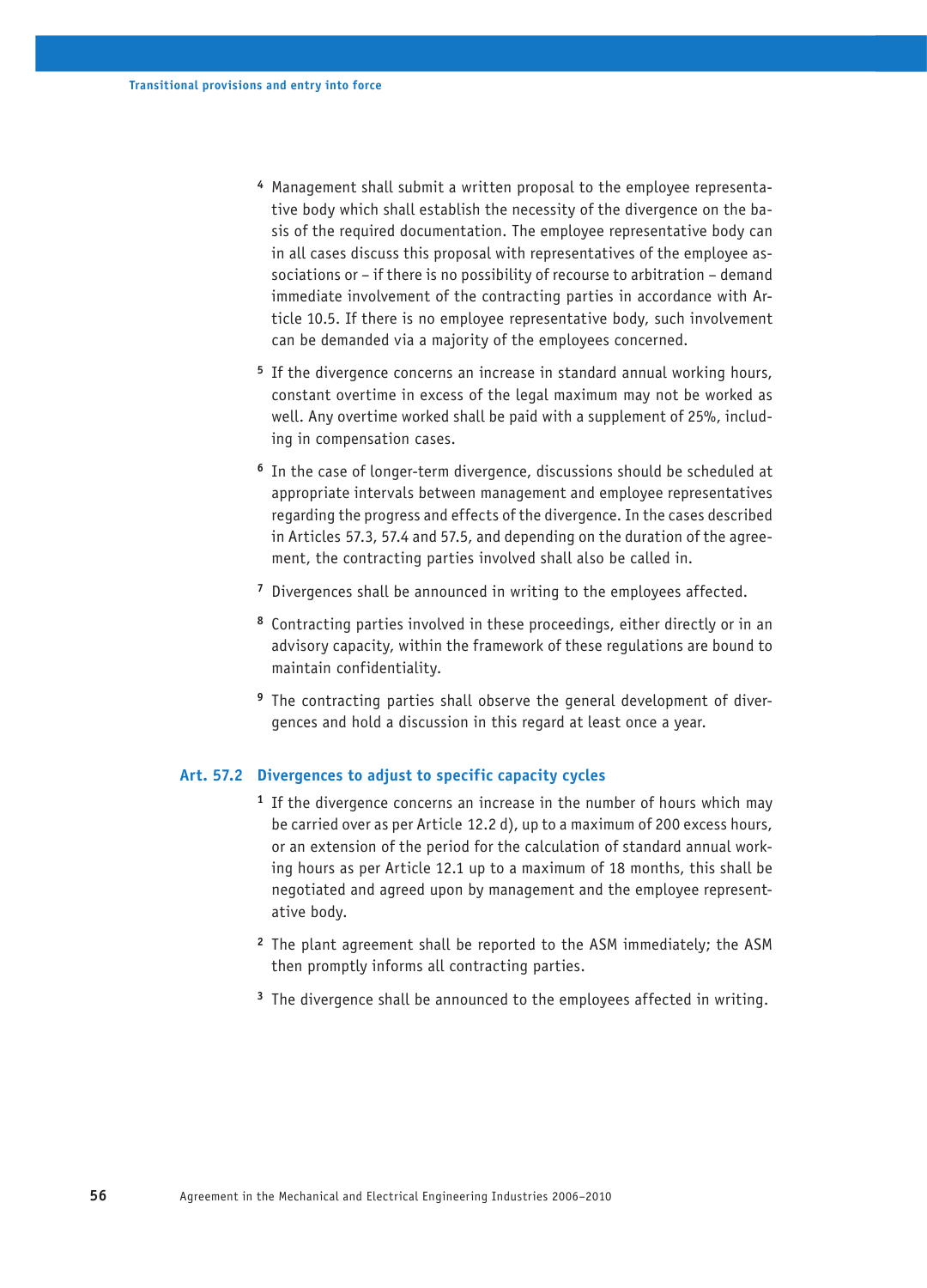## **Art. 57.3 Divergences to carry out special innovation projects**

- **1** To carry out individual, special innovation projects (product/process innovation projects), exceptional and temporary divergence from the present Agreement's provisions relating to terms of employment (Articles 12.1, 12.5) is permitted for employees directly involved in these projects. If the divergence concerns an increase in standard annual working hours, constant overtime in excess of the legal maximum may not be worked as well. If a divergence agreement is followed by large-scale redundancies, the divergence becomes invalid and, where applicable, subject to renegotiation.
- **<sup>2</sup>** The divergence agreement can be concluded for a maximum period of 18 months at plant level. Should the agreement be concluded for a longer period or extended after 18 months, management immediately reports this to the ASM, which then promptly informs the contracting parties. The contracting parties declare their participation in the proceedings within seven days of receiving the written announcement. The plant agreement only comes into effect if not only management and the employee representative body but also the majority of the contracting parties involved in the proceedings give their consent.
- **<sup>3</sup>** If a contracting party detects improper application of Article 57.3, it can apply to the ASM to institute negotiations on the continuation of the divergence.

## **Art. 57.4 Divergences to overcome financial difficulties**

- **<sup>1</sup>** To overcome financial difficulties, exceptional and temporary divergence from the present Agreement's provisions relating to terms of employment (Article 12.1, 12.5) is permitted. If a divergence agreement is followed by large-scale redundancies, the divergence becomes invalid and, where applicable, subject to renegotiation.
- **2** Management should inform the employee representative body of the financial difficulties and the possibility of an application of Article 57.4 in good time.
- **<sup>3</sup>** The divergence agreement can be concluded for a maximum period of 24 months at plant level. Should the agreement be concluded for a longer period or extended after 24 months, management immediately reports this to the ASM, which then promptly informs the contracting parties. The contracting parties declare their participation in the proceedings within seven days of receiving the written announcement. The plant agreement only comes into effect if not only management and the employee representative body but also the majority of the contracting parties involved in the proceedings give their consent.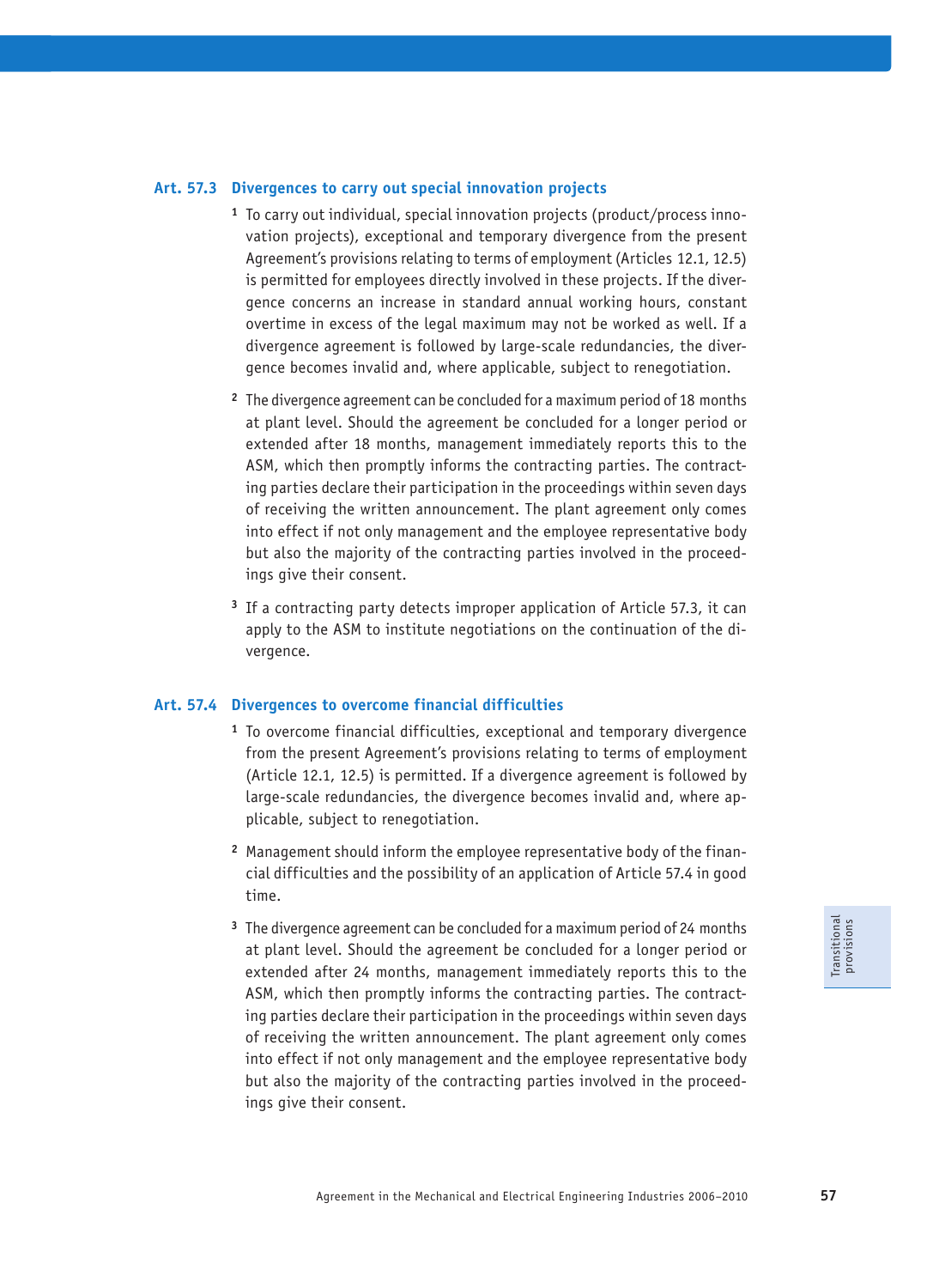**<sup>4</sup>** The plant agreement shall be reported to the ASM immediately; the ASM then promptly informs all contracting parties.

#### **Art. 57.5 Divergences to improve competitiveness**

- **<sup>1</sup>** Insofar as necessary to improve the competitiveness of a company and its jobs, divergences from Article 12.1 are permitted and standard annual working hours may be increased up to a maximum of 2210 hours. While such an exception is in place, there shall be no regular overtime, no application of Article 57.2 and no additional wage reductions. If a divergence agreement is followed by large-scale redundancies, the divergence becomes invalid and, where applicable, subject to renegotiation.
- **<sup>2</sup>** The divergence agreement can be concluded for a maximum period of 30 months; after this period, any extension is subject to renegotiation.
- **3** If management proposes to increase annual working hours pursuant to Article 57.5, it shall report this to the ASM immediately; the ASM then promptly informs the contracting parties. The contracting parties declare their participation in the proceedings within seven days of receiving the written announcement. The plant agreement only comes into effect if not only management and the employee representative body but also the majority of the contracting parties involved in the proceedings give their consent.

## **Art. 58 Entry into force**

The present Agreement shall come into force on 1 January 2006 and shall remain in force up to 31 December 2010.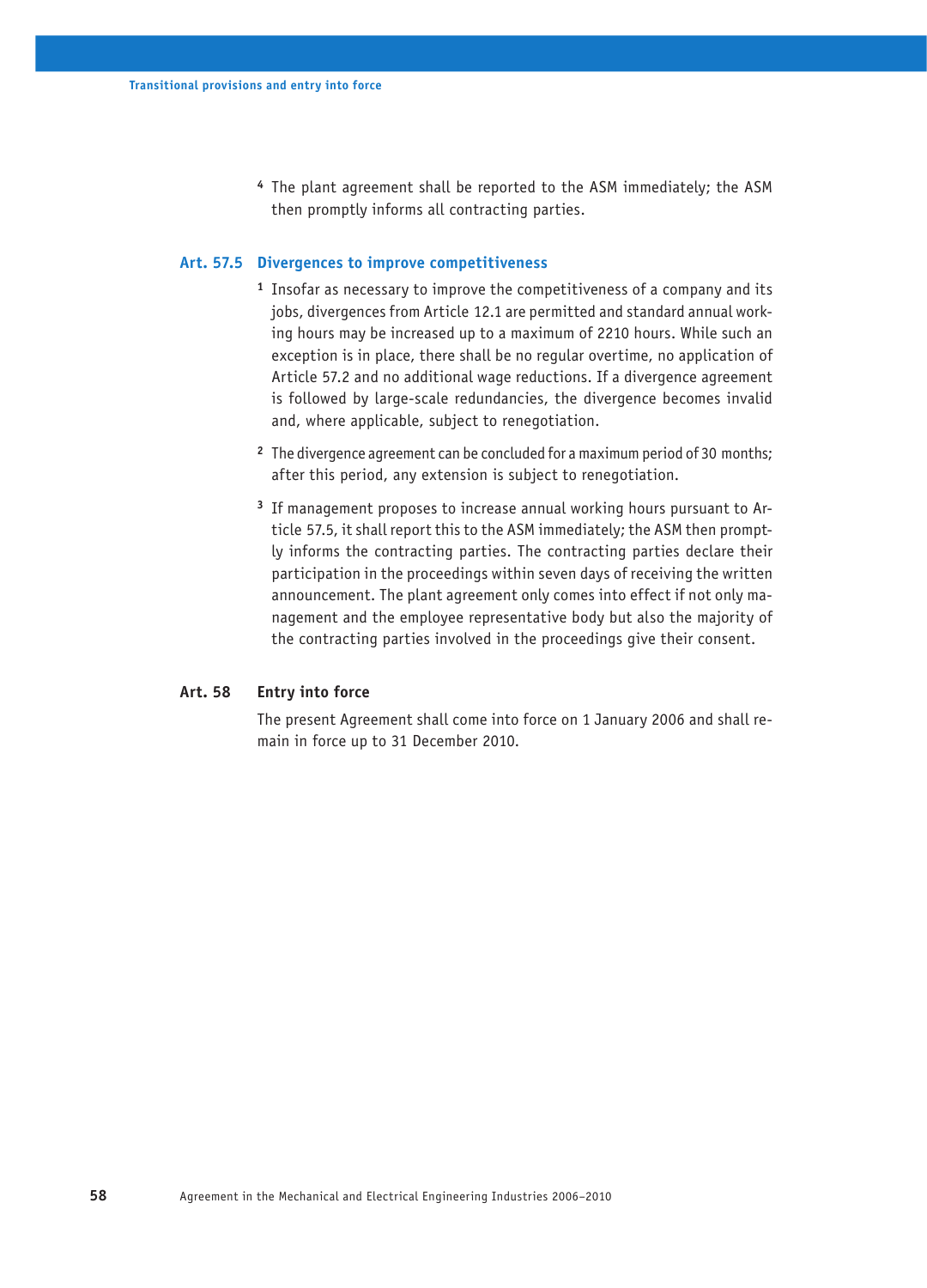## **ASM Association of Swiss Engineering Employers (Swissmem)**

President: Johann Niklaus Schneider-Ammann Director: Thomas Daum

## **Employees Switzerland (Swiss Association of Employees)**

| President:         | Hanspeter Oppliger |
|--------------------|--------------------|
| Managing Director: | Vital G. Stutz     |

## **Trade union Unia**

| Co-President:                    | Renzo Ambrosetti    |
|----------------------------------|---------------------|
| Member of the management:        | Fabienne Blanc-Kühn |
| Member of the sector management: | Beda Moor           |

## **SYNA – the Trade Union**

Head of Sector: Charles Steck Central Secretary: Maurice Clément

## **SKO Swiss Management Organization**

Managing Director: Urs Meier Deputy Managing Director: Herold Schilling

## **KV Schweiz Swiss Association of Commercial Employees**

General Secretary: Edi Class Central Secretary: Susanne Erdös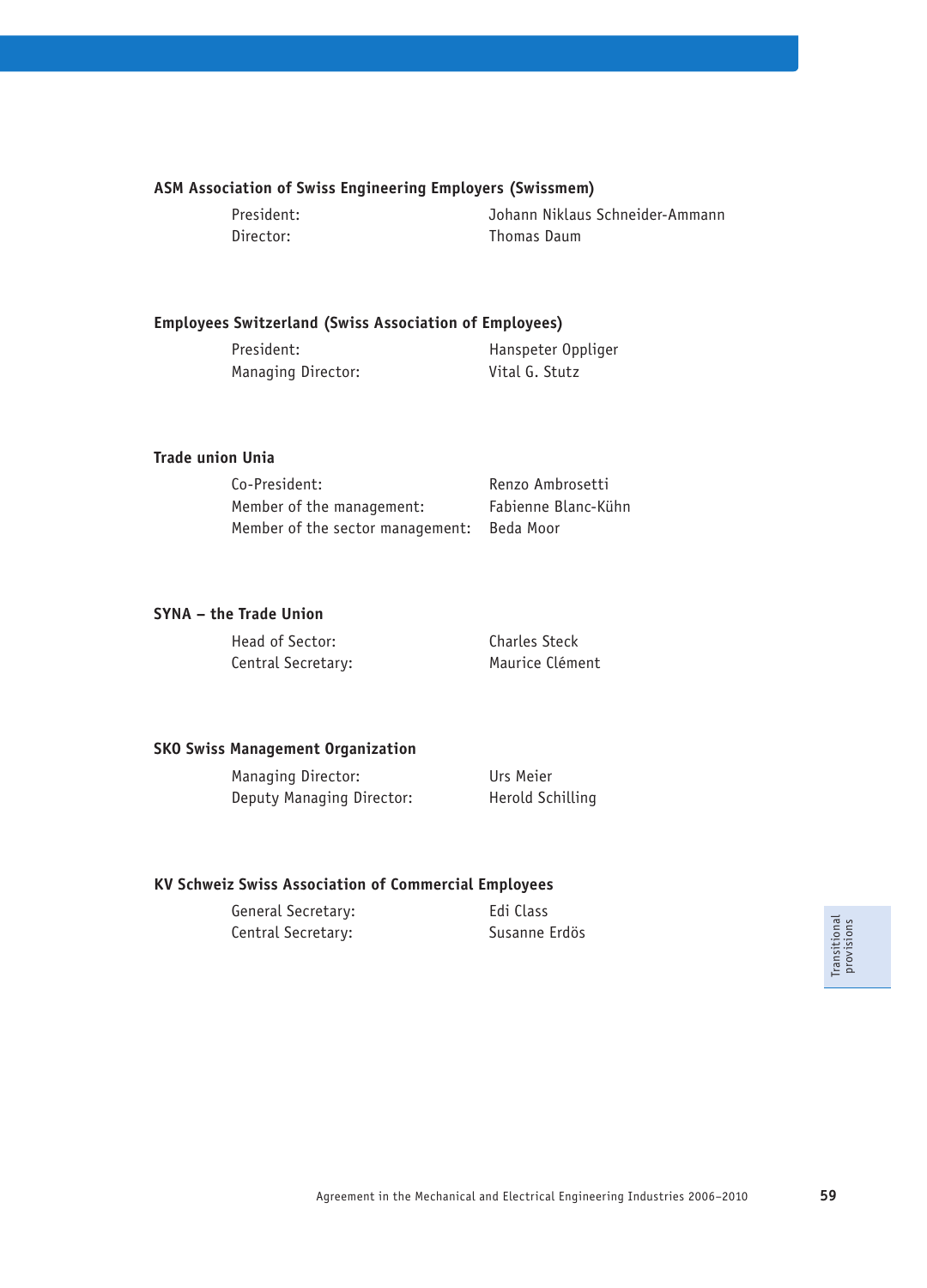| <b>Glossary word</b>                                  | <b>Article</b> | <b>Glossary word</b>              | <b>Article</b> |
|-------------------------------------------------------|----------------|-----------------------------------|----------------|
| А                                                     |                | <b>Child allowances</b>           |                |
|                                                       |                | - end-of-year bonus               | 16.2           |
| <b>Absences</b>                                       |                | - payment and amount              | 17             |
| - brief absences                                      | 12.6           | Co-determination                  | 38.11          |
| - during short-time working                           | 33             | (see also «Participation»)        |                |
| - end-of-year bonus<br>- paid                         | 16.2<br>20     |                                   |                |
| - reduction of holiday                                |                | Committee                         |                |
| entitlement                                           | 13.3           | $-$ ad hoc                        | 39             |
| - working hours counted for                           | 12.1           | - on basic and further training   | 50             |
|                                                       |                | Company contribution in case      |                |
| <b>Accidents</b>                                      | 27             | of short-time working             | 33             |
| - accident prevention<br>- continued payment of wages | 18.1           | $-$ amount                        | 33.2           |
| - during short-time working                           | 33.1, 33.3     | - duration                        | 33.3           |
| - reduction of holiday                                |                | - exclusion                       | 34             |
| entitlement                                           | 13.3           | - reduction                       | 33.4           |
|                                                       |                | Company takeover/transfer         |                |
| <b>Accidents at work</b>                              | 13             | of ownership                      | 42             |
| (see «Accidents»)                                     |                | <b>Compensation for loss</b>      |                |
| Accidents, non-work-related                           | 18.8           | of earnings                       | 19.5           |
| Agreement                                             |                | Competitiveness,                  |                |
| - breach of                                           | 10.3           | improvement of                    | 57.5           |
| - changes to                                          | 8.8            | Conciliation                      | 10.4, 1        |
| - term of validity of                                 | 58             |                                   |                |
| <b>Application of the Agreement</b>                   |                | Confinement                       | 18.1, 1        |
| - arbitration procedure                               | 10.4           | Conflicts, settlement of          | 2, 10          |
| - differences of opinion at                           |                | Conscripts, single-term           | 19.1, 19       |
| plant level                                           | 10.2           | Consultation                      |                |
| - differences of opinion between                      |                | - in event of large-scale         |                |
| contracting parties                                   | 10.3           | redundancies                      | 43             |
| - exchange of views                                   | 8.3            | - time frame                      | 43             |
| Arbitration, court of                                 | 10.4           | Contacts                          |                |
| Area of application of                                |                | – with employee associations      | 9              |
| the Agreement                                         | $\mathbf{1}$   | - with employee representative    |                |
| Area of representation                                |                | bodies of other plants            | 38.14          |
| - change in                                           | 38.2           | <b>Contracting parties</b>        |                |
| - determination of                                    | 6, 38.1        | - contributions to further        |                |
| <b>Association activities</b>                         | 24             | training                          | 5              |
|                                                       |                | - cooperation with companies      | 9              |
| <b>Association negotiations</b>                       | 10.2, 38.13,   | - cooperation between the         |                |
|                                                       | 46, 57         | contracting parties               | 8              |
| в                                                     |                | - differences of opinion          | $10.1 - 10$    |
| <b>Ballots</b>                                        | 38.1, 38.2,    | - duty to maintain industrial     |                |
|                                                       | 38.9           | peace                             | 2              |
|                                                       |                | - exchange of experience          | 8.3            |
| Birth of a child                                      | 20             | - information for                 | 9, 44,         |
| <b>Breaks</b>                                         | 12.1           | - joint bodies                    | 4, 5, 5        |
| C                                                     |                | - joint committees                | 8.2, 5         |
|                                                       |                | - other agreements                | 11             |
| Capacity cycles                                       | 57.2           | – solidarity contributions        | 4              |
| Care of sick family members                           | 13.3, 20       | Contributions to further training | 5              |
| Changes during the term of                            |                | Control systems                   |                |
| the Agreement                                         | 8.8            | - for checking on absences        | 18.3           |
|                                                       |                |                                   |                |

| <b>Glossary word</b>                                     | Article        |
|----------------------------------------------------------|----------------|
|                                                          |                |
| <b>Child allowances</b>                                  |                |
| - end-of-year bonus<br>- payment and amount              | 16.2<br>17     |
|                                                          |                |
| Co-determination                                         | 38.11          |
| (see also «Participation»)                               |                |
| Committee                                                |                |
| - ad hoc                                                 | 39             |
| - on basic and further training                          | 50             |
| Company contribution in case                             |                |
| of short-time working                                    | 33             |
| - amount                                                 | 33.2           |
| - duration<br>– exclusion                                | 33.3<br>34     |
| - reduction                                              | 33.4           |
|                                                          |                |
| Company takeover/transfer<br>of ownership                | 42             |
|                                                          |                |
| <b>Compensation for loss</b><br>of earnings              | 19.5           |
|                                                          |                |
| Competitiveness,<br>improvement of                       | 57.5           |
|                                                          |                |
| Conciliation                                             | 10.4, 15.5     |
| Confinement                                              | 18.1, 18.2, 20 |
| Conflicts, settlement of                                 | 2, 10          |
| Conscripts, single-term                                  | 19.1, 19.3     |
| Consultation                                             |                |
| – in event of large-scale                                |                |
| redundancies                                             | 43             |
| - time frame                                             | 43             |
| Contacts                                                 |                |
| - with employee associations                             | 9              |
| - with employee representative                           |                |
| bodies of other plants                                   | 38.14          |
| <b>Contracting parties</b>                               |                |
| - contributions to further                               |                |
| training<br>- cooperation with companies                 | 5<br>9         |
| - cooperation between the                                |                |
| contracting parties                                      | 8              |
| - differences of opinion                                 | $10.1 - 10.6$  |
| - duty to maintain industrial                            |                |
| peace                                                    | 2              |
| - exchange of experience                                 | 8.3            |
| – information for                                        | 9, 44, 57      |
| – joint bodies                                           | 4, 5, 50–53    |
| - joint committees                                       | 8.2, 50        |
| - other agreements                                       | 11             |
| – solidarity contributions                               | 4              |
| Contributions to further training                        | 5              |
| Control systems                                          | 18.3           |
| - for checking on absences<br>- for personnel monitoring | 29             |
|                                                          |                |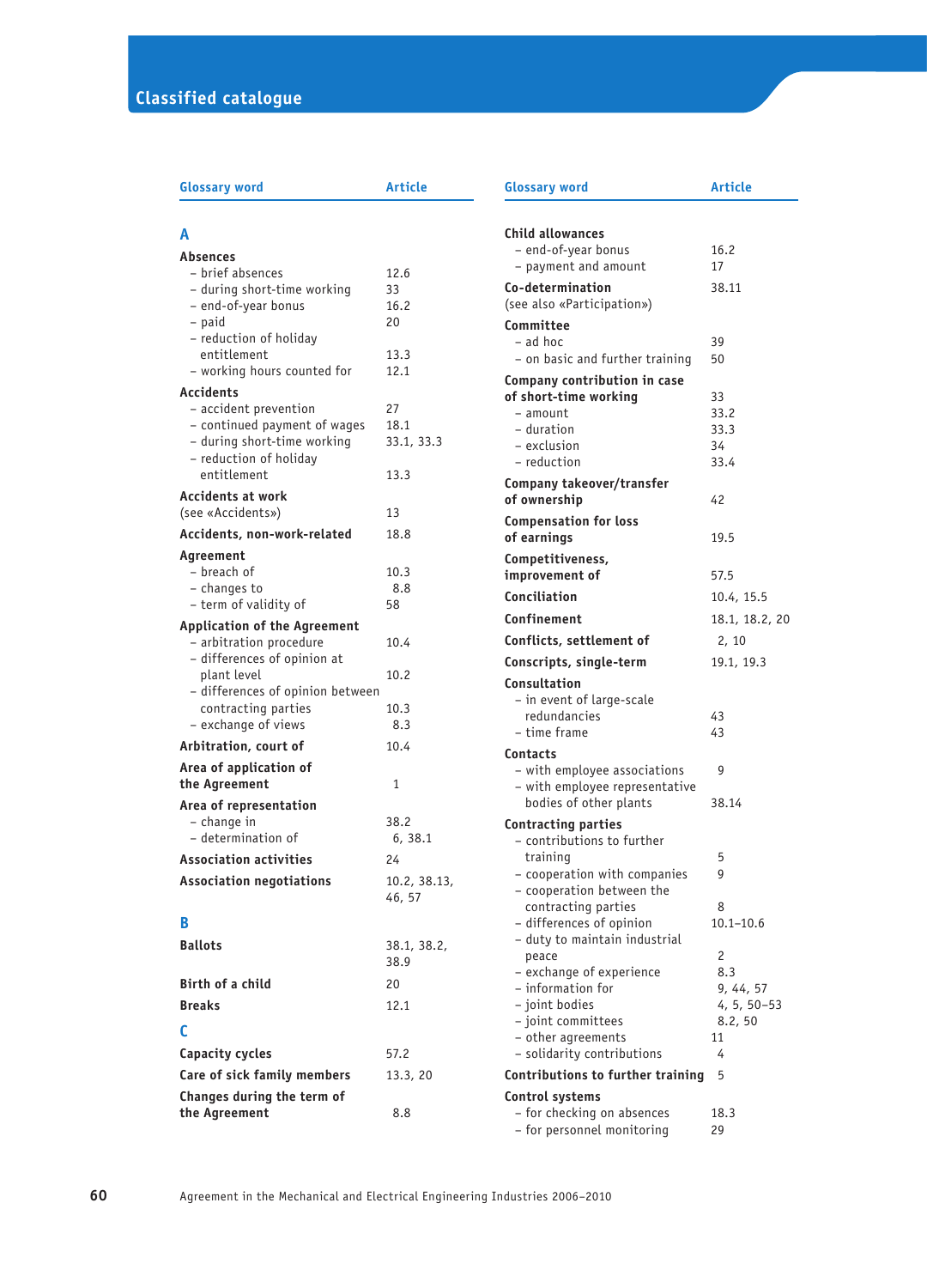| <b>Glossary word</b>                                    | <b>Article</b>      | <b>Glossary word</b>                               | <b>Article</b> |
|---------------------------------------------------------|---------------------|----------------------------------------------------|----------------|
| Cooperation                                             |                     | Employee representative body                       |                |
| - between the contracting                               |                     | - areas of representation                          | 38.1, 3        |
| parties                                                 | 8, 8.2, 8.3         | - ballots                                          | 38.1, 3        |
| - companies and employee                                |                     | - confidentiality                                  | 38.6           |
| associations                                            | 9                   | - consultation of associations                     | 9, 12.         |
| - employee representative body                          |                     |                                                    | 46, 57         |
| and employees                                           | 38.9                | - cooperation at plant level                       | 7              |
| - employee representative body                          |                     | - cooperation with                                 |                |
| and management                                          | 38.10               | - employees                                        | 38.9           |
| - environmental issues                                  | 8.5                 | - management                                       | 38.6, 3        |
| - joint bodies                                          | 4, 5, 50-53         | - associations                                     | 9, 12.3        |
| - plant level<br>- social and economic matters          | 6, 7                | - establishment (ballot)<br>- exercise of mandate  | 38.1<br>38.6   |
| – training                                              | 8.4<br>$22, 47-53$  | - innovative processes                             | 8.10           |
|                                                         |                     | - involvement of the associations 10.1-10          |                |
| Court of law                                            | 38.5                |                                                    | 57             |
| Cross-border commuters                                  | 33.5                | – leave                                            | 38.6, 3        |
| D                                                       |                     | - management support                               | 38.4, 3        |
|                                                         |                     | - meetings with management                         | 38.10          |
| Data protection                                         | 29                  | - meetings without management 38.6                 |                |
| <b>Death of family members</b>                          | 20                  | - negotiating rights                               | 10.2, 1        |
| Differences of opinion                                  | Preamble, 2, 10     |                                                    | 57             |
| - duty to maintain industrial peace                     | $\overline{c}$      | - participation rights                             | 38.11          |
| - exclusion of procedure                                | 38.13, 57.1         | - principles                                       | 6              |
| - settlement procedure                                  | $10.1 - 10.6$       | - protection for members                           | 38.5<br>38.5   |
| Duty to exert influence                                 | 2, 8.1              | - protection from dismissal<br>- status of members | 38.4           |
| Duty to maintain industrial                             |                     | - statutes                                         | 38.1, 3        |
| peace (see «Industrial peace»)                          |                     | - tasks                                            | 6, 7, 3        |
| F                                                       |                     | - training leave                                   | 38.7           |
|                                                         |                     | Employees' spokespersons                           | 6              |
| <b>Economic matters</b>                                 |                     | End-of-year bonus                                  | 16             |
| - cooperation                                           | 8.4                 | - Amount                                           | 16.1           |
| - exchange of experience                                | 8.3                 | – Calculation                                      | 16.2, 3        |
| <b>Election of the employee</b>                         |                     |                                                    |                |
| representative body                                     |                     | <b>Entry into force</b>                            | 58             |
| - constituencies<br>- electoral procedure               | 38.3<br>38.3, 38.13 | <b>Environmental issues</b>                        | 8.5            |
| - entitlement to vote                                   | 38.3                | <b>Equal opportunities for</b>                     |                |
| - principle                                             | 6                   | women and men                                      | 8.2, 8         |
|                                                         |                     | Equal treatment                                    |                |
| <b>Employee associations</b><br>- arbitration procedure | 10.4, 10.6          | - of foreign employees                             | 8.7, 1!        |
| - consultation by employee                              |                     | <b>Examining bodies</b>                            | 53             |
| representative body                                     | 9, 12.3, 57         | <b>Excess hours</b>                                | 12.2, 1        |
| - contributions towards further                         |                     |                                                    |                |
| training                                                | 5                   | <b>Exchange of experience</b>                      | 8.3            |
| - cooperation between the                               |                     | <b>Exchange of views</b>                           | 8.3            |
| contracting parties                                     | 8                   | <b>Expert examiners</b>                            | 21             |
| - duty to maintain industrial                           |                     | F                                                  |                |
| peace                                                   | 2                   |                                                    |                |
| - involvement in the event                              |                     | <b>Family obligations</b>                          | 26             |
| of differences of opinion                               |                     | Fault on employee's part                           | 18.1, 3        |
| (association negotiations)                              | 10.2, 10.6          | <b>Financial difficulties</b>                      | 40, 57.        |
| - leave for association activities 24                   |                     |                                                    |                |
| - relationship with ASM                                 | 8.9                 | <b>Flexible working hours/Flexitime</b>            |                |
| - solidarity contributions                              | 4                   | (see «Working hours»)                              |                |

| <b>Glossary word</b>                                                       | Article               |
|----------------------------------------------------------------------------|-----------------------|
|                                                                            |                       |
| Employee representative body<br>- areas of representation                  | 38.1, 38.2            |
| – ballots                                                                  | 38.1, 38.3            |
| – confidentiality                                                          | 38.6                  |
| - consultation of associations                                             | 9, 12.3, 43,          |
|                                                                            | 46, 57                |
| – cooperation at plant level                                               | 7                     |
| - cooperation with                                                         |                       |
| - employees                                                                | 38.9                  |
| - management                                                               | 38.6, 38.10           |
| – associations                                                             | 9, 12.3, 46, 57       |
| - establishment (ballot)                                                   | 38.1                  |
| - exercise of mandate                                                      | 38.6                  |
| – innovative processes<br>- involvement of the associations 10.1-10.6, 46, | 8.10                  |
|                                                                            | 57                    |
| – leave                                                                    | 38.6, 38.7            |
| - management support                                                       | 38.4, 38.6            |
| - meetings with management                                                 | 38.10                 |
| - meetings without management                                              | 38.6                  |
| - negotiating rights                                                       | 10.2, 12.3, 46,<br>57 |
| – participation rights                                                     | 38.11                 |
| – principles                                                               | 6                     |
| - protection for members                                                   | 38.5                  |
| - protection from dismissal                                                | 38.5                  |
| - status of members                                                        | 38.4                  |
| - statutes                                                                 | 38.1, 38.13           |
| - tasks                                                                    | 6, 7, 38.8            |
| – training leave                                                           | 38.7                  |
| Employees' spokespersons                                                   | 6                     |
| End-of-year bonus                                                          | 16                    |
| - Amount                                                                   | 16.1                  |
| – Calculation                                                              | 16.2, 35              |
| <b>Entry into force</b>                                                    | 58                    |
| <b>Environmental issues</b>                                                | 8.5                   |
| Equal opportunities for                                                    |                       |
| women and men                                                              | 8.2, 8.6, 25          |
| <b>Equal treatment</b>                                                     |                       |
| - of foreign employees                                                     | 8.7, 15.1             |
| <b>Examining bodies</b>                                                    | 53                    |
| <b>Excess hours</b>                                                        | 12.2, 12.7            |
| <b>Exchange of experience</b>                                              | 8.3                   |
| <b>Exchange of views</b>                                                   | 8.3                   |
| <b>Expert examiners</b>                                                    | 21                    |
| F                                                                          |                       |
| <b>Family obligations</b>                                                  | 26                    |
| Fault on employee's part                                                   | 18.1, 34              |
| <b>Financial difficulties</b>                                              | 40, 57.4              |
| <b>Flexible working hours/Flexitime</b>                                    |                       |
| (see «Working hours»)                                                      |                       |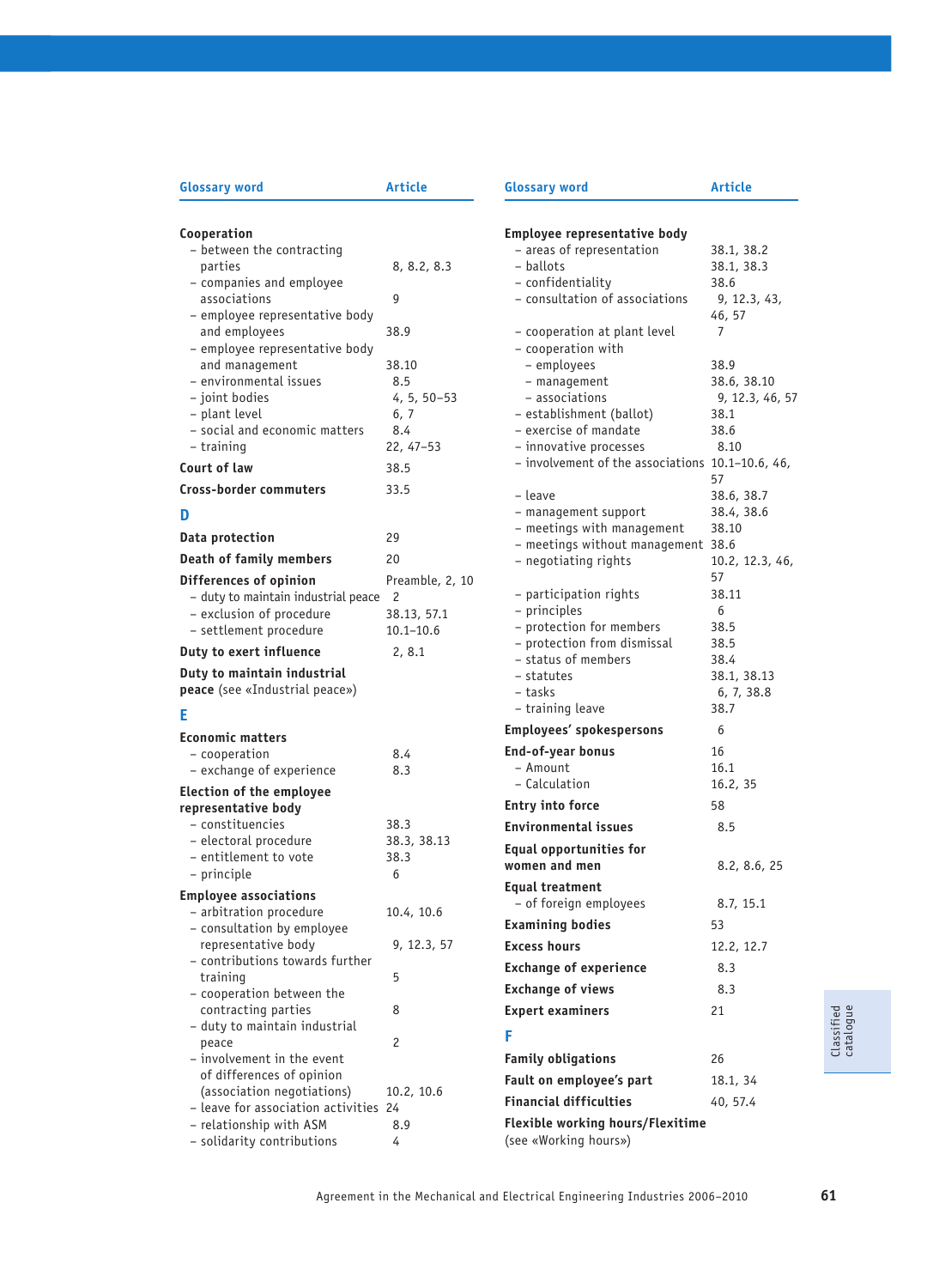| <b>Glossary word</b>                                                   | <b>Article</b>                 | <b>Glossary word</b>                                                          | <b>Article</b>        |
|------------------------------------------------------------------------|--------------------------------|-------------------------------------------------------------------------------|-----------------------|
| <b>Freedom of association</b>                                          | 3                              | Interpretation of the Agreement 10.2, 1                                       |                       |
| <b>Functions, special</b>                                              | 12.5                           | <b>Involvement of associations</b>                                            |                       |
| <b>Further training</b> (see «Training,<br>basic and further»)         |                                | (see «Association negotiations»)<br>J                                         |                       |
| G                                                                      |                                | Jobs                                                                          |                       |
| Good faith                                                             | Preamble, 6,<br>8.1, 8.8, 12.5 | - job cuts<br>- preserving and creating jobs<br>- risk of layoffs             | $40 - 46$<br>40<br>41 |
| н                                                                      |                                | L                                                                             |                       |
| Harassment («mobbing»)                                                 | 28                             | Leave                                                                         |                       |
| <b>Health protection</b>                                               | 27                             | - for association activities                                                  | 24                    |
| Holiday entitlement for<br>under-twenties                              | 13.1                           | - for employee representatives<br>- for experts called to serve               | 38.6                  |
| <b>Holidays</b><br>- amalgamation of holiday                           |                                | as examiners<br>- for further training                                        | 21<br>23              |
| entitlement<br>- calculation of holiday                                | 13.5                           | Leave, parental or compassionate<br>- for care of sick family members 13.3, 2 |                       |
| entitlement                                                            | 13.2                           | - parental leave                                                              | 26                    |
| - conversion of holiday<br>entitlement<br>- duration                   | 13.5<br>13.1                   | Length of working day<br>(see «Working hours»)                                |                       |
| - payment of wages during                                              |                                | М                                                                             |                       |
| short-time working<br>- reduction of holiday                           | 32                             | Management<br>- cooperation at plant level                                    | 7, 10.3               |
| entitlement<br>– taking holidays                                       | 13.3<br>13.4                   | - cooperation with associations<br>- participation                            | 9<br>$38.11 - 3$      |
| <b>Home workers</b>                                                    | $\mathbf{1}$                   |                                                                               | 39                    |
| Hourly pay                                                             |                                | – wage negotiations                                                           | 15.3                  |
| - end-of-year bonus<br>- end-of-year bonus during                      | 16.2                           | Marriage<br>- of employee                                                     | 20                    |
| short-time working<br>- on public holidays                             | 35<br>14                       | - of employee's child                                                         | 20                    |
| - setting of wages<br>- where employees are                            | 15.2                           | Maternity<br>- continued payment of wages<br>- maternity leave                | 18.1<br>18.2          |
| prevented from working<br>Т                                            | 15.4                           | - reduction of holiday<br>entitlement                                         | 13.3                  |
|                                                                        |                                | Medical referees or company                                                   |                       |
| Industrial action                                                      | 2                              | physicians                                                                    | 18.3                  |
| Industrial peace                                                       | Preamble, 2                    | Meetings of the employee                                                      |                       |
| Information<br>- confidentiality                                       | 38.6, 38.9, 43,<br>46          | representative body<br>– minutes                                              | 38.10                 |
| - for trainees<br>- for employee representative                        | 48                             | - with management<br>– without management                                     | 9, 38.<br>9, 38.      |
| body<br>- for personal participation                                   | 38.11, 38.12<br>37             | Middle management<br>representatives                                          | 6                     |
| - informative contacts with<br>associations<br>- provided in spirit of | 9                              | Military service<br>- company contribution during<br>short-time working       | 33.1, 31              |
| partnership                                                            | 44                             | - continued payment of wages                                                  | 19                    |
| <b>Innovation projects</b>                                             | 57.3                           | - reduction of holiday<br>entitlement                                         | 13.3                  |
| <b>Innovative processes</b>                                            | 8.10, 39                       |                                                                               |                       |

| Glossary word                                                                    | <b>Article</b>  |
|----------------------------------------------------------------------------------|-----------------|
| Interpretation of the Agreement 10.2, 10.3<br><b>Involvement of associations</b> |                 |
| (see «Association negotiations»)                                                 |                 |
| J                                                                                |                 |
| Jobs                                                                             |                 |
| – job cuts<br>- preserving and creating jobs                                     | $40 - 46$<br>40 |
| – risk of layoffs                                                                | 41              |
| L                                                                                |                 |
| Leave                                                                            |                 |
| – for association activities                                                     | 24              |
| – for employee representatives                                                   | 38.6            |
| - for experts called to serve<br>as examiners                                    | 21              |
| - for further training                                                           | 23              |
| Leave, parental or compassionate                                                 |                 |
| - for care of sick family members 13.3, 20                                       |                 |
| - parental leave                                                                 | 26              |
| Length of working day                                                            |                 |
| (see «Working hours»)                                                            |                 |
| М                                                                                |                 |
|                                                                                  |                 |
| Management<br>– cooperation at plant level                                       | 7, 10.2, 10.5   |
| - cooperation with associations                                                  | 9               |
| - participation                                                                  | 38.11–38.12,    |
|                                                                                  | 39              |
| - wage negotiations                                                              | 15.3            |
| Marriage                                                                         |                 |
| – of employee                                                                    | 20              |
| - of employee's child                                                            | 20              |
| Maternity                                                                        |                 |
| - continued payment of wages<br>– maternity leave                                | 18.1<br>18.2    |
| - reduction of holiday                                                           |                 |
| entitlement                                                                      | 13.3            |
| Medical referees or company                                                      |                 |
| physicians                                                                       | 18.3            |
| Meetings of the employee                                                         |                 |
| representative body                                                              |                 |
| - minutes                                                                        | 38.10           |
| – with management                                                                | 9, 38.10        |
| – without management<br>Middle management                                        | 9, 38.6         |
| representatives                                                                  | 6               |
| Military service                                                                 |                 |
| - company contribution during                                                    |                 |
| short-time working                                                               | 33.1, 33.4      |
| - continued payment of wages                                                     | 19              |
| - reduction of holiday                                                           |                 |
| entitlement                                                                      | 13.3            |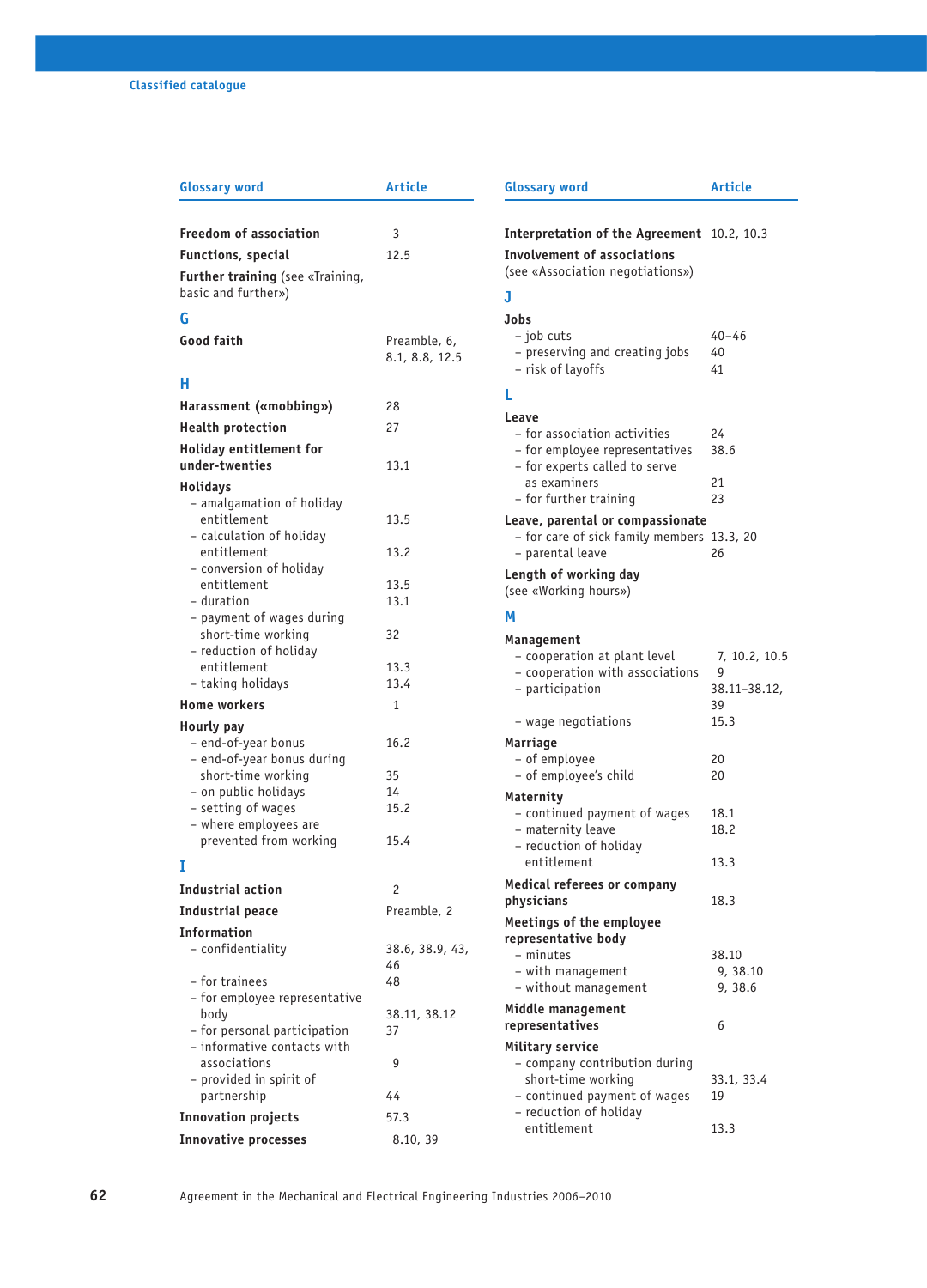| <b>Glossary word</b>                                  | <b>Article</b>             | <b>Glossary word</b>                                      | <b>Article</b> |
|-------------------------------------------------------|----------------------------|-----------------------------------------------------------|----------------|
| <b>Monitoring systems</b>                             | 29                         | Performance-related pay                                   |                |
|                                                       |                            | - calculation of continued                                |                |
| Monthly wage<br>- end-of-year bonus                   | 16.2                       | payment of wages                                          | 15.4           |
| - on public holidays                                  | 14                         | - calculation of end-of-year                              |                |
| - set on an individual basis                          | 15.2                       | bonus                                                     | 16.2           |
| - where employees are                                 |                            | - introduction of performance-                            |                |
| prevented from working                                | 15.4                       | related pay                                               | 10.2, 3        |
| <b>Moving home</b>                                    |                            | Personal integrity,                                       |                |
| - moving own home                                     | 20                         | safe-guarding of                                          | 28             |
| - relocation assistance                               | 45                         | <b>Personnel information systems</b>                      | 29             |
| N                                                     |                            | Personnel, executive level                                | 1              |
| Net wage principle                                    | 15.4                       | <b>Plant agreement</b>                                    | 12.3, 5        |
| <b>Normal working hours</b>                           |                            | <b>Plant closure</b>                                      | 10.2, 4        |
| (see «Working hours»)                                 |                            | Plant closure, measures in                                |                |
| Notice/dismissal                                      |                            | the event of                                              | 10.2, 4        |
| - holidays, after taking                              | 13.2                       | Pregnancy                                                 |                |
| - of employee representatives                         | 38.5                       | - continued payment of wages                              | 18.1           |
| - short-time working, during                          | 33.1                       | - during short-time working                               | 33.1           |
| 0                                                     |                            | - reduction of holiday                                    |                |
| Occupational accident/disease                         |                            | entitlement                                               | 13.3           |
| (see «Accidents»)                                     |                            | Prevention from working                                   |                |
| <b>Official channels</b>                              | 7, 38.8                    | (see also «Continued payment<br>of wages» and «Absences») |                |
| <b>Overinsurance</b>                                  | 18.3, 33.2                 | - calculation of wages                                    | 15.4           |
| <b>Overtime</b>                                       |                            | - reduction of end-of-year bonus 16.2                     |                |
|                                                       | 12.1, 12.2,<br>12.5, 12.7, | - reduction of holiday                                    |                |
|                                                       | 16.2, 57                   | entitlement                                               | 13.3           |
| P                                                     |                            | - short-time working                                      | 33.1           |
|                                                       |                            | Processes, innovative                                     | 8.10,          |
| Parental leave, unpaid                                | 26                         | <b>Protection of minorities</b>                           | 38.3           |
| Participation of employee                             |                            | <b>Public holidays</b>                                    | 13.2, 1        |
| representative body<br>- areas of participation       | 38.12                      |                                                           | 33.3           |
| - differences of opinion                              | 38.13                      | <b>Public office</b>                                      | 21             |
| - objectives                                          | 36                         | R                                                         |                |
| - participation agreement                             | 38.12                      | Recruitment                                               | 20             |
| - participation rights                                | 38.11                      | Recruit-training school                                   | 19.1           |
| Participation, personal                               | 37                         | Reduction                                                 |                |
| Partnership, operations based on                      |                            | - of company contribution                                 |                |
| - joint committees                                    | 8.2                        | during short-time working                                 | 33.2, 31       |
| - separate agreements                                 | 8.9                        | - of end-of-year bonus                                    | 16.2           |
| Part-time employees                                   |                            | - of holiday entitlement                                  | 13.3           |
| - annual working hours                                | 12.1                       | – of insurance benefits                                   | 18.5, 18       |
| - application of agreement<br>- contributions towards | 1                          | Redundancies, large-scale                                 | 40, 43,        |
| further training                                      | 5                          | <b>Relocation of operations</b>                           | 44             |
| - overtime                                            | 12.5                       | Retirement, flexible                                      | 31             |
| - solidarity contributions                            | 4                          |                                                           |                |
| <b>Paternity leave</b>                                | 18.2                       | S                                                         |                |
| Pension fund board of trustees                        | 38.5, 38.7                 | Safety at work                                            | 27             |
| <b>Pension fund</b>                                   | 31                         | Salaried staff representatives                            | 6              |
|                                                       |                            |                                                           |                |

| <b>Glossary word</b>                                       | <b>Article</b>          |
|------------------------------------------------------------|-------------------------|
|                                                            |                         |
| Performance-related pay                                    |                         |
| - calculation of continued                                 |                         |
| payment of wages                                           | 15.4                    |
| - calculation of end-of-year<br>bonus                      | 16.2                    |
| - introduction of performance-                             |                         |
| related pay                                                | 10.2, 38.12             |
| Personal integrity,                                        |                         |
| safe-guarding of                                           | 28                      |
| <b>Personnel information systems</b>                       | 29                      |
| Personnel, executive level                                 | 1                       |
| Plant agreement                                            | 12.3, 57                |
| <b>Plant closure</b>                                       | $10.2, 40 - 46$         |
| Plant closure, measures in                                 |                         |
| the event of                                               | 10.2, 45, 46            |
| Pregnancy                                                  |                         |
| - continued payment of wages                               | 18.1                    |
| - during short-time working<br>- reduction of holiday      | 33.1                    |
| entitlement                                                | 13.3                    |
| <b>Prevention from working</b>                             |                         |
| (see also «Continued payment                               |                         |
| of wages» and «Absences»)                                  |                         |
| - calculation of wages<br>- reduction of end-of-year bonus | 15.4<br>16.2            |
| - reduction of holiday                                     |                         |
| entitlement                                                | 13.3                    |
| - short-time working                                       | 33.1                    |
| Processes, innovative                                      | 8.10, 39                |
| <b>Protection of minorities</b>                            | 38.3                    |
| Public holidays                                            | 13.2, 14, 33.1,<br>33.3 |
| <b>Public office</b>                                       | 21                      |
| R                                                          |                         |
| Recruitment                                                | 20                      |
| Recruit-training school                                    | 19.1                    |
| Reduction                                                  |                         |
| - of company contribution                                  |                         |
| during short-time working                                  | 33.2, 33.4              |
| - of end-of-year bonus<br>– of holiday entitlement         | 16.2<br>13.3            |
| - of insurance benefits                                    | 18.5, 18.8, 33.2        |
| Redundancies, large-scale                                  | 40, 43, 44, 45          |
| <b>Relocation of operations</b>                            | 44                      |
| Retirement, flexible                                       | 31                      |
|                                                            |                         |
| S                                                          |                         |
| Safety at work                                             | 27                      |
| Salaried staff representatives                             | 6                       |
| Self-administration                                        | 38.11                   |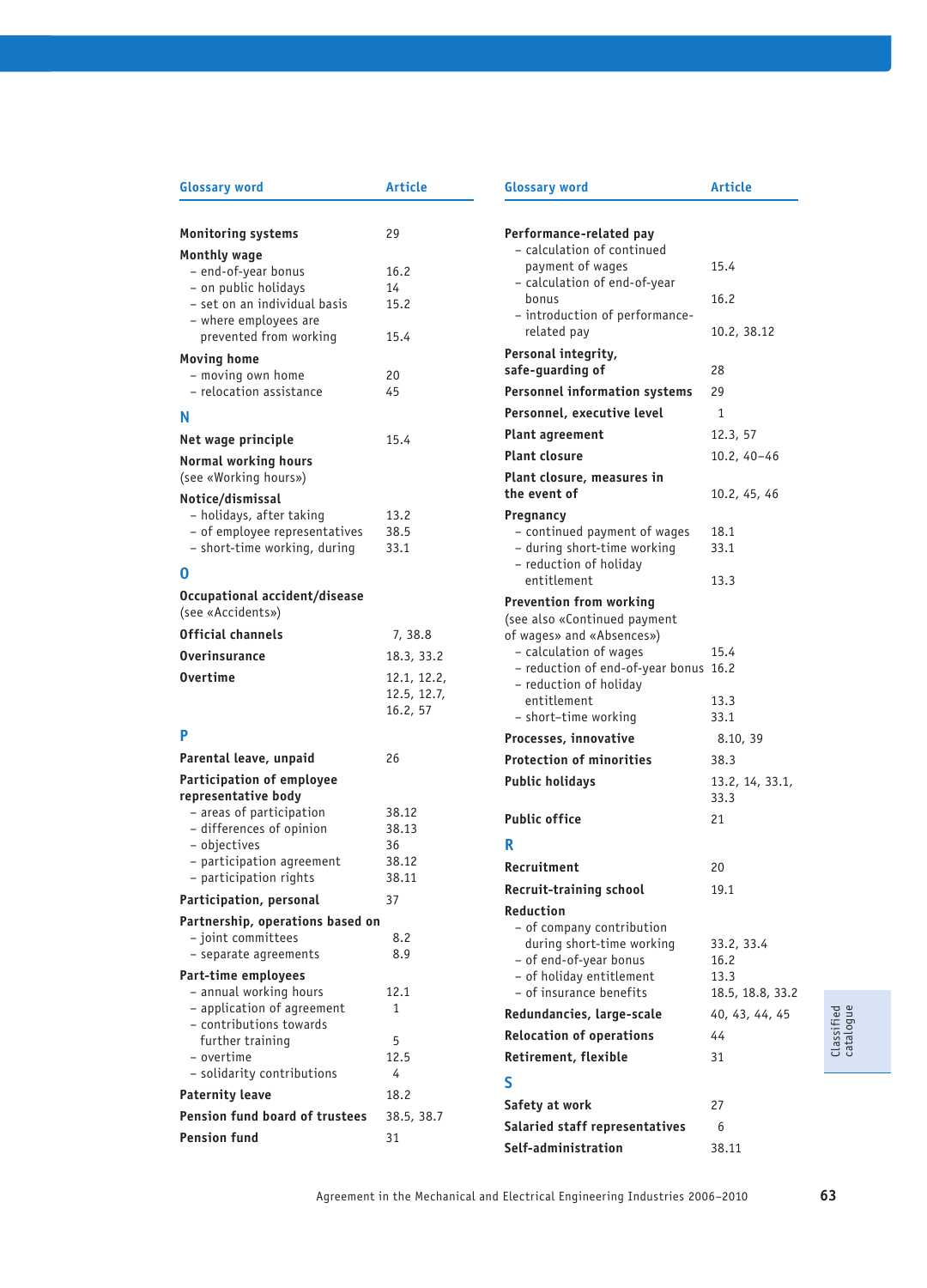| <b>Glossary word</b>                                             | <b>Article</b>  | <b>Glossary word</b>                                               | Article          |
|------------------------------------------------------------------|-----------------|--------------------------------------------------------------------|------------------|
| Sexual harassment                                                | 28              | Training, basic and further                                        |                  |
| Shift work                                                       | 12.4            | - examining bodies                                                 | 53               |
|                                                                  |                 | - joint committee                                                  | 50               |
| Short-term employees                                             | 1               | - leave (and payment of costs)                                     | 23               |
| Short-time working                                               |                 | - principles                                                       | $22, 47-$        |
| - company contribution during                                    |                 | - sfb Training Centre                                              | 51               |
| absences                                                         | 33              | - training of employee                                             |                  |
| - end-of-year bonus<br>- holiday pay                             | 35<br>32        | representatives                                                    | 52               |
|                                                                  |                 | U                                                                  |                  |
| <b>Sickness</b>                                                  |                 | <b>Under-twenties</b>                                              | 13.1             |
| - consultation of medical<br>referees or company physicians 18.3 |                 |                                                                    |                  |
| - direct wage payment                                            | 18.6            | W                                                                  |                  |
| - general continued payment                                      |                 | Wages                                                              |                  |
| of wages                                                         | 18              | - calculation of continued                                         |                  |
| - reduction of holiday                                           |                 | payment of wages                                                   | 15.4, 1          |
| entitlement                                                      | 13.3            | - changes, general                                                 | 10.2, 1          |
| - short-time working                                             | 33.1            | - continued payment of wages                                       | 18.1             |
| - sick pay insurance                                             | 18.5            | - deduction of solidarity contri-<br>butions/contributions towards |                  |
| Social partnership                                               | 8.2             | further training                                                   | 4, 5             |
| Social plan                                                      | 10.2, 45, 46    | - dumping                                                          | 15.5             |
|                                                                  | 15.4            | - equal pay for men and women                                      | 8.6, 1           |
| Social security contributions                                    |                 | - joint commission                                                 | 15.5             |
| Solidarity contributions                                         | 4               | - overtime supplement                                              | 12.5             |
| <b>Staff pension provision</b>                                   | 31              | - payment of wages in the                                          |                  |
| <b>Statutes of the employee</b>                                  |                 | context of annual working                                          |                  |
| representative body                                              | 38.1, 38.13     | hours                                                              | 12.2             |
| Structural change                                                | 8.10, 38.10, 40 | - payments for other absences                                      | 20               |
| <b>SUVA</b>                                                      | 18.8            | - procedure in the event of<br>waqe dumping                        | 15.5             |
|                                                                  |                 | - wage setting, individual                                         | 15.2             |
| т                                                                |                 |                                                                    | 14, 20,          |
| <b>Temporary staff</b>                                           | 1               | Work-free days, days off work                                      |                  |
| <b>Termination of employment</b>                                 | 13.2, 16.1      | <b>Working hours</b><br>- adjustment for new companies 56          |                  |
| Terms of employment, divergen-                                   |                 | - annual working hours (standard                                   |                  |
| ces from the provisions                                          |                 | annual working hours)                                              | 12.1             |
| relating to                                                      | 57              | - annual working hours, excess                                     |                  |
| - objectives                                                     | 57.1            | hours and shortfalls                                               | 12.2, 1          |
| - provisions, joint                                              | 57.1            | - carry-over to following year                                     | 12.2, 5          |
| - to adjust to specific capacity                                 |                 | - divergences from                                                 | 57               |
| cycles                                                           | 57.2            | - excess or shortfall in number                                    |                  |
| - to carry out special innovation                                |                 | of hours                                                           | 12.3             |
| projects                                                         | 57.3            | - flexitime                                                        | 12.1, 1          |
| - to improve competitiveness<br>- to overcome financial          | 57.5            | - implementation of standard                                       |                  |
| difficulties                                                     | 57.4            | annual working hours at                                            |                  |
|                                                                  |                 | plant level                                                        | 12.2, 1          |
| Terms of employment, provisions                                  |                 | - long-term account<br>- overtime                                  | 12.7<br>12.1, 12 |
| relating to                                                      | 1, 12–31, 57    | - part-time employees                                              | 12.1, 11         |
| Time off work                                                    | 12.2, 12.5      | – shift work                                                       | 12.4             |
| <b>Trainees</b>                                                  | 1               | - special working hours                                            | 55               |
| - application of agreement to                                    | $\mathbf{1}$    | – weekly                                                           | 12.2             |
| - trainee camps                                                  | 13.1            | Works council                                                      | 6                |
| - holidays for                                                   | 13.1            | <b>Works meetings</b>                                              | 38.9             |
| - basic vocational training                                      | 47              |                                                                    |                  |

| <b>Glossary word</b>                               | Article          |
|----------------------------------------------------|------------------|
| Training, basic and further                        |                  |
| - examining bodies                                 | 53               |
| - joint committee                                  | 50               |
| - leave (and payment of costs)                     | 23               |
| - principles                                       | 22, 47-49        |
| - sfb Training Centre                              | 51               |
| - training of employee                             |                  |
| representatives                                    | 52               |
| U                                                  |                  |
| <b>Under-twenties</b>                              | 13.1             |
| W                                                  |                  |
| Wages                                              |                  |
| - calculation of continued                         |                  |
| payment of wages                                   | 15.4, 18.1       |
| - changes, general                                 | 10.2, 15.3       |
| - continued payment of wages                       | 18.1             |
| - deduction of solidarity contri-                  |                  |
| butions/contributions towards                      |                  |
| further training                                   | 4, 5             |
| - dumping                                          | 15.5             |
| - equal pay for men and women                      | 8.6, 15.1        |
| - joint commission                                 | 15.5             |
| - overtime supplement<br>- payment of wages in the | 12.5             |
| context of annual working                          |                  |
| hours                                              | 12.2             |
| - payments for other absences                      | 20               |
| - procedure in the event of                        |                  |
| waqe dumpinq                                       | 15.5             |
| - wage setting, individual                         | 15.2             |
| Work-free days, days off work                      | 14, 20, 33.1     |
| Working hours                                      |                  |
| - adjustment for new companies                     | 56               |
| - annual working hours (standard                   |                  |
| annual working hours)                              | 12.1             |
| - annual working hours, excess                     |                  |
| hours and shortfalls                               | 12.2, 12.7, 57.2 |
| - carry-over to following year                     | 12.2, 57.2       |
| - divergences from                                 | 57               |
| - excess or shortfall in number                    |                  |
| of hours                                           | 12.3             |
| - flexitime                                        | 12.1, 12.3       |
| - implementation of standard                       |                  |
| annual working hours at                            |                  |
| plant level                                        | 12.2, 12.3, 57   |
| - long-term account                                | 12.7             |
| – overtime                                         | 12.1, 12.2, 12.5 |
| - part-time employees                              | 12.1, 12.5       |
| – shift work                                       | 12.4             |
| - special working hours                            | 55               |
| – weekly                                           | 12.2             |
| Works council                                      | 6                |
| <b>Works meetings</b>                              | 38.9             |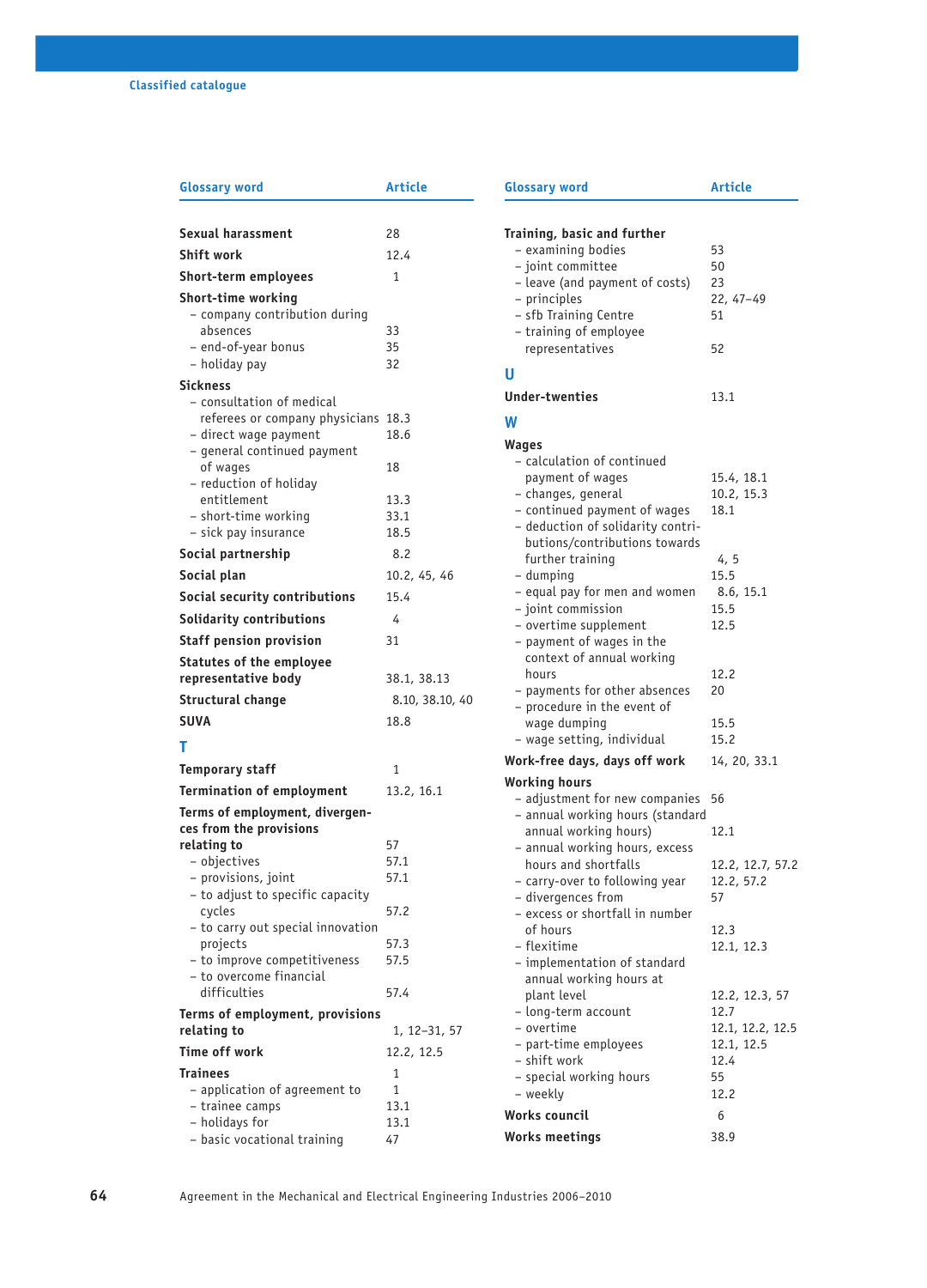**Copyright** The Social Partnership Organizations of the Mechanical and Electrical Engineering Industries © January 2006 **Realization** Swissmem Communications, Zurich **Layout, print and design** sihldruck, Druckerei a/d Sihl AG, Zurich